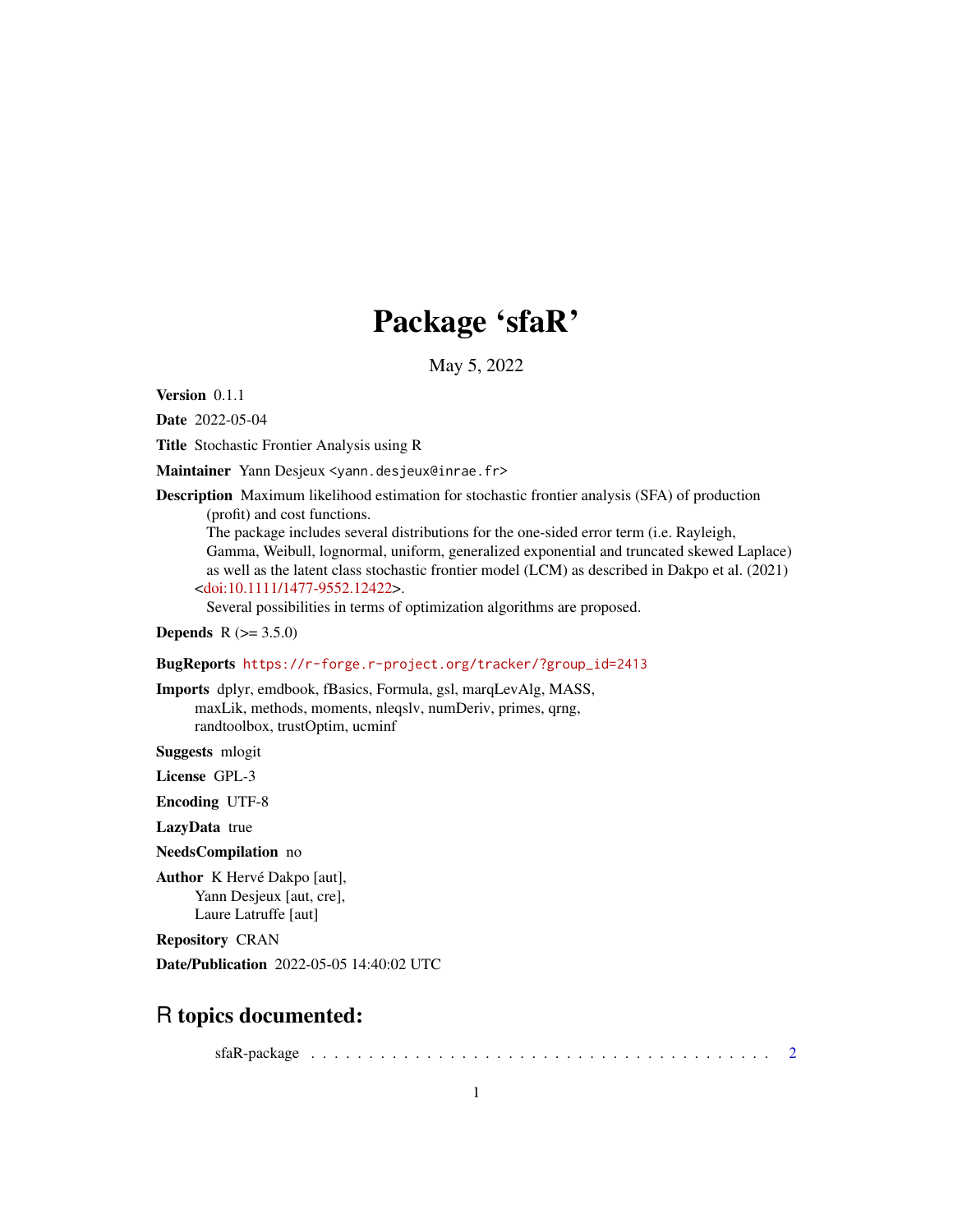<span id="page-1-0"></span>

|       | coef |  |  |  |  |  |  |  |  |  |  |  |  |  |  |  |  |    |
|-------|------|--|--|--|--|--|--|--|--|--|--|--|--|--|--|--|--|----|
|       |      |  |  |  |  |  |  |  |  |  |  |  |  |  |  |  |  |    |
|       |      |  |  |  |  |  |  |  |  |  |  |  |  |  |  |  |  |    |
|       |      |  |  |  |  |  |  |  |  |  |  |  |  |  |  |  |  |    |
|       |      |  |  |  |  |  |  |  |  |  |  |  |  |  |  |  |  |    |
|       |      |  |  |  |  |  |  |  |  |  |  |  |  |  |  |  |  |    |
|       |      |  |  |  |  |  |  |  |  |  |  |  |  |  |  |  |  |    |
|       |      |  |  |  |  |  |  |  |  |  |  |  |  |  |  |  |  |    |
|       |      |  |  |  |  |  |  |  |  |  |  |  |  |  |  |  |  |    |
|       |      |  |  |  |  |  |  |  |  |  |  |  |  |  |  |  |  |    |
|       |      |  |  |  |  |  |  |  |  |  |  |  |  |  |  |  |  |    |
|       |      |  |  |  |  |  |  |  |  |  |  |  |  |  |  |  |  |    |
|       |      |  |  |  |  |  |  |  |  |  |  |  |  |  |  |  |  |    |
|       |      |  |  |  |  |  |  |  |  |  |  |  |  |  |  |  |  |    |
|       |      |  |  |  |  |  |  |  |  |  |  |  |  |  |  |  |  |    |
|       |      |  |  |  |  |  |  |  |  |  |  |  |  |  |  |  |  |    |
|       |      |  |  |  |  |  |  |  |  |  |  |  |  |  |  |  |  |    |
|       |      |  |  |  |  |  |  |  |  |  |  |  |  |  |  |  |  |    |
| Index |      |  |  |  |  |  |  |  |  |  |  |  |  |  |  |  |  | 40 |

sfaR-package *sfaR: An R package for estimating stochastic frontier models*

## Description

The sfaR package provides a set of tools (maximum likelihood - ML and maximum simulated likelihood - MSL) for various specifications of stochastic frontier analysis (SFA).

Two categories of important functions are available: [sfacross](#page-23-1) and [lcmcross](#page-12-1), which estimate different types of frontiers and offer nine alternative optimization algorithms (i.e. "bfgs", "bhhh", "nr", "nm", "ucminf", "mla", "sr1", "sparse" and "nlminb").

#### lcmcross

[lcmcross](#page-12-1) estimates latent class stochastic frontier models (LCM), which accounts for technological heterogeneity by splitting the observations into a maximum number of five classes. The classification operates based on a logit functional form that can be specified using some covariates (namely, the separating variables allowing the separation of observations in several classes). Only the half normal distribution is available for the one-sided error term. Heteroscedasticity in both error terms is possible. The choice of the number of classes can be guided by several information criteria (i.e. AIC, BIC or HQIC).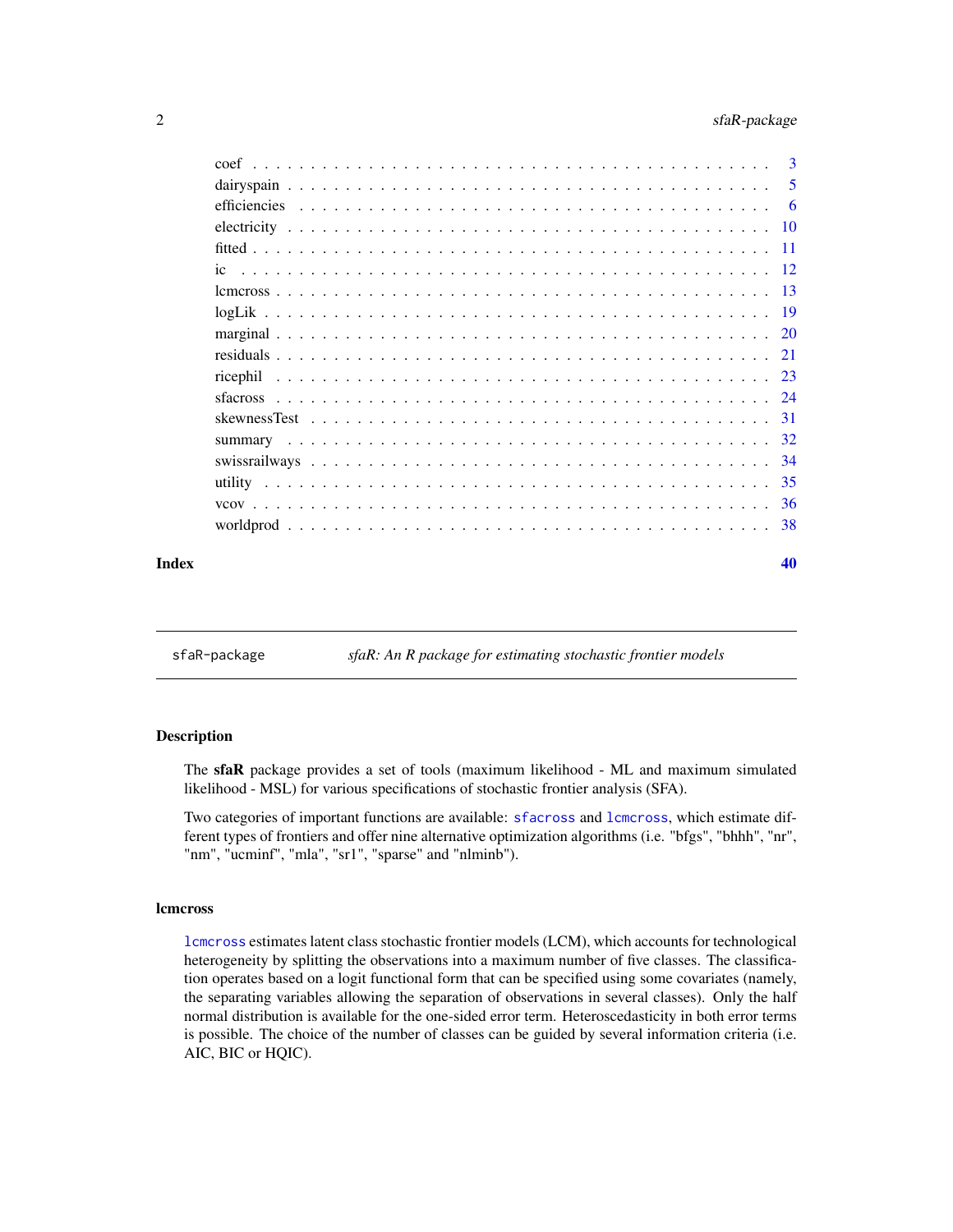#### <span id="page-2-0"></span> $\text{coeff}$  3

#### sfacross

[sfacross](#page-23-1) estimates the frontier for cross-sectional data and allows for ten different distributions for the one-sided error term. These distributions include the exponential, the Gamma, the generalized exponential, the half normal, the lognormal, the truncated normal, the truncated skewed Laplace, the Rayleigh, the uniform and the Weibull distributions. In the case of the Gamma, lognormal and Weibull distributions, maximum simulated likelihood (MSL) is used with the possibility of four specific distributions to construct the draws: Halton, Generalized Halton, Sobol and uniform. Heteroscedasticity in both error terms can be implemented, in addition to heterogeneity in the truncated mean parameter in the case of the truncated normal and lognormal distributions. In addition, in the case of the truncated normal distribution, the scaling property can be estimated.

#### Bugreport

Any bug or suggestion can be reported using the sfaR's tracker facilities at: [https://r-forge.](https://r-forge.r-project.org/projects/sfar/) [r-project.org/projects/sfar/](https://r-forge.r-project.org/projects/sfar/)

## Author(s)

K Hervé Dakpo, Yann Desjeux and Laure Latruffe

<span id="page-2-1"></span>

coef *Extract coefficients of classic or latent class stochastic models*

#### <span id="page-2-2"></span>Description

From an object of class 'summary.sfacross' or 'summary.lcmcross', [coef](#page-2-1) extracts the coefficients, their standard errors, z-values, and (asymptotic) P-values.

From on object of class 'sfacross' or 'lcmcross', it extracts only the estimated coefficients.

## Usage

## S3 method for class 'summary.sfacross' coef(object, ...) ## S3 method for class 'summary.lcmcross' coef(object, ...) ## S3 method for class 'sfacross' coef(object, extraPar = FALSE, ...) ## S3 method for class 'lcmcross' coef(object, extraPar = FALSE, ...)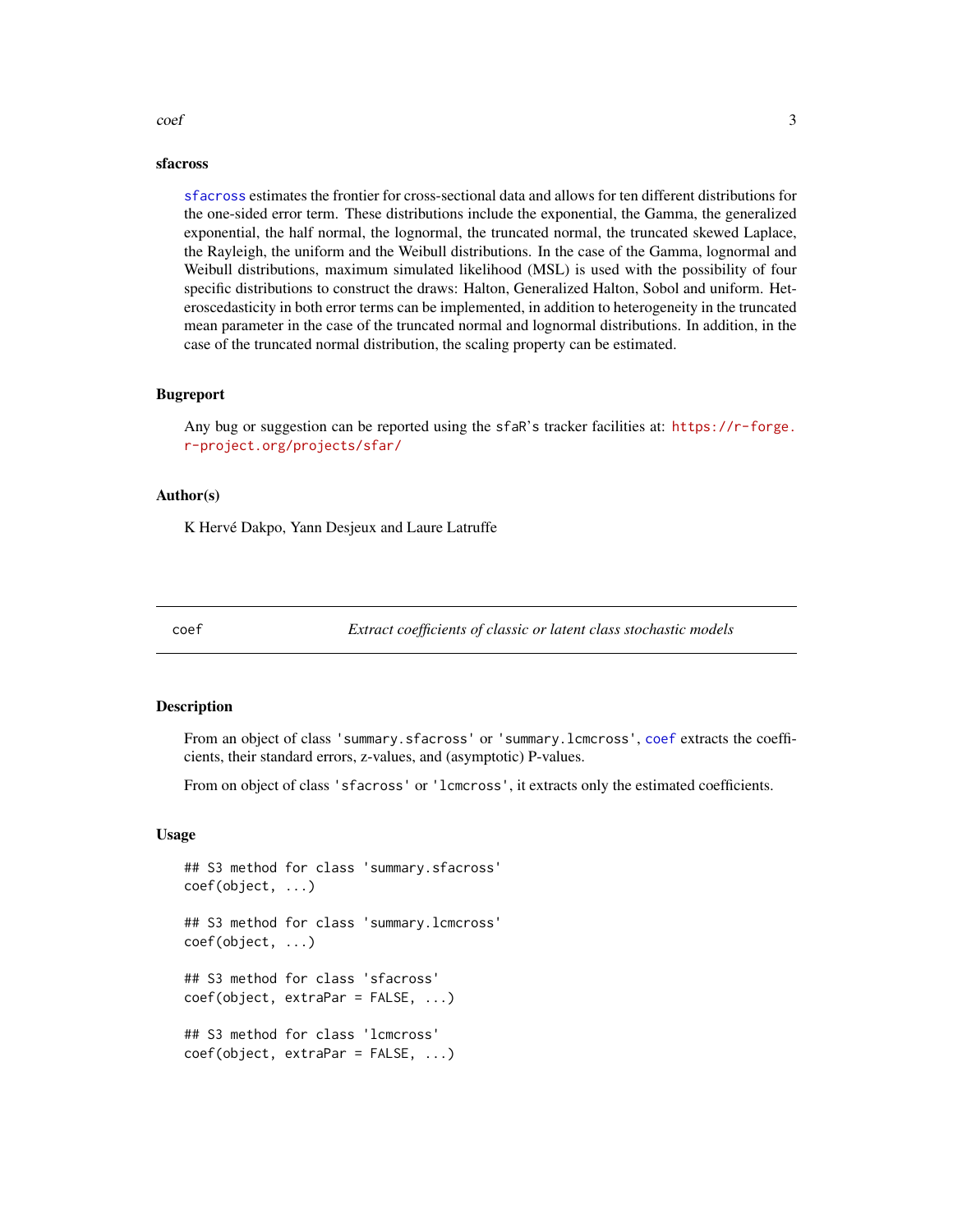<span id="page-3-0"></span>

| object   | A classic or latent class stochastic frontier model returned by sfacross or<br>lcmcross, or an object of class 'summary. sfacross' or 'summary. lcmcross'. |
|----------|------------------------------------------------------------------------------------------------------------------------------------------------------------|
| extraPar | Logical (default = FALSE). Only applies to objects of class 'sfacross' or '1 cm cross'.<br>If TRUE, additional parameters are returned:                    |
|          | $signaSq = signauSq + sigmaxSq$                                                                                                                            |
|          | $lambda Sq = sigmausq/sigmavSq$                                                                                                                            |
|          | sigmauSq = $\exp(Wu)$ = $\exp(\delta Z_u)$                                                                                                                 |
|          | sigmavSq = $\exp(Wv)$ = $\exp(\phi Z_v)$                                                                                                                   |
|          | $sigma = sigmaSq^0.5$                                                                                                                                      |
|          | $lambda =$ lambda $Sq^0.5$                                                                                                                                 |
|          | sigmau = sigmauSq $\textdegree$ 0.5                                                                                                                        |
|          | $signav = sigmaxSq^{0.5}$                                                                                                                                  |
|          | $gamma = sigmauSq/(sigmauSq + sigmavSq)$                                                                                                                   |
| $\cdots$ | Currently ignored.                                                                                                                                         |

#### Value

For objects of class 'summary.sfacross' or 'summary.lcmcross', [coef](#page-2-1) returns a matrix with four columns. Namely, the estimated coefficients, their standard errors, z-values, and (asymptotic) P-values.

For objects of class 'sfacross' or 'lcmcross', [coef](#page-2-1) returns a numeric vector of the estimated coefficients. If extraPar = TRUE, additional parameters, detailed in the section 'Arguments', are also returned. In the case of object of class 'lcmcross', each additional parameter terminates with "#" that represents the class number.

#### Author(s)

K Hervé Dakpo, Yann Desjeux and Laure Latruffe

## See Also

[sfacross](#page-23-1), for the stochastic frontier analysis model fitting function.

[lcmcross](#page-12-1), for the latent class stochastic frontier analysis model fitting function.

## Examples

```
## Using data on fossil fuel fired steam electric power generation plants in the U.S.
# Translog SFA (cost function) truncated normal with scaling property
tl_u_ts <- sfacross(formula = \log(tc/wf) \sim \log(y) + I(1/2 \times (\log(y))^2) +
    \log(w1/wf) + \log(wk/wf) + I(1/2 * (\log(w1/wf))^2) + I(1/2 * (\log(wk/wf))^2) +
   I(log(wl/wf) * log(wk/wf)) + I(log(y) * log(wl/wf)) + I(log(y) * log(wk/wf)),udist = "tnormal", muhet = \sim regu, uhet = \sim regu, data = utility, S = -1,
    scaling = TRUE, method = "mla")
 coef(tl_u_ts, extraPar = TRUE)
 coef(summary(tl_u_ts))
```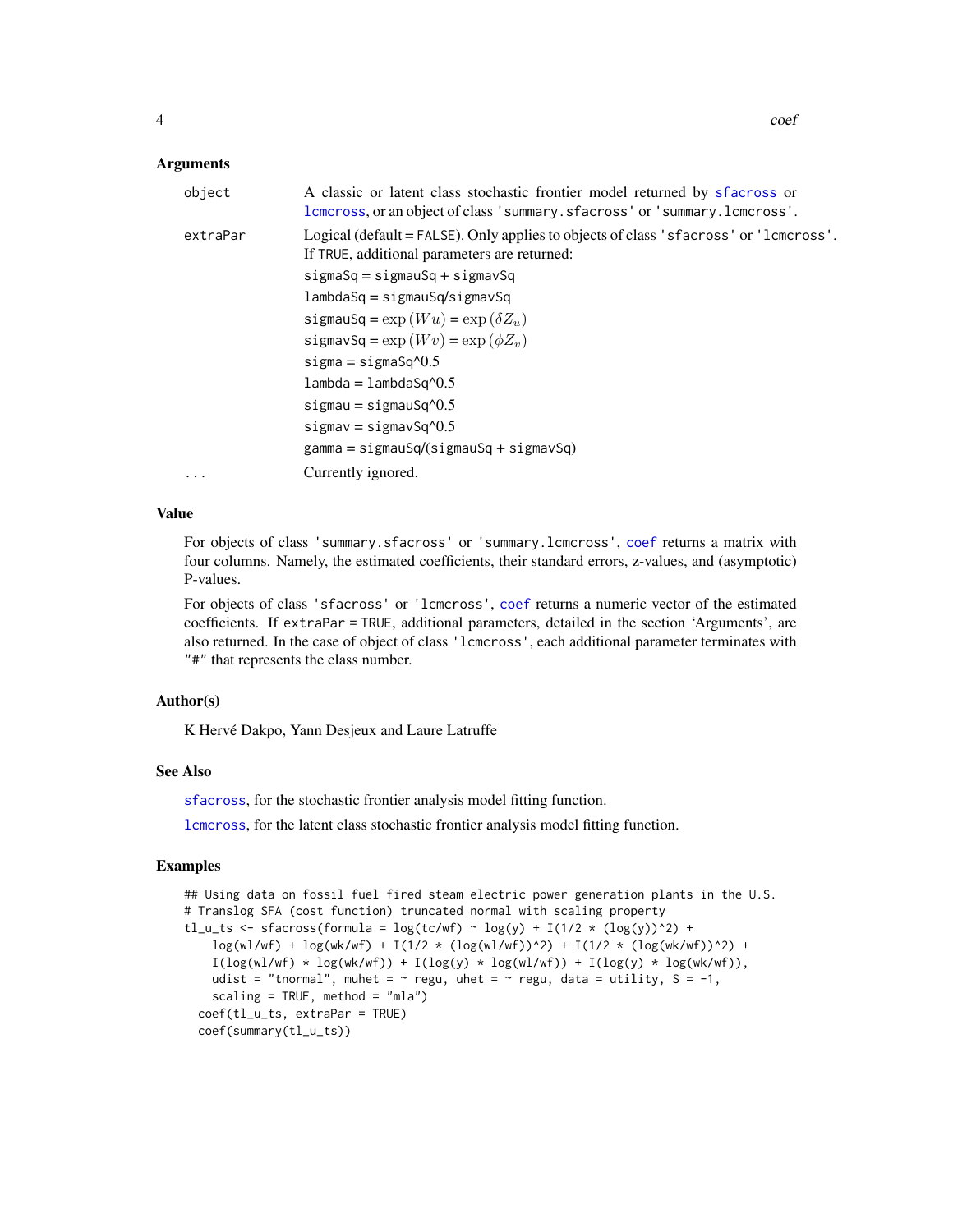<span id="page-4-0"></span>

## Description

This dataset contains six years of observations on 247 dairy farms in northern Spain, drawn from 1993-1998. The original data consist in the farm and year identifications, plus measurements on one output (i.e. milk), and four inputs (i.e. cows, land, labor and feed).

### Usage

dairyspain

## Format

A data frame with 1,482 observations on the following 29 variables.

FARM Farm identification.

AGEF Age of the farmer.

YEAR Year identification.

COWS Number of milking cows.

LAND Agricultural area.

MILK Milk production.

LABOR Labor.

FEED Feed.

- YIT Log of MILK.
- X1 Log of COWS.
- X2 Log of LAND.
- X3 Log of LABOR.
- X4 Log of FEED.
- X11 1/2 \* X1^2.
- X22 1/2 \* X2^2.
- X33 1/2 \* X3^2.
- X44 1/2 \* X4^2.
- X12 X1 \* X2.
- X13 X1 \* X3.
- X14 X1 \* X4.
- X23 X2 \* X3.
- X24 X2 \* X4.
- 

X34 X3 \* X4.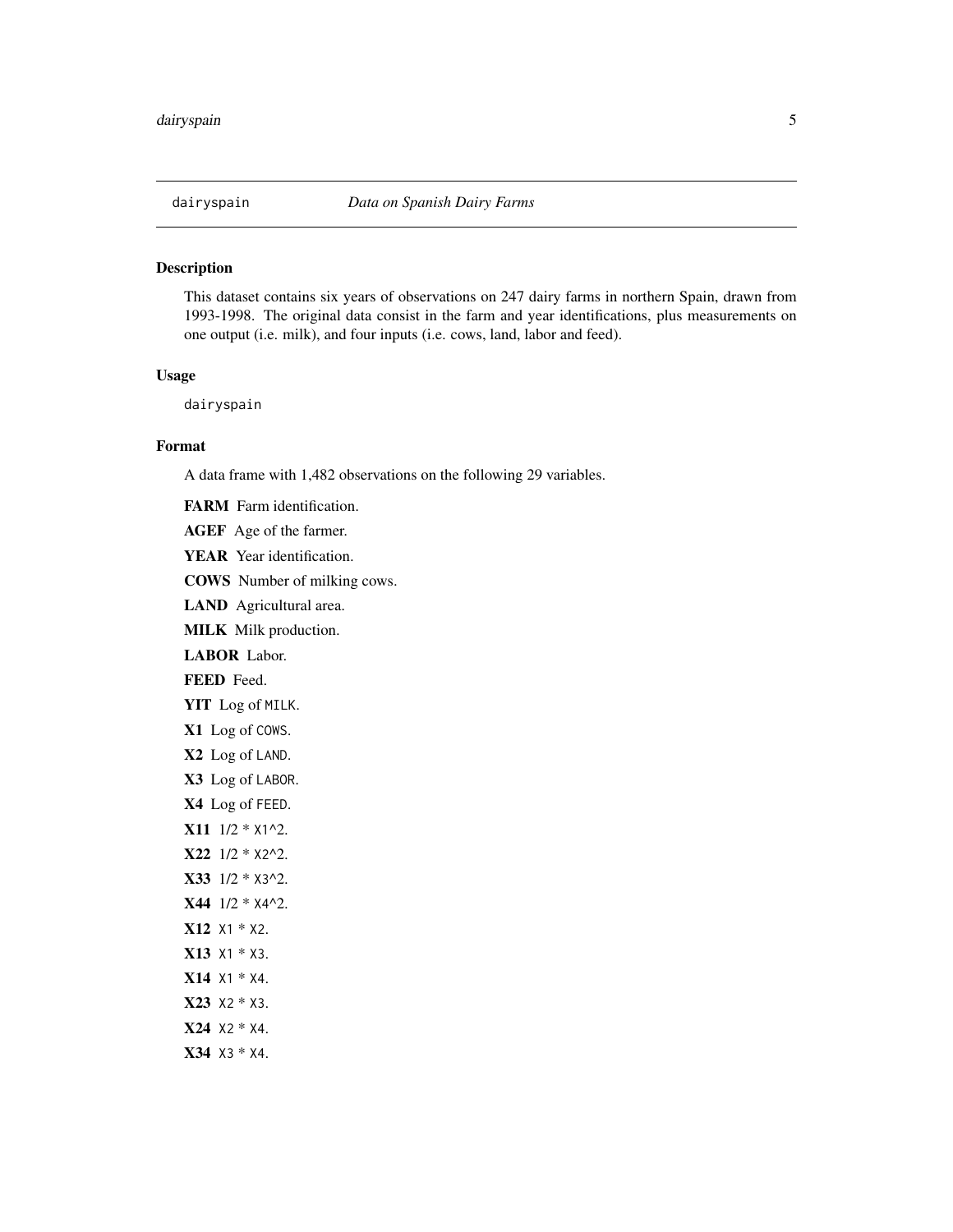<span id="page-5-0"></span>YEAR93 Dummy for YEAR = 1993. YEAR94 Dummy for YEAR = 1994. YEAR95 Dummy for YEAR = 1995. YEAR96 Dummy for YEAR = 1996. YEAR97 Dummy for YEAR = 1997. YEAR98 Dummy for YEAR = 1998.

## **Details**

This dataset has been used in Alvarez *et al.* (2004). The data have been normalized so that the logs of the inputs sum to zero over the 1,482 observations.

## Source

<http://pages.stern.nyu.edu/~wgreene/Econometrics/oldPanelDataSets.htm>

## References

Alvarez, A., C. Arias, and W. Greene. 2004. Accounting for unobservables in production models: management and inefficiency. *Econometric Society*, 341:1–20.

#### Examples

str(dairyspain) summary(dairyspain)

<span id="page-5-1"></span>efficiencies *Compute conditional (in-)efficiency estimates of classic or latent class stochastic models*

#### <span id="page-5-2"></span>Description

[efficiencies](#page-5-1) returns (in-)efficiency estimates from classic or latent class stochastic frontier models estimated with [sfacross](#page-23-1) or [lcmcross.](#page-12-1)

#### Usage

```
## S3 method for class 'sfacross'
efficiencies(object, level = 0.95, ...)
## S3 method for class 'lcmcross'
efficiencies(object, level = 0.95, ...)
```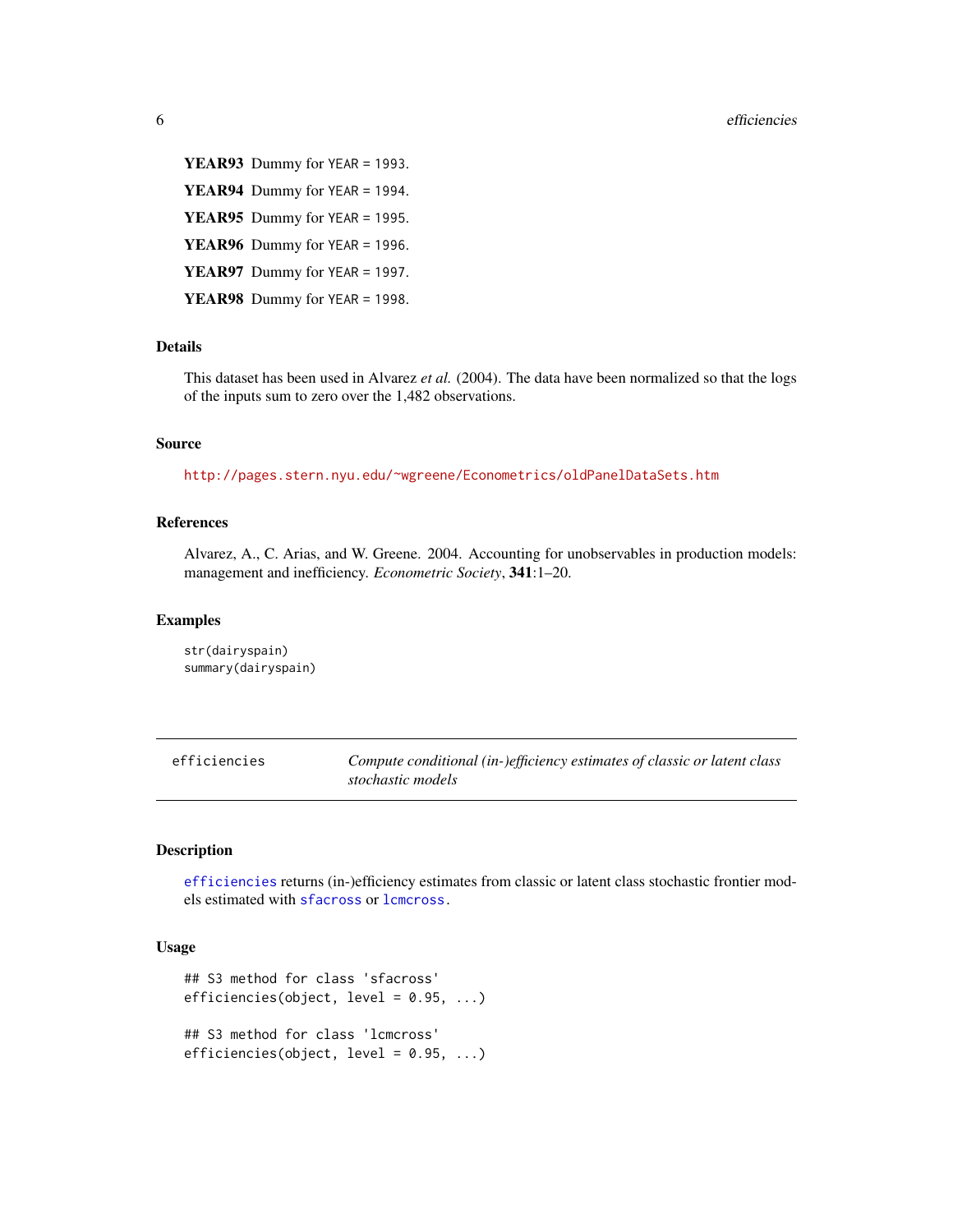#### <span id="page-6-0"></span>efficiencies **7**

#### Arguments

| object   | A classic or latent class stochastic frontier model returned by sfacross or<br>lcmcross.                                                                                                                                           |
|----------|------------------------------------------------------------------------------------------------------------------------------------------------------------------------------------------------------------------------------------|
| level    | A number between between 0 and 0.9999 used for the computation of (in-<br>)efficiency confidence intervals (defaut = $0.95$ ). Only used when udist =<br>"hnormal", "exponential", "tnormal" or "uniform" in sfacross or lemeross. |
| $\cdots$ | Currently ignored.                                                                                                                                                                                                                 |

## Details

The conditional inefficiency is obtained following Jondrow *et al.* (1982) and the conditional efficiency is computed following Battese and Coelli (1988). In some cases the conditional mode is also returned (Jondrow *et al.* 1982). The confidence interval is computed following Horrace and Schmidt (1996), Hjalmarsson *et al.* (1996), or Berra and Sharma (1999) (see 'Value' section).

In the case of the half normal distribution for the one-sided error term, the formulae are as follows (for notations, see the 'Details' section of [sfacross](#page-23-1) or [lcmcross](#page-12-1)):

• The conditional inefficiency is

$$
E[u_i|\epsilon_i] = \mu_{i*} + \sigma_* \frac{\phi\left(\frac{\mu_{i*}}{\sigma_*}\right)}{\Phi\left(\frac{\mu_{i*}}{\sigma_*}\right)}
$$

 $\lambda$ 

where

$$
\mu_{i*} = \frac{-S\epsilon_i \sigma_u^2}{\sigma_u^2 + \sigma_v^2}
$$

and

$$
\sigma_*^2 = \frac{\sigma_u^2 \sigma_v^2}{\sigma_u^2 + \sigma_v^2}
$$

• The Battese and Coelli (1988) conditional efficiency is obtained by:

$$
E\left[\exp\left(-u_i\right)\middle|\epsilon_i\right] = \exp\left(-\mu_{i*} + \frac{1}{2}\sigma_*^2\right) \frac{\Phi\left(\frac{\mu_{i*}}{\sigma_*} - \sigma_*\right)}{\Phi\left(\frac{\mu_{i*}}{\sigma_*}\right)}
$$

• The conditional mode is computed using:

$$
M[u_i|\epsilon_i] = \mu_{i*} \quad For \quad \mu_{i*} > 0
$$

and

$$
M[u_i|\epsilon_i] = 0 \quad For \quad \mu_{i*} \le 0
$$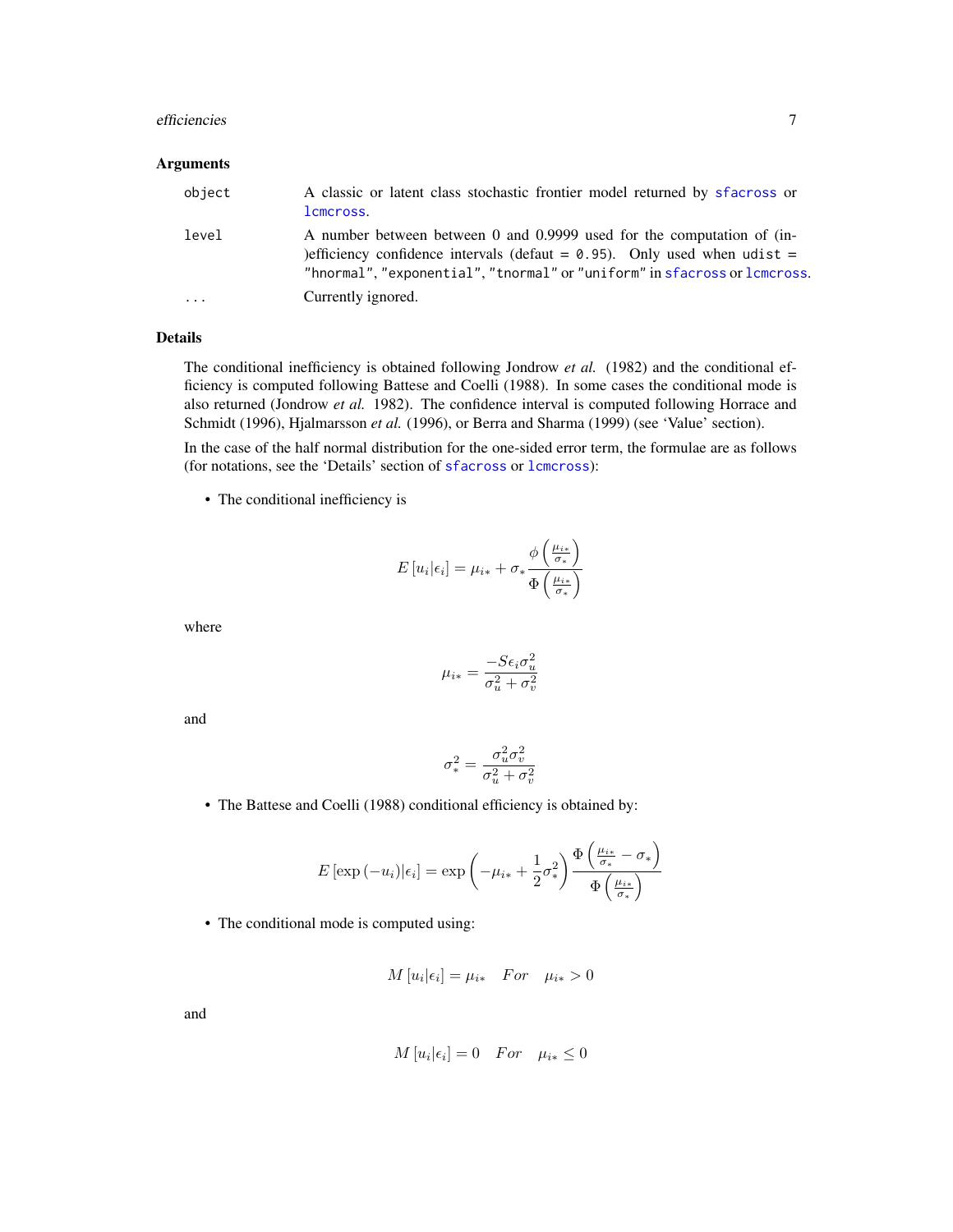• The confidence intervals are obtained with:

$$
\mu_{i*} + I_L \sigma_* \le E[u_i|\epsilon_i] \le \mu_{i*} + I_U \sigma_*
$$

with  $LB_i = \mu_{i*} + I_L \sigma_*$  and  $UB_i = \mu_{i*} + I_U \sigma_*$ and

$$
I_L = \Phi^{-1}\left\{1-\left(1-\frac{\alpha}{2}\right)\left[1-\Phi\left(-\frac{\mu_{i*}}{\sigma_*}\right)\right]\right\}
$$

and

$$
I_U = \Phi^{-1}\left\{1 - \frac{\alpha}{2}\left[1 - \Phi\left(-\frac{\mu_{i*}}{\sigma_*}\right)\right]\right\}
$$

Thus

$$
\exp(-UB_i) \le E[\exp(-u_i)|\epsilon_i] \le \exp(-LB_i)
$$

## Value

A data frame that contains individual (in-)efficiency estimates. These are ordered in the same way as the corresponding observations in the dataset used for the estimation.

## - For object of class 'sfacross' the following elements are returned:

| u      | Conditional inefficiency. In the case argument udist of sfacross is set to "uniform",<br>two conditional inefficiency estimates are returned: u1 for the classic condi-<br>tional inefficiency following Jondrow et al. (1982), and u2 which is obtained<br>when $\theta/\sigma_v \longrightarrow \infty$ (see Nguyen, 2010).                                                                                                                                             |
|--------|---------------------------------------------------------------------------------------------------------------------------------------------------------------------------------------------------------------------------------------------------------------------------------------------------------------------------------------------------------------------------------------------------------------------------------------------------------------------------|
| uLB    | Lower bound for conditional inefficiency. Only when the argument udist of<br>sfacross is set to "hnormal", "exponential", "tnormal" or "uniform".                                                                                                                                                                                                                                                                                                                         |
| uUB    | Upper bound for conditional inefficiency. Only when the argument udist of<br>sfacross is set to "hnormal", "exponential", "tnormal" or "uniform".                                                                                                                                                                                                                                                                                                                         |
| teJLMS | $\exp(-u)$ . When the argument udist of sfacross is set to "uniform", teJLMS1<br>$=\exp(-u1)$ and teJLMS2 = $\exp(-u2)$ . Only when logDepVar = TRUE.                                                                                                                                                                                                                                                                                                                     |
| m      | Conditional model. Only when the argument udist of sfacross is set to "hnormal",<br>"exponential", "tnormal", or "rayleigh".                                                                                                                                                                                                                                                                                                                                              |
| teM0   | $\exp(-m)$ . Only when, in the function sfacross, logDepVar = TRUE and udist<br>= "hnormal", "exponential", "tnormal", "uniform", or "rayleigh".                                                                                                                                                                                                                                                                                                                          |
| teBC   | Battese and Coelli (1988) conditional efficiency. Only when, in the function<br>sfacross, logDepVar = TRUE and udist = "hnormal", "exponential", "tnormal",<br>"genexponential", "rayleigh", or "tslaplace". In the case udist = "uniform",<br>two conditional efficiency estimates are returned: teBC1 which is the classic<br>conditional efficiency following Battese and Coelli (1988) and teBC2 when<br>$\theta/\sigma_v \longrightarrow \infty$ (see Nguyen, 2010). |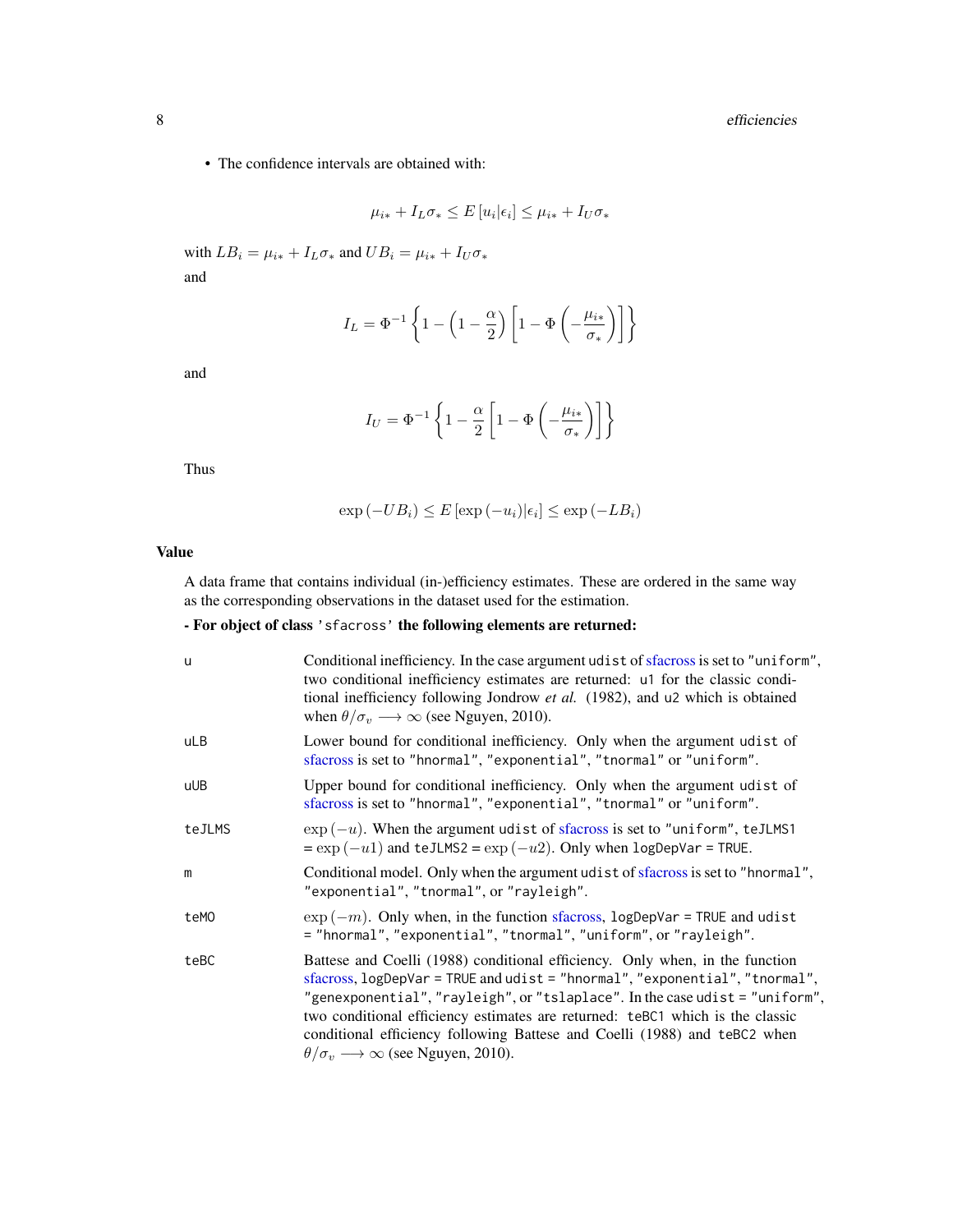<span id="page-8-0"></span>

| teBCLB                                                               | Lower bound for Battese and Coelli (1988) conditional efficiency. Only when, in<br>the function sfacross, $logDepVar = TRUE$ and $udist = "hnormal", "exponential",$<br>"tnormal", or "uniform". |  |  |  |  |
|----------------------------------------------------------------------|--------------------------------------------------------------------------------------------------------------------------------------------------------------------------------------------------|--|--|--|--|
| teBCUB                                                               | Upper bound for Battese and Coelli (1988) conditional efficiency. Only when, in<br>the function sfacross, $logDepVar = TRUE$ and $udist = "hnormal", "exponential",$<br>"tnormal", or "uniform". |  |  |  |  |
| - For object of class 'lements' the following elements are returned: |                                                                                                                                                                                                  |  |  |  |  |
| Group_c                                                              | Most probable class of each observation.                                                                                                                                                         |  |  |  |  |
| PosteriorProb_c                                                      |                                                                                                                                                                                                  |  |  |  |  |
|                                                                      | Highest posterior probability.                                                                                                                                                                   |  |  |  |  |
| PosteriorProb_c#                                                     |                                                                                                                                                                                                  |  |  |  |  |
|                                                                      | Posterior probability associated to class #, regardless of Group_c.                                                                                                                              |  |  |  |  |
| PriorProb_c#                                                         | Prior probability associated to class #, regardless of Group_c.                                                                                                                                  |  |  |  |  |
| $U_C$                                                                | Conditional inefficiency of the most probable class given the posterior probabil-<br>ity.                                                                                                        |  |  |  |  |
|                                                                      |                                                                                                                                                                                                  |  |  |  |  |

| teJLMS_c | $\exp(-u_c)$ . Only when, in the function lemeross, logDepVar = TRUE. |
|----------|-----------------------------------------------------------------------|
|----------|-----------------------------------------------------------------------|

| Conditional inefficiency associated to class #, regardless of Group_c.<br>u_c# |  |
|--------------------------------------------------------------------------------|--|
|--------------------------------------------------------------------------------|--|

ineff\_c# Conditional inefficiency (u\_c) for observations in class # only.

#### Author(s)

K Hervé Dakpo, Yann Desjeux and Laure Latruffe

#### References

Battese, G.E., and T.J. Coelli. 1988. Prediction of firm-level technical efficiencies with a generalized frontier production function and panel data. *Journal of Econometrics*, 38:387–399.

Bera, A.K., and S.C. Sharma. 1999. Estimating production uncertainty in stochastic frontier production function models. *Journal of Productivity Analysis*, 12:187-210.

Hjalmarsson, L., S.C. Kumbhakar, and A. Heshmati. 1996. DEA, DFA and SFA: A comparison. *Journal of Productivity Analysis*, 7:303-327.

Horrace, W.C., and P. Schmidt. 1996. Confidence statements for efficiency estimates from stochastic frontier models. *Journal of Productivity Analysis*, 7:257-282.

Jondrow, J., C.A.K. Lovell, I.S. Materov, and P. Schmidt. 1982. On the estimation of technical inefficiency in the stochastic frontier production function model. *Journal of Econometrics*, 19:233– 238.

Nguyen, N.B. 2010. Estimation of technical efficiency in stochastic frontier analysis. PhD Dissertation, Bowling Green State University, August.

## See Also

[sfacross](#page-23-1), for the stochastic frontier analysis model fitting function.

[lcmcross](#page-12-1), for the latent class stochastic frontier analysis model fitting function.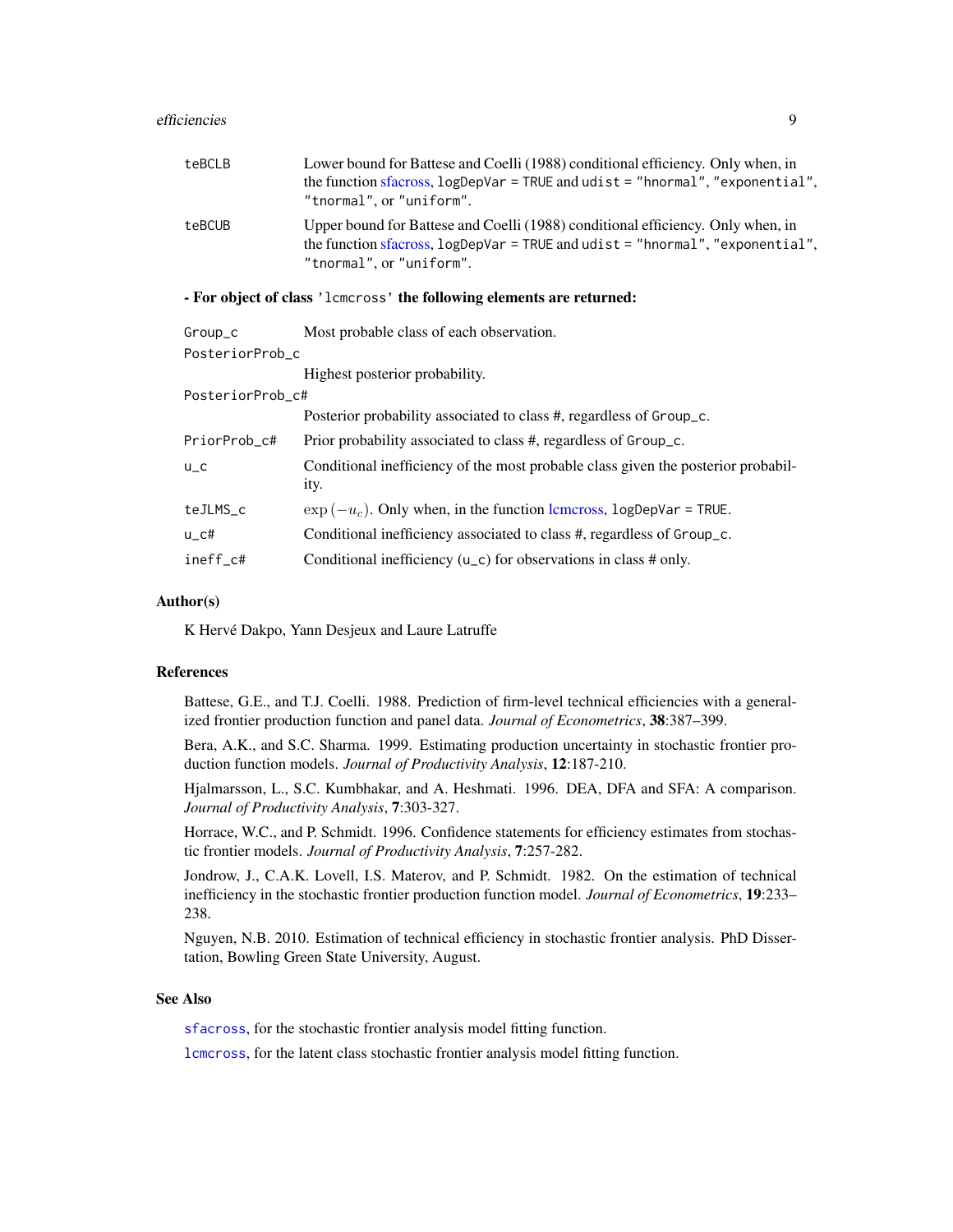### <span id="page-9-0"></span>Examples

```
## Using data on fossil fuel fired steam electric power generation plants in the U.S.
# Translog SFA (cost function) truncated normal with scaling property
tl_u_ts <- sfacross(formula = log(tc/wf) ~ log(y) + I(1/2 * (log(y))^2) + log(wl/wf) +
    \log(wk/wf) + I(1/2 \times (\log(w1/wf))^2) + I(1/2 \times (\log(wk/wf))^2) + I(\log(w1/wf) \timeslog(wk/wf)) + I(log(y) * log(wl/wf)) + I(log(y) * log(wk/wf)), udist = "tnormal",
   muhet = \sim regu, uhet = \sim regu, data = utility, S = -1, scaling = TRUE, method = "mla")
 eff.tl_u_ts <- efficiencies(tl_u_ts)
 head(eff.tl_u_ts)
 summary(eff.tl_u_ts)
cb_2c_h1 <- lcmcross(formula = ly \sim lk + ll + yr, thet = \siminitStat, data = worldprod)
 eff.ccb_2c_h1 <- efficiencies(cb_2c_h1)
 table(eff.ccb_2c_h1$Group_c)
 summary(eff.ccb_2c_h1[,c("ineff_c1", "ineff_c2")])
 summary(eff.ccb_2c_h1[eff.ccb_2c_h1$Group_c == 1, c("PosteriorProb_c1", "PriorProb_c1")])
 summary(eff.ccb_2c_h1[eff.ccb_2c_h1$Group_c == 2, c("PosteriorProb_c2", "PriorProb_c2")])
```
electricity *Data on U.S. electric power generation*

#### **Description**

This dataset is on electric power generation in the United States.

#### Usage

electricity

## Format

A data frame with 123 observations on the following 9 variables.

firm Firm identification.

cost Total cost in 1970, MM USD.

output Output in million KwH.

lprice Labor price.

lshare Labor's cost share.

cprice Capital price.

cshare Capital's cost share.

fprice Fuel price.

fshare Fuel's cost share.

#### Details

The dataset is from Christensen and Greene (1976) and has also been used in Greene (1990).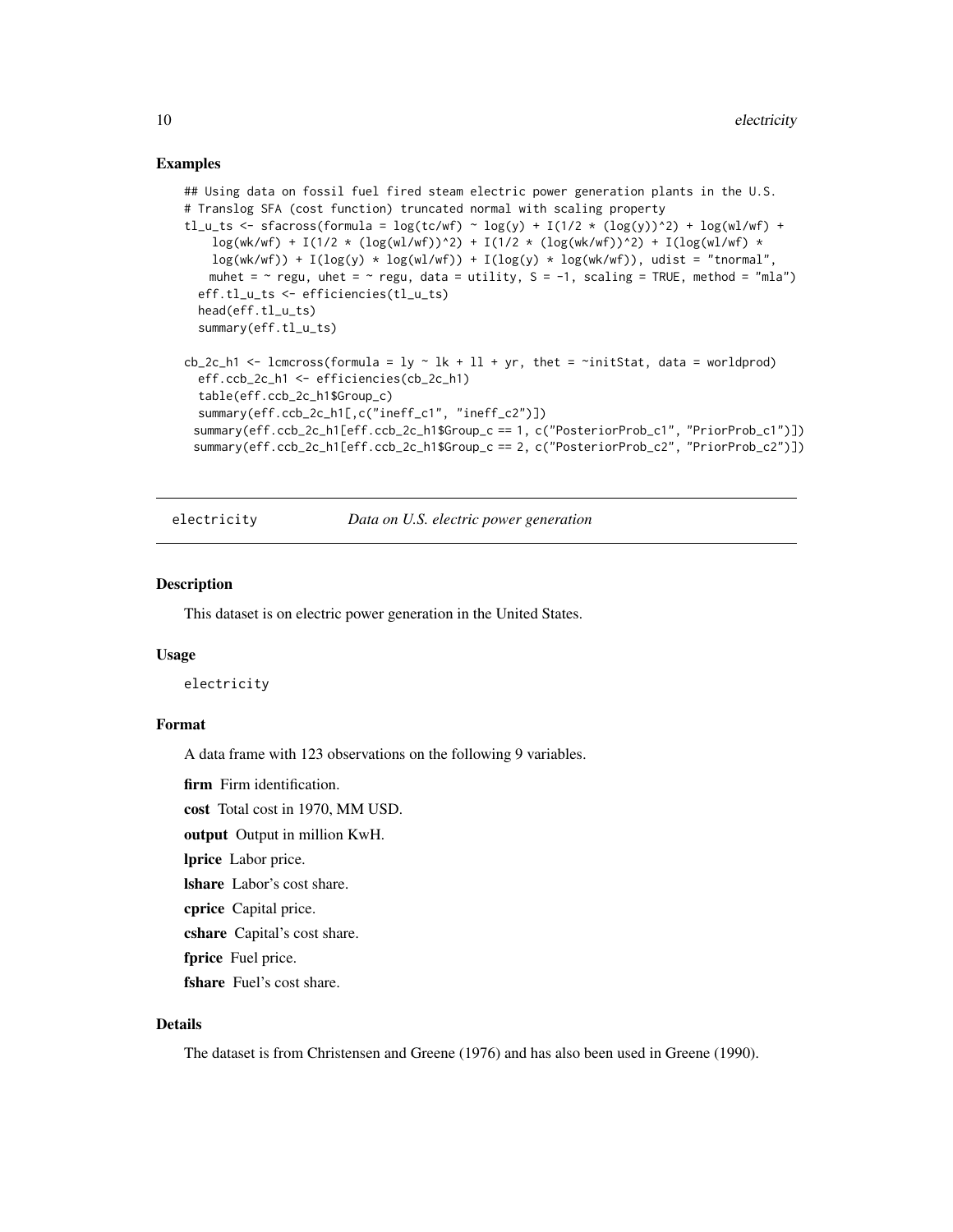#### <span id="page-10-0"></span>fitted 11 and 200 million 200 million 200 million 200 million 200 million 200 million 200 million 200 million 200 million 200 million 200 million 200 million 200 million 200 million 200 million 200 million 200 million 200

## Source

<http://pages.stern.nyu.edu/~wgreene/Text/tables/tablelist5.htm>

#### References

Christensen, L.R., and W.H. Greene. 1976. Economies of scale in US electric power generation. *The Journal of Political Economy*, 84:655–676.

Greene, W.H. 1990. A Gamma-distributed stochastic frontier model. *Journal of Econometrics*, 46:141–163.

## Examples

```
str(electricity)
summary(electricity)
```
<span id="page-10-1"></span>fitted *Extract fitted frontier values of classic or latent class stochastic models*

#### <span id="page-10-2"></span>Description

[fitted](#page-10-1) returns the fitted frontier values from classic or latent class stochastic frontier models estimated with [sfacross](#page-23-1) or [lcmcross](#page-12-1).

## Usage

## S3 method for class 'sfacross' fitted(object, ...)

## S3 method for class 'lcmcross' fitted(object, ...)

#### Arguments

object A classic or latent class stochastic frontier model returned by [sfacross](#page-23-1) or [lcmcross](#page-12-1). ... Currently ignored.

## Value

In the case of an object of class 'sfacross', a vector of fitted values is returned.

In the case of an object of class 'lcmcross', a data frame containing the fitted values for each class is returned where each variable terminates with "\_c#", "#" being the class number.

#### Note

The fitted values are ordered in the same way as the corresponding observations in the dataset used for the estimation.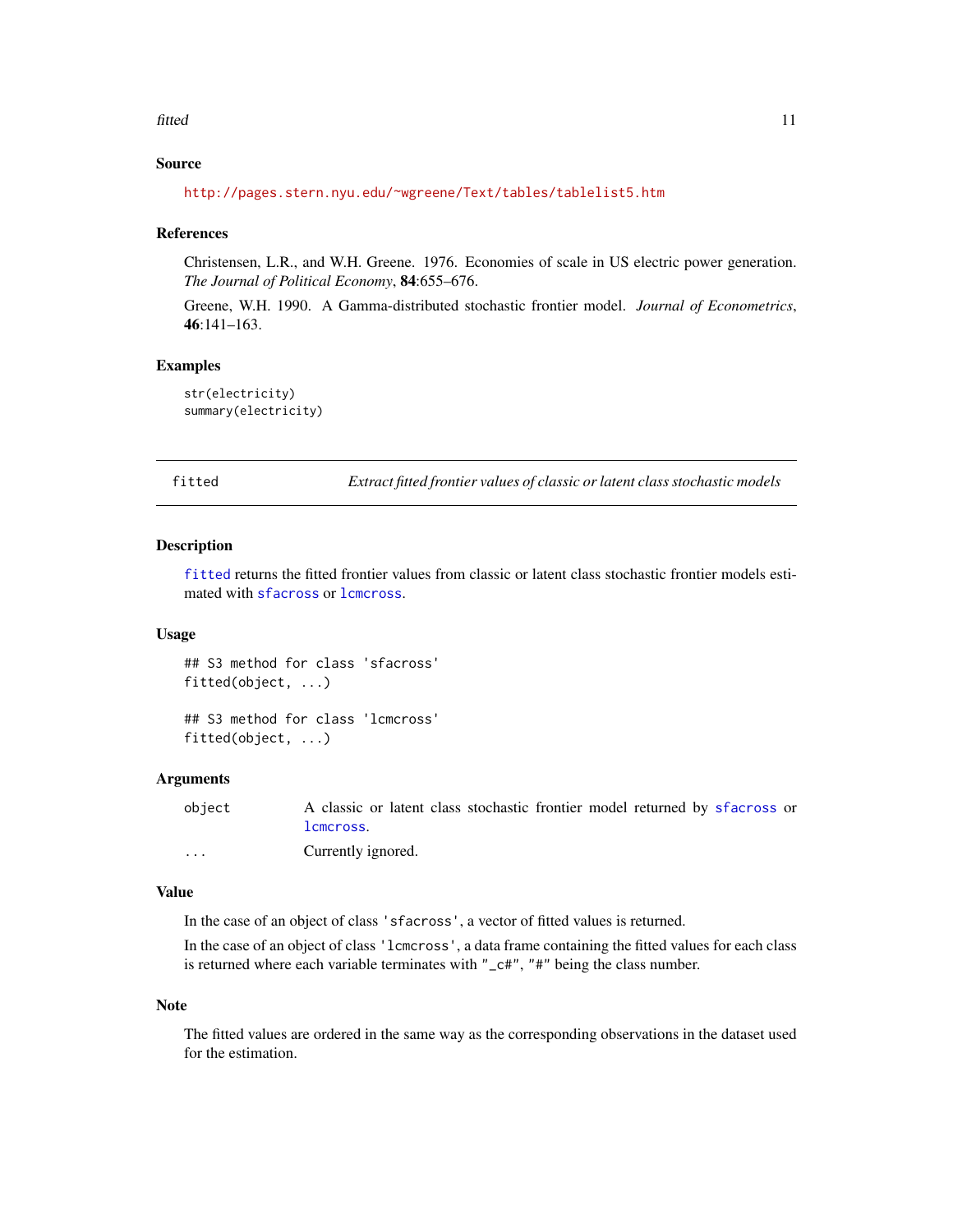## <span id="page-11-0"></span>Author(s)

K Hervé Dakpo, Yann Desjeux and Laure Latruffe

## See Also

[sfacross](#page-23-1), for the stochastic frontier analysis model fitting function.

[lcmcross](#page-12-1), for the latent class stochastic frontier analysis model fitting function.

## Examples

```
## Using data on eighty-two countries production (DGP)
# LCM Cobb Douglas (production function) half normal distribution
cb_2c_h <- lcmcross(formula = ly \sim lk + ll + yr, udist = 'hnormal', data = worldprod)
  fit.cb_2c_h <- fitted(cb_2c_h)
  head(fit.cb_2c_h)
```
<span id="page-11-1"></span>ic *Extract information criteria of classic or latent class stochastic models*

#### <span id="page-11-2"></span>Description

[ic](#page-11-1) returns information criterion from classic or latent class stochastic frontier models estimated with [sfacross](#page-23-1) or [lcmcross.](#page-12-1)

## Usage

```
## S3 method for class 'sfacross'
ic(object, IC = "AIC", ...)## S3 method for class 'lcmcross'
ic(object, IC = "AIC", ...)
```
#### Arguments

| object   | A classic or latent class stochastic frontier model returned by sfacross or<br>lcmcross. |
|----------|------------------------------------------------------------------------------------------|
| IC       | Character string. Information criterion measure. Three criteria are available:           |
|          | • "AIC" for Akaike information criterion (default)                                       |
|          | • "BIC" for Bayesian information criterion                                               |
|          | • "HQIC" for Hannan-Quinn information criterion                                          |
| $\cdots$ | Currently ignored.                                                                       |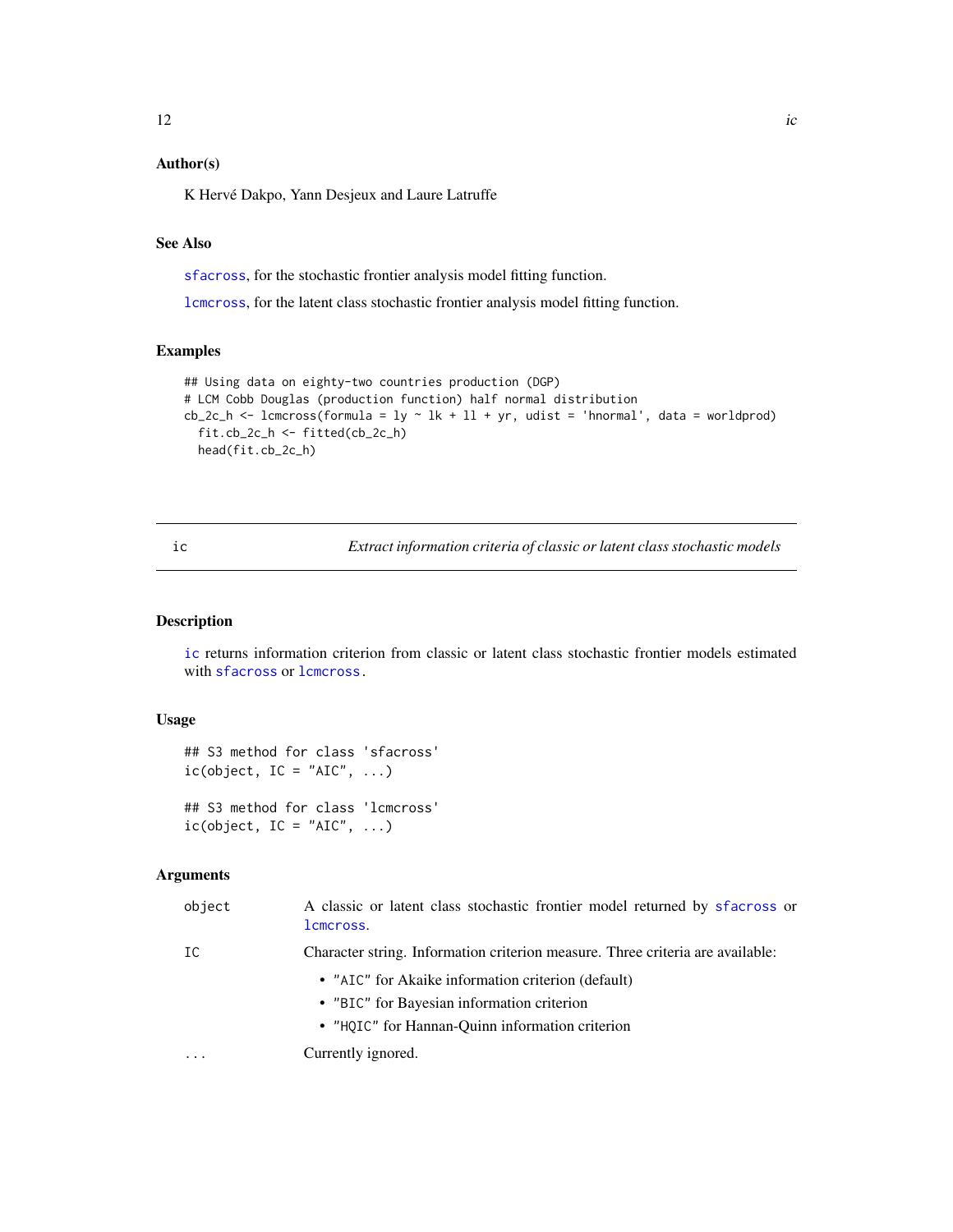#### <span id="page-12-0"></span>lcmcross and the contract of the contract of the contract of the contract of the contract of the contract of the contract of the contract of the contract of the contract of the contract of the contract of the contract of t

## Details

The different information criteria are computed as follows:

- AIC:  $-2 \log LL + 2 * K$
- BIC:  $-2 \log LL + \log N * K$
- HQIC:  $-2 \log LL + 2 \log [\log N] * K$

where  $LL$  is the maximum likelihood value, K the number of parameters estimated and N the number of observations.

#### Value

[ic](#page-11-1) returns the value of the information criterion (AIC, BIC or HQIC) of the maximum likelihood coefficients.

#### Author(s)

K Hervé Dakpo, Yann Desjeux and Laure Latruffe

#### See Also

[sfacross](#page-23-1), for the stochastic frontier analysis model fitting function.

[lcmcross](#page-12-1), for the latent class stochastic frontier analysis model fitting function.

#### Examples

```
## Using data on Swiss railway
# LCM (cost function) half normal distribution
cb_2c_u \leftarrow lcmcross(formula = LNCT \sim LNQ2 + LNQ3 + LNNET + LNPK + LNPL,
   udist = "hnormal", uhet = \sim 1, data = swissrailways, S = -1, method="ucminf")
 ic(cb_2c_u)ic(cb_2c_u, IC = "BIC")ic(cb_2c_u, IC = "HOIC")
```
<span id="page-12-1"></span>lcmcross *Latent class stochastic frontier using cross-section data*

#### **Description**

[lcmcross](#page-12-1) is a symbolic formula based function for the estimation of the latent class stochastic frontier model (LCM) in the case of cross-sectional or pooled cross-section data. The model is estimated using maximum likelihood (ML). See Orea and Kumbhakar (2004), Parmeter and Kumbhakar (2014, p282).

Only the half-normal distribution is possible for the one-sided error term. Nine optimization algorithms are available.

The function also accounts for heteroscedasticity in both one-sided and two-sided error terms, as in Reifschneider and Stevenson (1991), Caudill and Ford (1993), Caudill *et al.* (1995) and Hadri (1999).

The model can estimate up to five classes.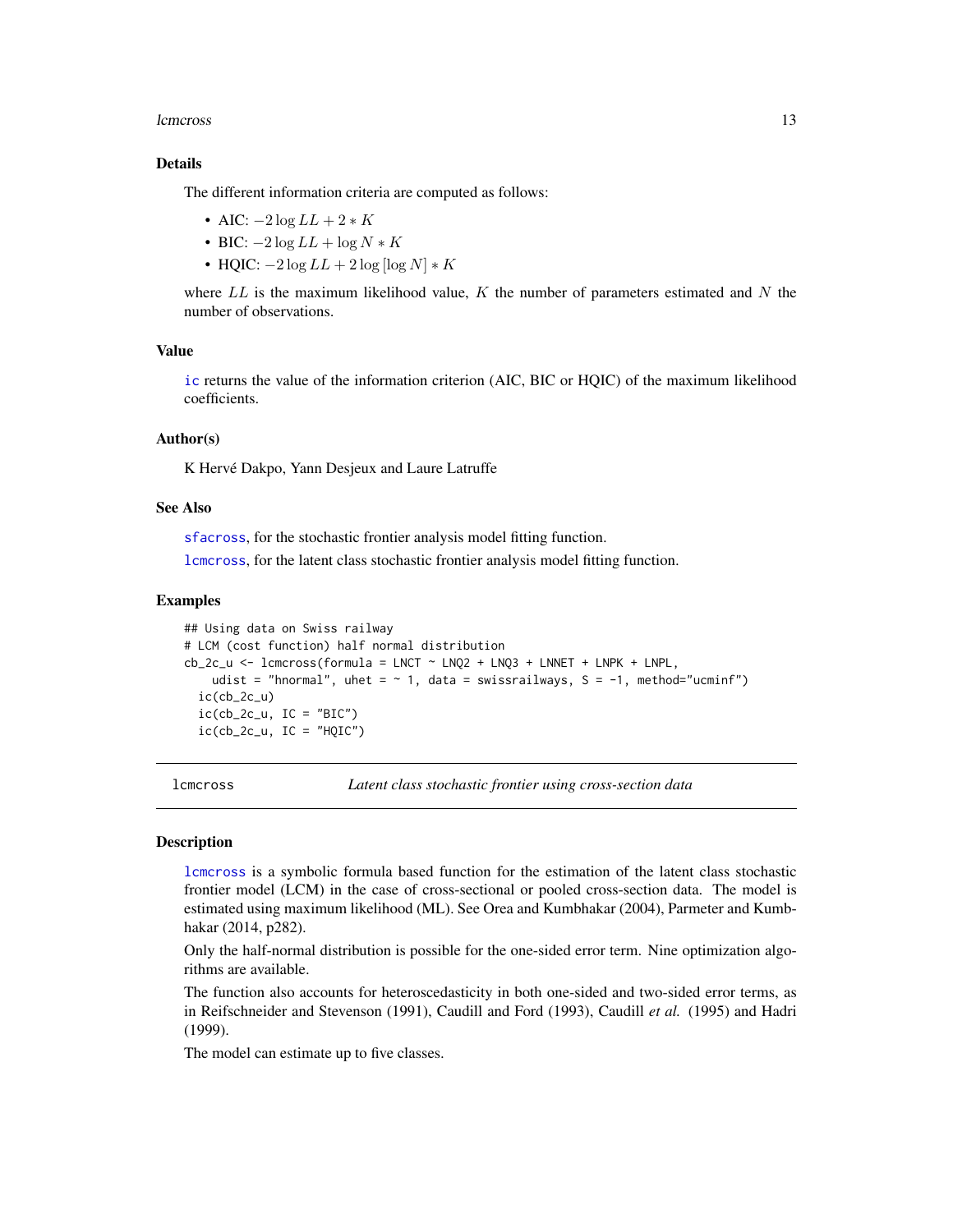## <span id="page-13-0"></span>Usage

```
lcmcross(formula, uhet, vhet, thet, logDepVar = TRUE, data, subset, S = 1,
 udist = "hnormal", start = NULL, lcmClasses = 2, method = "bfgs", hessianType = 1,
 itermax = 2000, printInfo = FALSE, tol = 1e-12, gradtol = 1e-06, stepmax = 0.1,
 qac = "marquardt", initStart = FALSE, initAlg = "nlminb", initIter = 100,
 initFactorLB = 0.5, initFactorUB = 1.5)
```
## Arguments

| formula    | A symbolic description of the model to be estimated based on the generic func-<br>tion formula (see section 'Details').                                                                                        |
|------------|----------------------------------------------------------------------------------------------------------------------------------------------------------------------------------------------------------------|
| uhet       | A one-part formula to account for heteroscedasticity in the one-sided error vari-<br>ance (see section 'Details').                                                                                             |
| vhet       | A one-part formula to account for heteroscedasticity in the two-sided error vari-<br>ance (see section 'Details').                                                                                             |
| thet       | A one-part formula to account for technological heterogeneity in the construc-<br>tion of the classes.                                                                                                         |
| logDepVar  | Logical. Informs whether the dependent variable is logged (TRUE) or not (FALSE).<br>$Default = TRUE.$                                                                                                          |
| data       | The data frame containing the data.                                                                                                                                                                            |
| subset     | An optional vector specifying a subset of observations to be used in the opti-<br>mization process.                                                                                                            |
| S          | If S = 1 (default), a production (profit) frontier is estimated: $\epsilon_i = v_i - u_i$ . If S =<br>-1, a cost frontier is estimated: $\epsilon_i = v_i + u_i$ .                                             |
| udist      | Character string. Distribution specification for the one-sided error term. Only<br>the half normal distribution "hnormal" (Aigner et al., 1977, Meeusen and Van-<br>denbroeck, 1977) is currently implemented. |
| start      | Numeric vector. Optional starting values for the maximum likelihood (ML)<br>estimation.                                                                                                                        |
| lcmClasses | Number of classes to be estimated (default $= 2$ ). A maximum of five classes can<br>be estimated.                                                                                                             |
| method     | Optimization algorithm used for the estimation. Default = "bfgs". 9 algorithms<br>are available:                                                                                                               |
|            | • "bfgs", for Broyden-Fletcher-Goldfarb-Shanno (see maxBFGS)                                                                                                                                                   |
|            | • "bhhh", for Berndt-Hall-Hall-Hausman (see maxBHHH)                                                                                                                                                           |
|            | • "nr", for Newton-Raphson (see maxNR)                                                                                                                                                                         |
|            | • "nm", for Nelder-Mead (see maxNM)                                                                                                                                                                            |
|            | • "ucminf", implements a quasi-Newton type with BFGS updating of the<br>inverse Hessian and soft line search with a trust region type monitoring of<br>the input to the line search algorithm (see ucminf)     |
|            | • "mla", for general-purpose optimization based on Marquardt-Levenberg al-<br>gorithm (see mla)                                                                                                                |
|            | • "sr1", for Symmetric Rank 1 (see trust.optim)                                                                                                                                                                |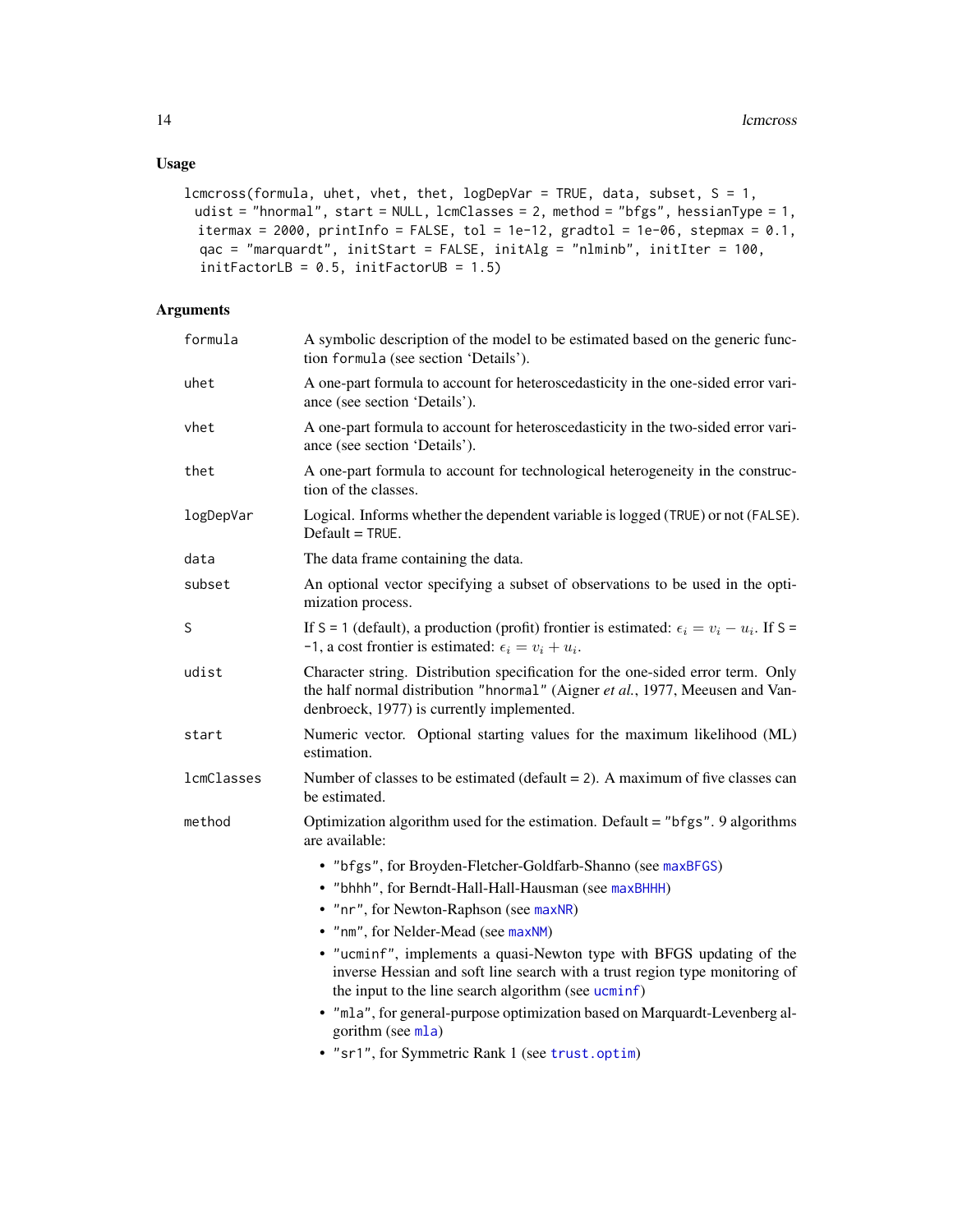#### <span id="page-14-0"></span>lcmcross and the contract of the contract of the contract of the contract of the contract of the contract of the contract of the contract of the contract of the contract of the contract of the contract of the contract of t

|              | • "sparse", for trust regions and sparse Hessian (see trust.optim)<br>• "nlminb", for optimization using PORT routines (see nlminb)                                                                                                                                                                                   |
|--------------|-----------------------------------------------------------------------------------------------------------------------------------------------------------------------------------------------------------------------------------------------------------------------------------------------------------------------|
| hessianType  | Integer. If 1 (default), analytic Hessian is returned for all the distributions ex-<br>cept "gamma", "lognormal" and "weibull" for which the numeric Hessian is<br>returned. If 2, bhhh Hessian is estimated $(g'g)$ . If 3, robust Hessian is computed<br>$(H^{-1}GH^{-1}).$                                         |
| itermax      | Maximum number of iterations allowed for optimization. Default $= 2000$ .                                                                                                                                                                                                                                             |
| printInfo    | Logical. Print information during optimization. Default = FALSE.                                                                                                                                                                                                                                                      |
| tol          | Numeric. Convergence tolerance. Default = 1e-12.                                                                                                                                                                                                                                                                      |
| gradtol      | Numeric. Convergence tolerance for gradient. Default = $1e$ -06.                                                                                                                                                                                                                                                      |
| stepmax      | Numeric. Step max for ucminf algorithm. Default = $0.1$ .                                                                                                                                                                                                                                                             |
| qac          | Character. Quadratic Approximation Correction for "bhhh" and "nr" algo-<br>rithms. If "qac = stephalving", the step length is decreased but the direction<br>is kept. If "qac = marquardt" (default), the step length is decreased while also<br>moving closer to the pure gradient direction. See maxBHHH and maxNR. |
| initStart    | Logical. If TRUE, the model is jump-started using an alternative algorithm ("nlminb")<br>within certain bounds. Default = FALSE.                                                                                                                                                                                      |
| initAlg      | Character. Algorithm used to jump-start the latent class model. Only "nlminb"<br>is currently available.                                                                                                                                                                                                              |
| initIter     | Maximum number of iterations for the algorihtm when initStart = TRUE. De-<br>$fault = 100.$                                                                                                                                                                                                                           |
| initFactorLB | A numeric value indicating by which factor the starting value should be multi-<br>plied to define the lower bounds for the jump-start algorithm. Default = $0.5$ .                                                                                                                                                    |
| initFactorUB | A numeric value indicating by which factor the starting value should be multi-<br>plied to define the upper bounds for the jump-start algorithm. Default $= 1.5$ .                                                                                                                                                    |

## Details

LCM is an estimation of a finite mixture of production functions:

$$
y_i = \alpha_j + x_i'\beta_j + v_{i|j} - Su_{i|j}
$$

$$
\epsilon_{i|j} = v_{i|j} - S u_{i|j}
$$

where  $i$  is the observation,  $j$  is the class,  $y$  is the output (cost, revenue, profit),  $x$  is the vector of main explanatory variables (inputs and other control variables),  $u$  is the one-sided error term with variance  $\sigma_u^2$ , and v is the two-sided error term with variance  $\sigma_v^2$ .

 $S = 1$  in the case of production (profit) frontier function and  $S = -1$  in the case of cost frontier function.

The contribution of observation  $i$  to the likelihood conditional on class  $j$  is defined as:

$$
P(i|j) = \frac{2}{\sqrt{\sigma_{u|j}^2 + \sigma_{v|j}^2}} \phi \left(\frac{S\epsilon_{i|j}}{\sqrt{\sigma_{u|j}^2 + \sigma_{v|j}^2}}\right) \Phi \left(\frac{\mu_{i*|j}}{\sigma_{i|j}}\right)
$$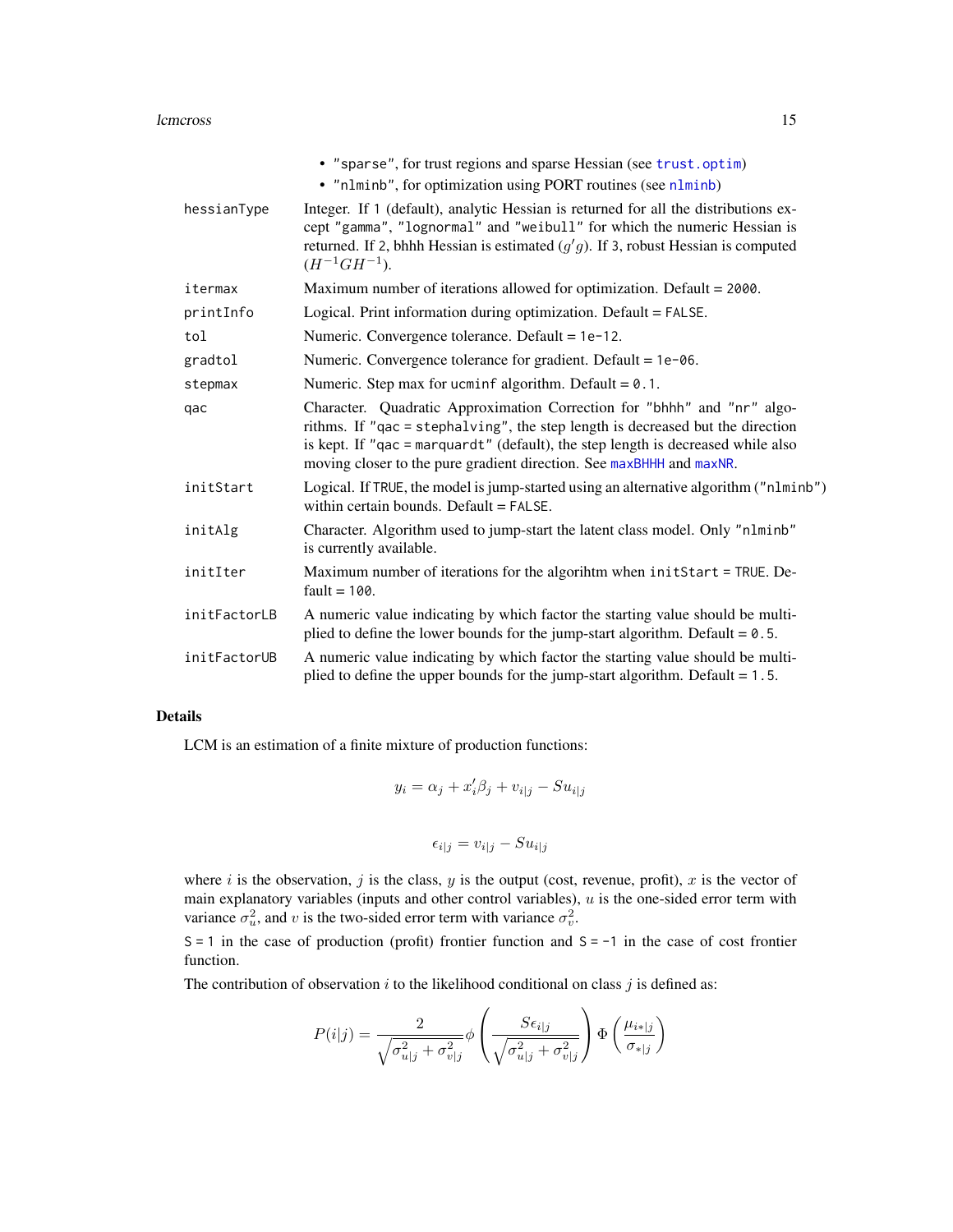#### <span id="page-15-0"></span>16 late 10 and 20 km s and 20 km s and 20 km s and 20 km s and 20 km s and 20 km s and 20 km s and 20 km s and 20 km s and 20 km s and 20 km s and 20 km s and 20 km s and 20 km s and 20 km s and 20 km s and 20 km s and 20

where

$$
\mu_{i*|j} = \frac{-S\epsilon_{i|j}\sigma_{u|j}^2}{\sigma_{u|j}^2 + \sigma_{v|j}^2}
$$

and

$$
\sigma_*^2 = \frac{\sigma_{u|j}^2 \sigma_{v|j}^2}{\sigma_{u|j}^2 + \sigma_{v|j}^2}
$$

The prior probability of using a particular technology can depend on some covariates (namely the variables separating the observations into classes) using a logit specification:

$$
\pi(i,j) = \frac{\exp\left(\theta_j' Z_h\right)}{\sum_{m=1}^J \exp\left(\theta_m' Z_h\right)}
$$

with  $Z_h$  the covariates,  $\theta$  the coefficients estimated for the covariates, and  $\exp(\theta'_J Z_h) = 1$ .

The unconditional likelihood of observation  $i$  is simply the average over the  $J$  classes:

$$
P(i) = \sum_{m=1}^{J} \pi(i, m) P(i|m)
$$

The number of classes can be retained based on information criterion (see for instance [ic](#page-11-2)).

Class assignment is based on the largest posterior probability. This probability is obtained using Bayes' rule, as follows for class  $j$ :

$$
w(j|i) = \frac{P(i|j) \pi(i,j)}{\sum_{m=1}^{J} P(i|m) \pi(i,m)}
$$

To accommodate heteroscedasticity in the variance parameters of the error terms, a single part (right) formula can also be specified. To impose the positivity on these parameters, the variances are modelled respectively as:  $\sigma_{u|j}^2 = \exp(\delta_j' Z_u)$  and  $\sigma_{v|j}^2 = \exp(\phi_j' Z_v)$ , where  $Z_u$  and  $Z_v$  are the heteroscedasticity variables (inefficiency drivers in the case of  $Z_u$ ) and  $\delta$  and  $\phi$  the coefficients. In the case of heterogeneity in the truncated mean  $\mu$ , it is modelled as  $\mu = \omega' Z_{\mu}$ .

#### Value

[lcmcross](#page-12-1) returns a list of class 'lcmcross' containing the following elements:

| call        | The matched call.                                                                                                                                        |
|-------------|----------------------------------------------------------------------------------------------------------------------------------------------------------|
| formula     | Multi parts formula describing the estimated model.                                                                                                      |
| S           | The argument 'S'. See the section 'Arguments'.                                                                                                           |
| typeSfa     | Character string. "Latent Class Production/Profit Frontier, $e = v - u$ " when $S = 1$<br>and "Latent Class Cost Frontier, $e = v + u$ " when $S = -1$ . |
| <b>Nobs</b> | Number of observations used for optimization.                                                                                                            |
| nXvar       | Number of main explanatory variables.                                                                                                                    |
| nZHvar      | Number of variables in the logit specification of the finite mixture model (i.e.<br>number of covariates).                                               |
| logDepVar   | The argument 'logDepVar'. See the section 'Arguments'.                                                                                                   |
| nuZUvar     | Number of variables explaining heteroscedasticity in the one-sided error term.                                                                           |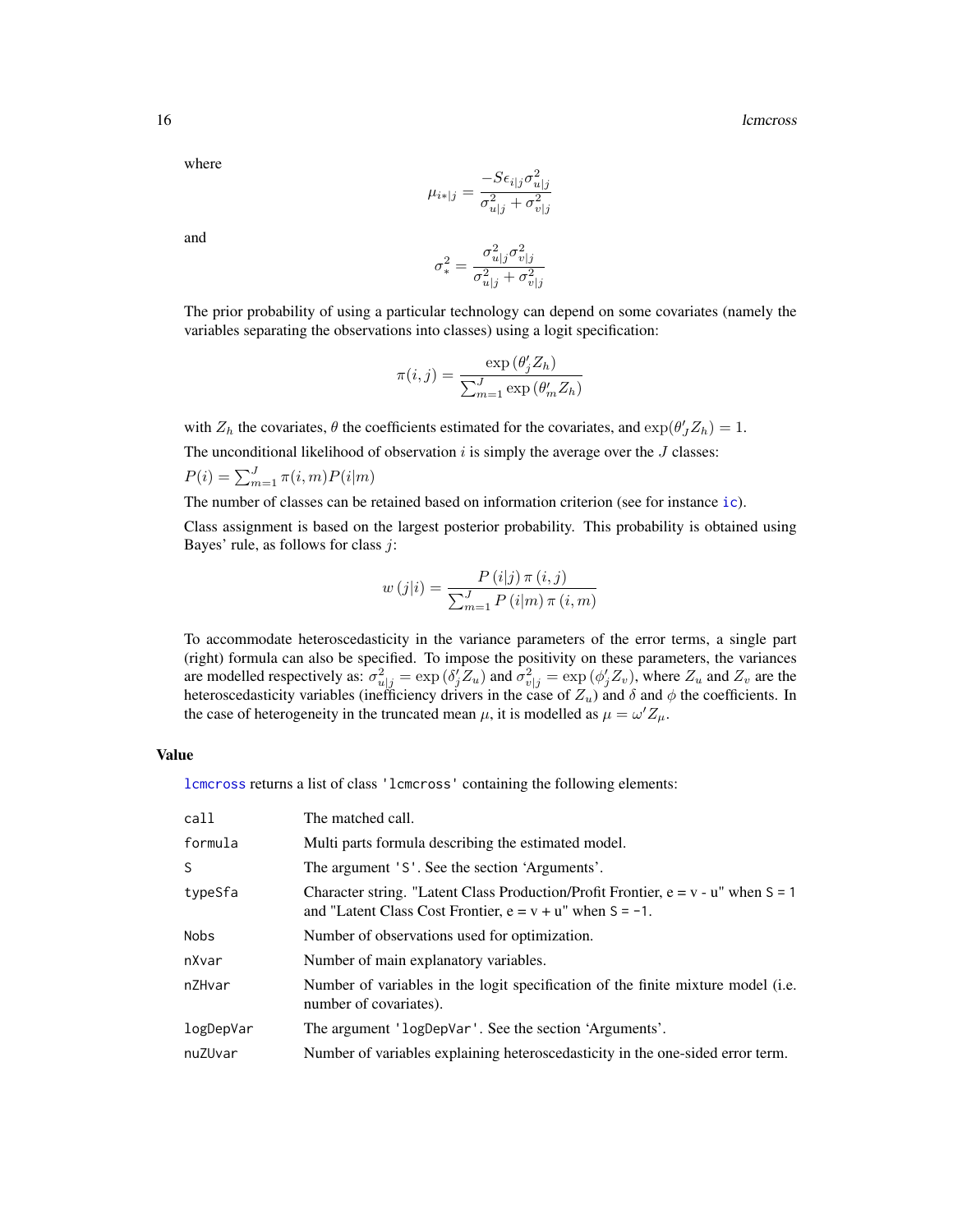#### <span id="page-16-0"></span>lcmcross and the contract of the contract of the contract of the contract of the contract of the contract of the contract of the contract of the contract of the contract of the contract of the contract of the contract of t

| nvZVvar      | Number of variables explaining heteroscedasticity in the two-sided error term.                                                                                                                                                    |
|--------------|-----------------------------------------------------------------------------------------------------------------------------------------------------------------------------------------------------------------------------------|
| nParm        | Total number of parameters estimated.                                                                                                                                                                                             |
| udist        | The argument 'udist'. See the section 'Arguments'.                                                                                                                                                                                |
| startVal     | Numeric vector. Starting value for ML estimation.                                                                                                                                                                                 |
| dataTable    | A data frame (tibble format) containing information on data used for optimiza-<br>tion along with residuals and fitted values of the OLS and ML estimations, and<br>the individual observation log-likelihood.                    |
| InitHalf     | When start = NULL. Initial ML estimation with half normal distribution for the<br>one-sided error term. Model to construct the starting values for the latent class<br>estimation. Object of class 'maxLik' and 'maxim' returned. |
| optType      | The optimization algorithm used.                                                                                                                                                                                                  |
| nIter        | Number of iterations of the ML estimation.                                                                                                                                                                                        |
| optStatus    | An optimization algorithm termination message.                                                                                                                                                                                    |
| startLoglik  | Log-likelihood at the starting values.                                                                                                                                                                                            |
| nClasses     | The number of classes estimated.                                                                                                                                                                                                  |
| mlLoglik     | Log-likelihood value of the ML estimation.                                                                                                                                                                                        |
| mlParam      | Numeric vector. Parameters obtained from ML estimation.                                                                                                                                                                           |
| gradient     | Numeric vector. Each variable gradient of the ML estimation.                                                                                                                                                                      |
| gradL_0BS    | Matrix. Each variable individual observation gradient of the ML estimation.                                                                                                                                                       |
| gradientNorm | Numeric. Gradient norm of the ML estimation.                                                                                                                                                                                      |
| invHessian   | The covariance matrix of the parameters obtained from the ML estimation.                                                                                                                                                          |
| hessianType  | The argument 'hessianType'. See the section 'Arguments'.                                                                                                                                                                          |
| mlDate       | Date and time of the estimated model.                                                                                                                                                                                             |

## Note

In the case of panel data, [lcmcross](#page-12-1) estimates a pooled cross-section where the probability of belonging to a class a priori is not permanent (not fixed over time).

#### Author(s)

K Hervé Dakpo, Yann Desjeux and Laure Latruffe

## References

Aigner, D., Lovell, C. A. K., and P. Schmidt. 1977. Formulation and estimation of stochastic frontier production function models. *Journal of Econometrics*, 6(1), 21–37.

Caudill, S. B., and J. M. Ford. 1993. Biases in frontier estimation due to heteroscedasticity. *Economics Letters*, 41(1), 17–20.

Caudill, S. B., Ford, J. M., and D. M. Gropper. 1995. Frontier estimation and firm-specific inefficiency measures in the presence of heteroscedasticity. *Journal of Business & Economic Statistics*, 13(1), 105–111.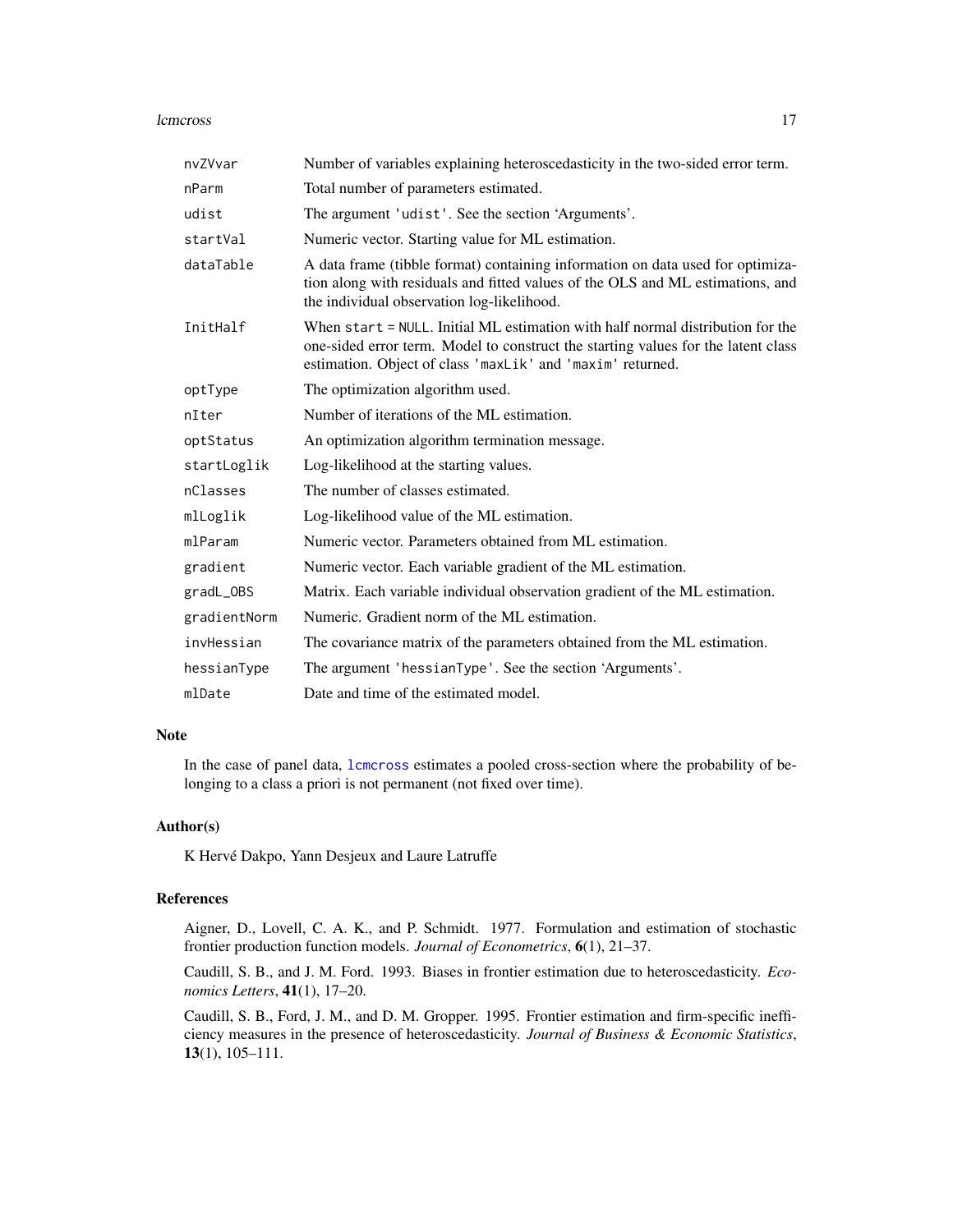<span id="page-17-0"></span>Hadri, K. 1999. Estimation of a doubly heteroscedastic stochastic frontier cost function. *Journal of Business & Economic Statistics*, 17(3), 359–363.

Meeusen, W., and J. Vandenbroeck. 1977. Efficiency estimation from Cobb-Douglas production functions with composed error. *International Economic Review*, 18(2), 435–445.

Orea, L., and S.C. Kumbhakar. 2004. Efficiency measurement using a latent class stochastic frontier model. *Empirical Economics*, 29, 169–183.

Parmeter, C.F., and S.C. Kumbhakar. 2014. Efficiency analysis: A primer on recent advances. *Foundations and Trends in Econometrics*, 7, 191–385.

Reifschneider, D., and R. Stevenson. 1991. Systematic departures from the frontier: A framework for the analysis of firm inefficiency. *International Economic Review*, 32(3), 715–723.

#### See Also

[summary](#page-31-1) for creating and printing summary results.

[coef](#page-2-2) for extracting coefficients of the estimation.

[efficiencies](#page-5-2) for computing (in-)efficiency estimates.

[fitted](#page-10-2) for extracting the fitted frontier values.

[ic](#page-11-2) for extracting information criteria.

[logLik](#page-18-1) for extracting log-likelihood value(s) of the estimation.

[marginal](#page-19-1) for computing marginal effects of inefficiency drivers.

[residuals](#page-20-1) for extracting residuals of the estimation.

[vcov](#page-35-1) for computing the variance-covariance matrix of the coefficients.

#### Examples

```
## Using data on eighty-two countries production (DGP)
# LCM Cobb Douglas (production function) half normal distribution
# Intercept and initStat used as separating variables
cb_2c_h1 <- lcmcross(formula = ly \sim lk + ll + yr, thet = \siminitStat, data = worldprod)
 summary(cb_2c_h1)
# summary of the initial ML model
 summary(cb_2c_h1$InitHalf)
# same result by jump-starting the estimation
cb_2c_h2 <- lcmcross(formula = ly \sim lk + ll + yr, data = worldprod, initStart = TRUE)
 summary(cb_2c_h2)
# Only the intercept is used as the separating variable and only variable
# initStat is used as inefficiency driver
cb_2c_h3 <- lcmcross(formula = ly \sim lk + ll + yr, uhet = \siminitStat, data = worldprod)
 summary(cb_2c_h3)
```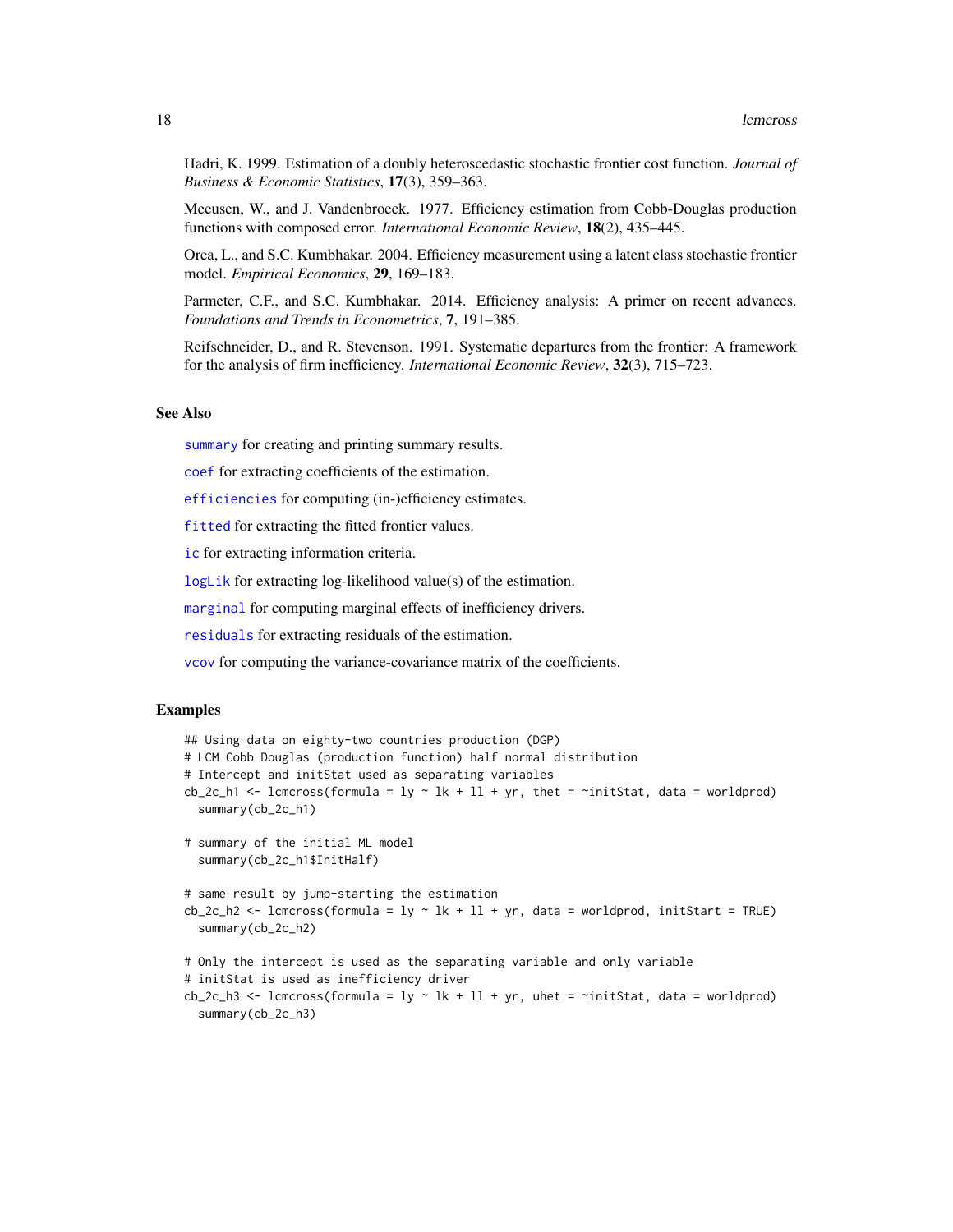<span id="page-18-2"></span><span id="page-18-0"></span>

## <span id="page-18-1"></span>Description

[logLik](#page-18-2) extracts the log-likelihood value(s) from classic or latent class stochastic frontier models estimated with [sfacross](#page-23-1) or [lcmcross](#page-12-1).

## Usage

## S3 method for class 'sfacross' logLik(object, individual = FALSE, ...)

## S3 method for class 'lcmcross' logLik(object, individual = FALSE, ...)

## Arguments

| object     | A classic or latent class stochastic frontier model returned by sfacross or<br>lcmcross.                                                                                  |
|------------|---------------------------------------------------------------------------------------------------------------------------------------------------------------------------|
| individual | Logical. If FALSE (default), the sum of all observations' log-likelihood values is<br>returned. If TRUE, a vector of each observation's log-likelihood value is returned. |
| $\ddots$ . | Currently ignored.                                                                                                                                                        |

## Value

[logLik](#page-18-2) returns an object of class 'logLik', which is either a numeric matrix with the log-likelihood value (logLik), the total number of observations (Nobs) and the number of free parameters (df), when  $indivial = FALSE$ ,

or a list of elements, containing the log-likelihood of each observation (logLik), the total number of observations (Nobs) and the number of free parameters  $(df)$ , when individual = TRUE.

#### Author(s)

K Hervé Dakpo, Yann Desjeux and Laure Latruffe

## See Also

[sfacross](#page-23-1), for the stochastic frontier analysis model fitting function.

[lcmcross](#page-12-1), for the latent class stochastic frontier analysis model fitting function.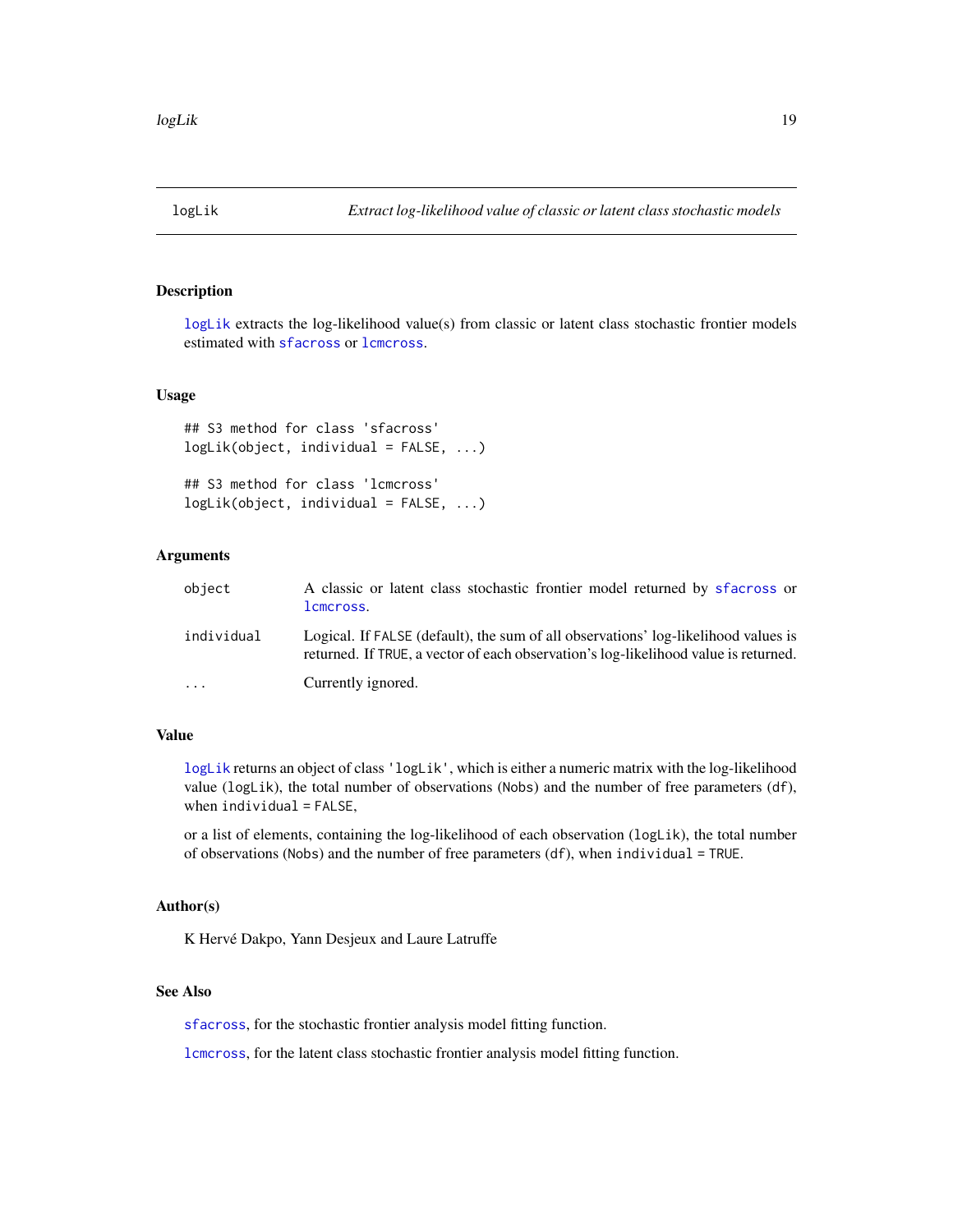#### Examples

```
## Using data on fossil fuel fired steam electric power generation plants in the U.S.
# Translog SFA (cost function) truncated normal with scaling property
tl_u_ts <- sfacross(formula = log(tc/wf) ~ log(y) + I(1/2 * (log(y))^2) +
    log(w1/wf) + log(wk/wf) + I(1/2 * (log(w1/wf))^2) + I(1/2 * (log(wk/wf))^2) +I(log(w1/wf) * log(wk/wf)) + I(log(y) * log(w1/wf)) + I(log(y) * log(wk/wf)),udist = "tnormal", muhet = \sim regu, uhet = \sim regu, data = utility, S = -1,
    scaling = TRUE, method = "mla")
 logLik(tl_u_ts)
## Using data on eighty-two countries production (DGP)
# LCM Cobb Douglas (production function) half normal distribution
cb_2c_h <- lcmcross(formula = ly \sim lk + ll + yr, udist = "hnormal", data = worldprod, S = 1)
 logLik(cb_2c_h, individual = TRUE)
```
<span id="page-19-2"></span>

| marginal | Compute marginal effects of the inefficiency drivers in classic or latent |
|----------|---------------------------------------------------------------------------|
|          | class stochastic models                                                   |

#### <span id="page-19-1"></span>Description

This function returns marginal effects of the inefficiency drivers from classic or latent class stochastic frontier models estimated with [sfacross](#page-23-1) or lemeross.

#### Usage

```
## S3 method for class 'sfacross'
marginal(object, ...)
```
## S3 method for class 'lcmcross' marginal(object, ...)

#### Arguments

| object | A classic or latent class stochastic frontier model returned by sfacross or |
|--------|-----------------------------------------------------------------------------|
|        | lcmcross.                                                                   |
| .      | Currently ignored.                                                          |

#### Details

[marginal](#page-19-2) operates in the presence of exogenous variables that explain inefficiency, namely the inefficiency drivers (uhet =  $Z_u$  or muhet =  $Z_{mu}$ ).

Two components are computed for each variable: the marginal effects on the expected inefficiency  $\left(\frac{\partial E[u]}{\partial Z}\right)$  $\frac{\partial E[u]}{\partial Z_{(m)}u}$ ) and the marginal effects on the variance of inefficiency  $\left(\frac{\partial V[u]}{\partial Z_{(m)}u}\right)$ .

The model also allows the Wang (2002) parametrization of  $\mu$  and  $\sigma_u^2$  by the same vector of exogenous variables. This double parameterization accounts for non-monotonic relationships between the inefficiency and its drivers.

<span id="page-19-0"></span>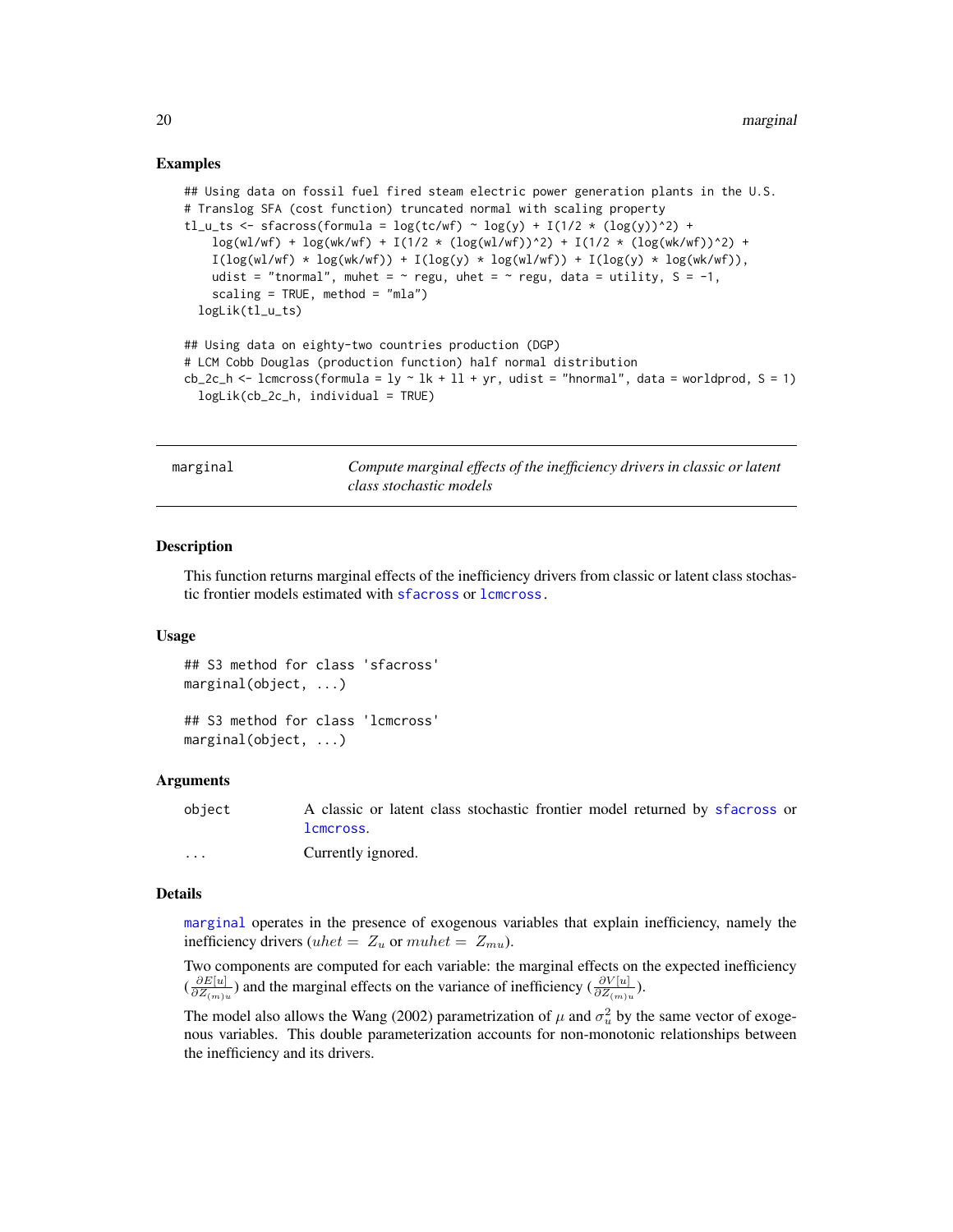#### <span id="page-20-0"></span>residuals 21

#### Value

[marginal](#page-19-2) returns a data frame containing the marginal effects of the  $Z_u$  variables on the expected inefficiency (each variable has the prefix "Eu\_") and on the variance of the inefficiency (each variable has the prefix "Vu\_") is returned.

In the case of the latent class model (LCM), each variable terminates with " $_c$  $ct$ " where "#" is the class number.

## Author(s)

K Hervé Dakpo, Yann Desjeux and Laure Latruffe

#### References

Wang, H.J. 2002. Heteroscedasticity and non-monotonic efficiency effects of a stochastic frontier model. *Journal of Productivity Analysis*, 18:241–253.

#### See Also

[sfacross](#page-23-1), for the stochastic frontier analysis model fitting function.

[lcmcross](#page-12-1), for the latent class stochastic frontier analysis model fitting function.

#### Examples

```
## Using data on fossil fuel fired steam electric power generation plants in the U.S.
# Translog SFA (cost function) truncated normal with scaling property
tl_u_ts <- sfacross(formula = log(tc/wf) ~ log(y) + I(1/2 * (log(y))^2) +
    \log(w1/wf) + \log(wk/wf) + I(1/2 * (\log(w1/wf))^2) + I(1/2 * (\log(wk/wf))^2) +
    I(log(w1/wf) * log(wk/wf)) + I(log(y) * log(w1/wf)) + I(log(y) * log(wk/wf)),udist = "tnormal", muhet = \sim regu + wl, uhet = \sim regu + wl, data = utility, S = -1,
    scaling = TRUE, method = "mla")
 marg.tl_u_ts <- marginal(tl_u_ts)
 summary(marg.tl_u_ts)
## Using data on eighty-two countries production (DGP)
# LCM Cobb Douglas (production function) half normal distribution
cb_2c_h \leftarrow lcmcross(formula = ly \sim lk + ll + yr, udist = "hnormal",
    data = worldprod, uhet = \sim initStat + h, S = 1, method = "mla")
 marg.cb_2c_h <- marginal(cb_2c_h)
 summary(marg.cb_2c_h)
```
<span id="page-20-2"></span>

residuals *Extract residuals of classic or latent class stochastic models*

#### <span id="page-20-1"></span>Description

This function returns the residuals' values from classic or latent class stochastic frontier models estimated with [sfacross](#page-23-1) or [lcmcross](#page-12-1).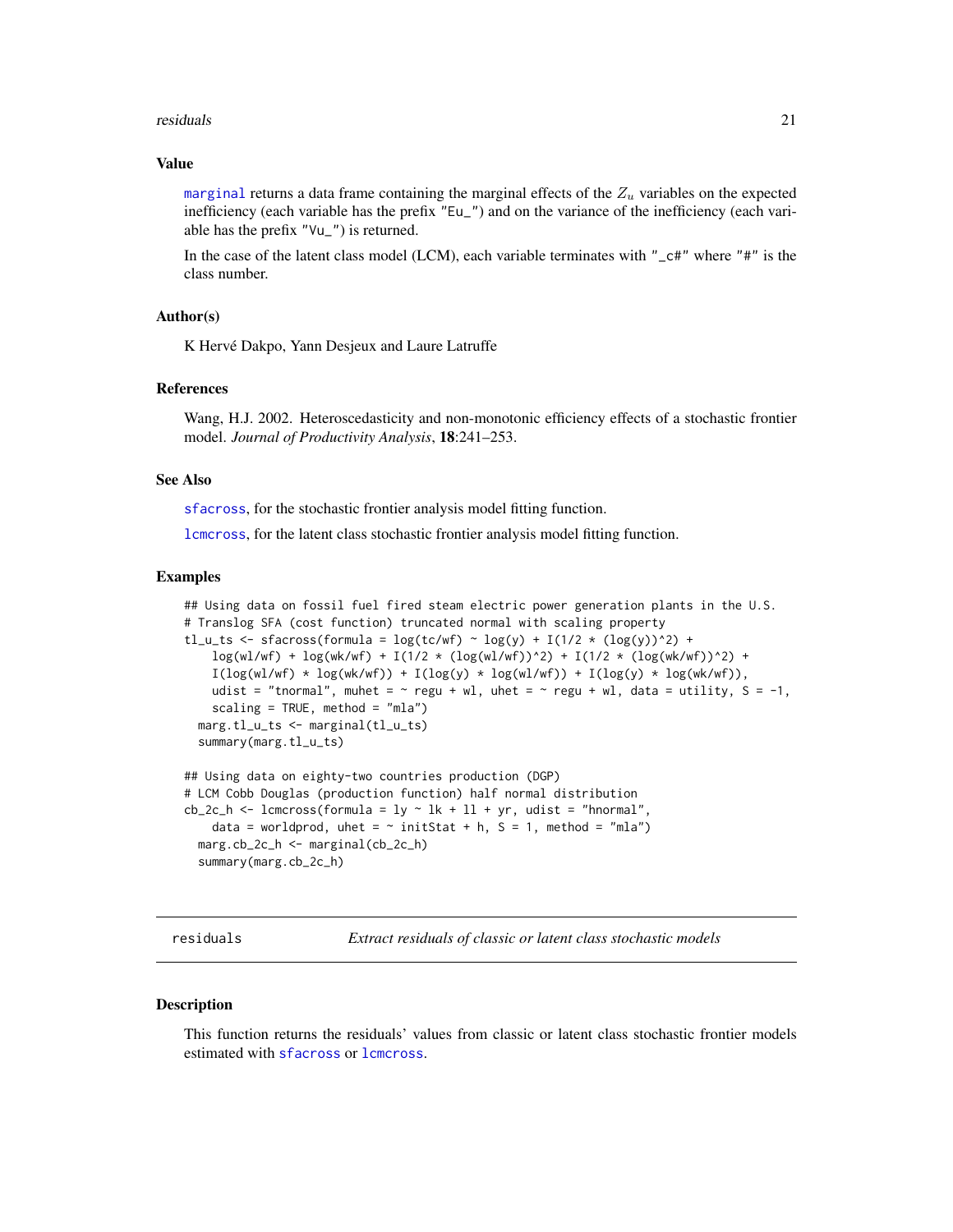### Usage

```
## S3 method for class 'sfacross'
residuals(object, ...)
## S3 method for class 'lcmcross'
residuals(object, ...)
```
#### Arguments

| object   | A classic or latent class stochastic frontier model returned by sfacross or |
|----------|-----------------------------------------------------------------------------|
|          | lcmcross.                                                                   |
| $\cdots$ | Currently ignored.                                                          |

## Value

When the object is of class 'sfacross', [residuals](#page-20-2) returns a vector of residuals values.

When the object is of class 'lcmcross', [residuals](#page-20-2) returns a data frame containing the residuals values for each latent class, where each variable terminates with "\_c#", "#" being the class number.

#### Note

The residuals values are ordered in the same way as the corresponding observations in the dataset used for the estimation.

## Author(s)

K Hervé Dakpo, Yann Desjeux and Laure Latruffe

#### See Also

[sfacross](#page-23-1), for the stochastic frontier analysis model fitting function.

[lcmcross](#page-12-1), for the latent class stochastic frontier analysis model fitting function.

#### Examples

```
## Using data on fossil fuel fired steam electric power generation plants in the U.S.
# Translog SFA (cost function) truncated normal with scaling property
tl_u_ts <- sfacross(formula = \log(tc/wf) \sim \log(y) + I(1/2 \times (\log(y))^2) +
    \log(w1/wf) + \log(wk/wf) + I(1/2 * (\log(w1/wf))^2) + I(1/2 * (\log(wk/wf))^2) +
    I(log(w1/wf) * log(wk/wf)) + I(log(y) * log(w1/wf)) + I(log(y) * log(wk/wf)),udist = 'tnormal', muhet = \sim regu, uhet = \sim regu, data = utility, S = -1,
    scaling = TRUE, method = 'mla')
 resid.tl_u_ts <- residuals(tl_u_ts)
 head(resid.tl_u_ts)
```

```
## Using data on eighty-two countries production (DGP)
# LCM Cobb Douglas (production function) half normal distribution
cb_2c_h <- lcmcross(formula = ly \sim lk + ll + yr, udist = 'hnormal', data = worldprod, S = 1)
 resid.cb_2c_h <- residuals(cb_2c_h)
 head(resid.cb_2c_h)
```
<span id="page-21-0"></span>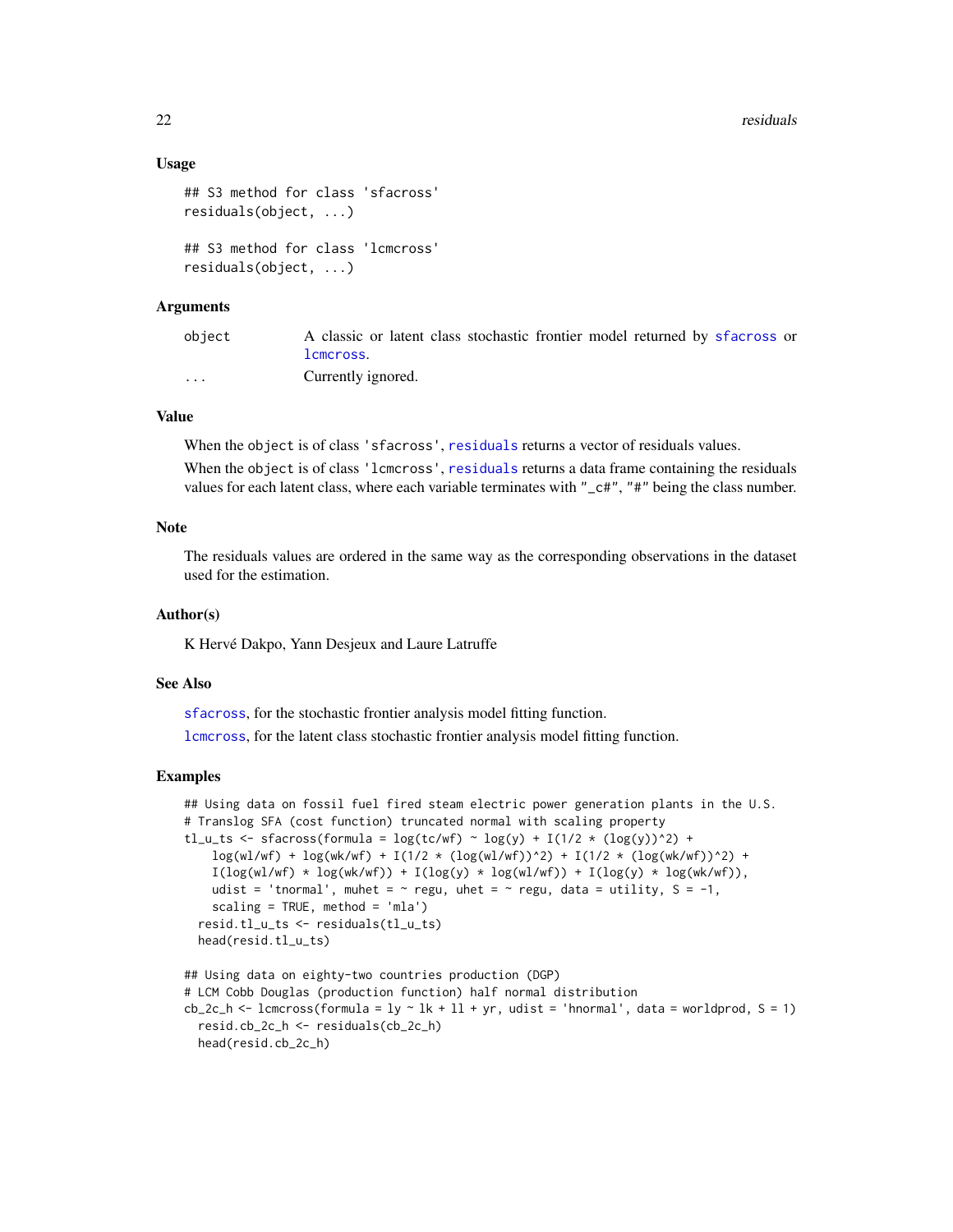<span id="page-22-0"></span>

#### **Description**

This dataset contains annual data collected from 43 smallholder rice producers in the Tarlac region of the Philippines between 1990 and 1997.

## Usage

ricephil

## Format

A data frame with 344 observations on the following 17 variables.

**YEARDUM** Time period (1= 1990, ..., 8 = 1997).

FARMERCODE Farmer code (1, ..., 43).

PROD Output (tonnes of freshly threshed rice).

AREA Area planted (hectares).

LABOR Labor used (man-days of family and hired labor).

NPK Fertiliser used (kg of active ingredients).

OTHER Other inputs used (Laspeyres index = 100 for Farm 17 in 1991).

PRICE Output price (pesos per kg).

AREAP Rental price of land (pesos per hectare).

LABORP Labor price (pesos per hired man-day).

NPKP Fertiliser price (pesos per kg of active ingredient).

OTHERP Price of other inputs (implicit price index).

AGE Age of the household head (years).

EDYRS Education of the household head (years).

HHSIZE Household size.

NADULT Number of adults in the household.

BANRAT Percentage of area classified as bantog (upland) fields.

## Details

This dataset is published as supplement to Coelli *et al.* (2005). While most variables of this dataset were supplied by the International Rice Research Institute (IRRI), some were calculated by Coelli *et al.* (2005, see p. 325–326). The survey is described in Pandey *et al.* (1999).

#### Source

Supplementary files for Coelli *et al.* (2005), [http://www.uq.edu.au/economics/cepa/crob2005/](http://www.uq.edu.au/economics/cepa/crob2005/software/CROB2005.zip) [software/CROB2005.zip](http://www.uq.edu.au/economics/cepa/crob2005/software/CROB2005.zip).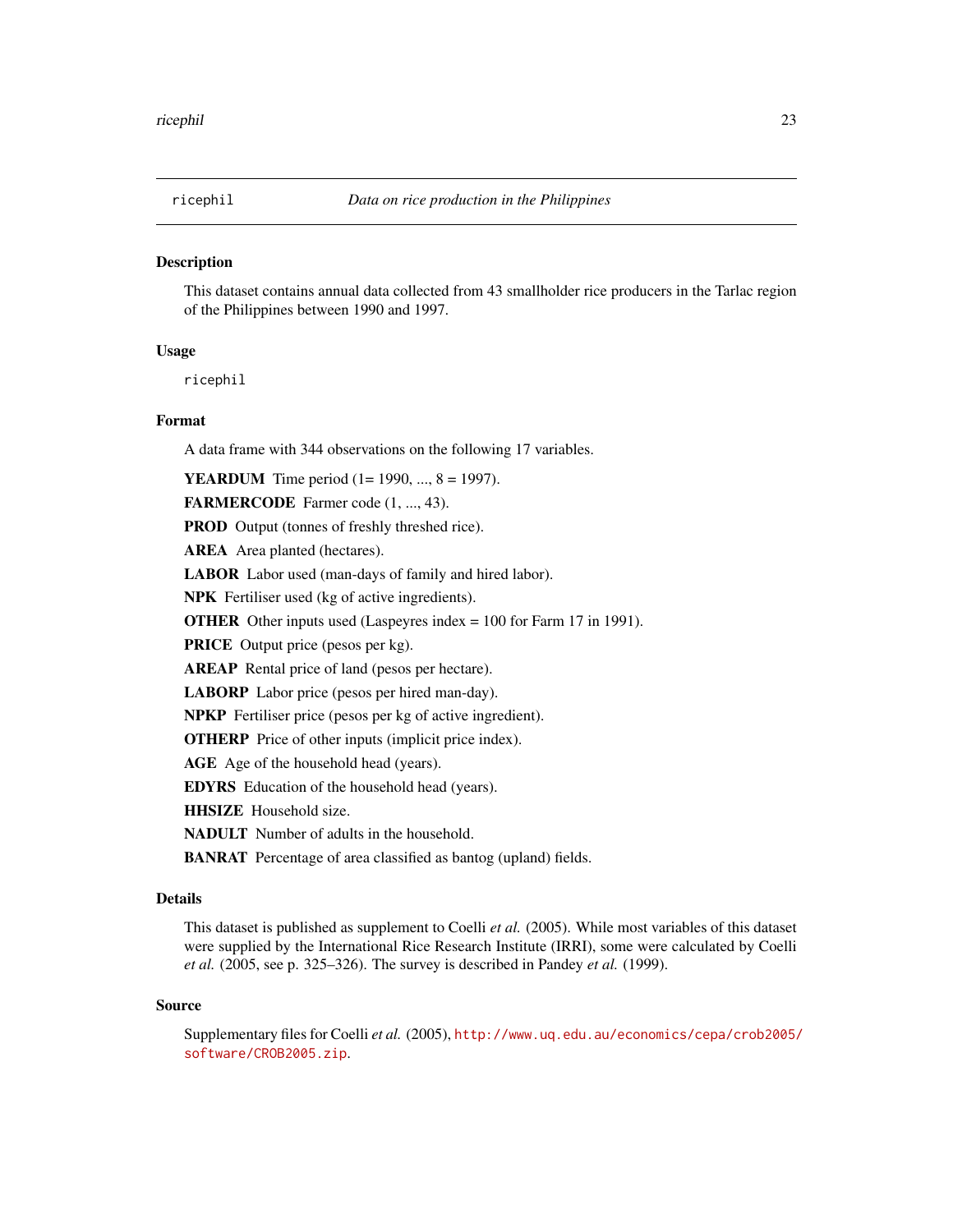#### <span id="page-23-0"></span>References

Coelli, T. J., Rao, D. S. P., O'Donnell, C. J., and Battese, G. E. 2005. *An Introduction to Efficiency and Productivity Analysis*, Springer, New York.

Pandey, S., Masciat, P., Velasco, L, and Villano, R. 1999. Risk analysis of a rainfed rice production system system in Tarlac, Central Luzon, Philippines. *Experimental Agriculture*, 35:225–237.

#### Examples

str(ricephil) summary(ricephil)

<span id="page-23-1"></span>

sfacross *Stochastic frontier estimation using cross-section data*

#### **Description**

[sfacross](#page-23-1) is a symbolic formula-based function for the estimation of stochastic frontier models in the case of cross-sectional or pooled cross-section data, using maximum (simulated) likelihood - M(S)L.

The function accounts for heteroscedasticity in both one-sided and two-sided error terms as in Reifschneider and Stevenson (1991), Caudill and Ford (1993), Caudill *et al.* (1995) and Hadri (1999), but also heterogeneity in the mean of the pre-truncated distribution as in Kumbhakar *et al.* (1991), Huang and Liu (1994) and Battese and Coelli (1995).

Ten distributions are possible for the one-sided error term and nine optimization algorithms are available.

The truncated normal - normal distribution with scaling property as in Wang and Schmidt (2002) is also implemented.

## Usage

```
sfacross(formula, muhet, uhet, vhet, logDepVar = TRUE, data, subset, S = 1,
 udist = "hnormal", scaling = FALSE, start = NULL, method = "bfgs", hessianType = 1,
  simType = "halton", Nsim = 100, prime = 2, burn = 10, antithetics = FALSE,
 seed = 12345, itermax = 2000, printInfo = FALSE, tol = 1e-12, gradtol = 1e-06,
  stepmax = 0.1, qac = "marquardt")
```
### Arguments

| formula | A symbolic description of the model to be estimated based on the generic func-<br>tion formula (see section 'Details'). |
|---------|-------------------------------------------------------------------------------------------------------------------------|
| muhet   | A one-part formula to consider heterogeneity in the mean of the pre-truncated<br>distribution (see section 'Details').  |
| uhet    | A one-part formula to consider heteroscedasticity in the one-sided error variance<br>(see section 'Details').           |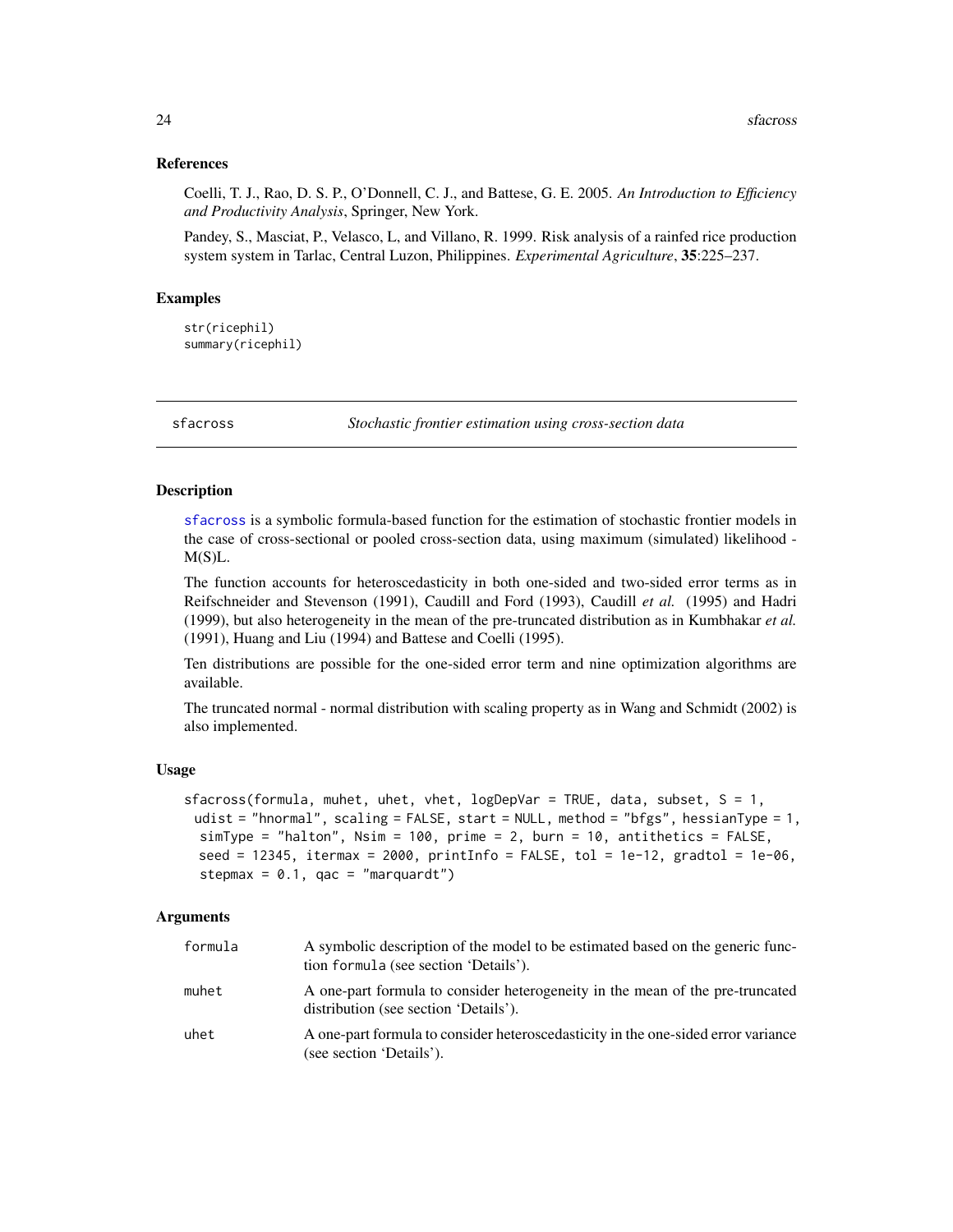<span id="page-24-0"></span>

| vhet      | A one-part formula to consider heteroscedasticity in the two-sided error variance<br>(see section 'Details').                                                                                              |
|-----------|------------------------------------------------------------------------------------------------------------------------------------------------------------------------------------------------------------|
| logDepVar | Logical. Informs whether the dependent variable is logged (TRUE) or not (FALSE).<br>$Default = TRUE$ .                                                                                                     |
| data      | The data frame containing the data.                                                                                                                                                                        |
| subset    | An optional vector specifying a subset of observations to be used in the opti-<br>mization process.                                                                                                        |
| S         | If S = 1 (default), a production (profit) frontier is estimated: $\epsilon_i = v_i - u_i$ . If S =<br>-1, a cost frontier is estimated: $\epsilon_i = v_i + u_i$ .                                         |
| udist     | Character string. Default = "hnormal". Distribution specification for the one-<br>sided error term. 10 different distributions are available:                                                              |
|           | • "hnormal", for the half normal distribution (Aigner et al. 1977, Meeusen<br>and Vandenbroeck 1977)                                                                                                       |
|           | • "exponential", for the exponential distribution                                                                                                                                                          |
|           | • "tnormal" for the truncated normal distribution (Stevenson 1980)                                                                                                                                         |
|           | • "rayleigh", for the Rayleigh distribution (Hajargasht 2015)                                                                                                                                              |
|           | • "uniform", for the uniform distribution (Li 1996, Nguyen 2010)                                                                                                                                           |
|           | • "gamma", for the Gamma distribution (Greene 2003)                                                                                                                                                        |
|           | • "lognormal", for the log normal distribution (Migon and Medici 2001,<br>Wang and Ye 2020)                                                                                                                |
|           | • "weibull", for the Weibull distribution (Tsionas 2007)                                                                                                                                                   |
|           | • "genexponential", for the generalized exponential distribution (Papadopou-<br>los 2020)                                                                                                                  |
|           | • "tslaplace", for the truncated skewed Laplace distribution (Wang 2012).                                                                                                                                  |
| scaling   | Logical. Only when $udist = "tnormal"$ and $scaling = TRUE$ , the scaling prop-<br>erty model (Wang and Schmidt 2002) is estimated. Default = FALSE. (see section<br>'Details').                           |
| start     | Numeric vector. Optional starting values for the maximum likelihood (ML)<br>estimation.                                                                                                                    |
| method    | Optimization algorithm used for the estimation. Default = "bfgs". 9 algorithms<br>are available:                                                                                                           |
|           | • "bfgs", for Broyden-Fletcher-Goldfarb-Shanno (see maxBFGS)                                                                                                                                               |
|           | "bhhh", for Berndt-Hall-Hall-Hausman (see maxBHHH)                                                                                                                                                         |
|           | • "nr", for Newton-Raphson (see maxNR)                                                                                                                                                                     |
|           | • "nm", for Nelder-Mead (see maxNM)                                                                                                                                                                        |
|           | • "ucminf", implements a quasi-Newton type with BFGS updating of the<br>inverse Hessian and soft line search with a trust region type monitoring of<br>the input to the line search algorithm (see ucminf) |
|           | • "mla", for general-purpose optimization based on Marquardt-Levenberg al-<br>gorithm (see mla)                                                                                                            |
|           | • "sr1", for Symmetric Rank 1 (see trust.optim)                                                                                                                                                            |
|           | • "sparse", for trust regions and sparse Hessian (see trust.optim)<br>• "nlminb", for optimization using PORT routines (see nlminb)                                                                        |
|           |                                                                                                                                                                                                            |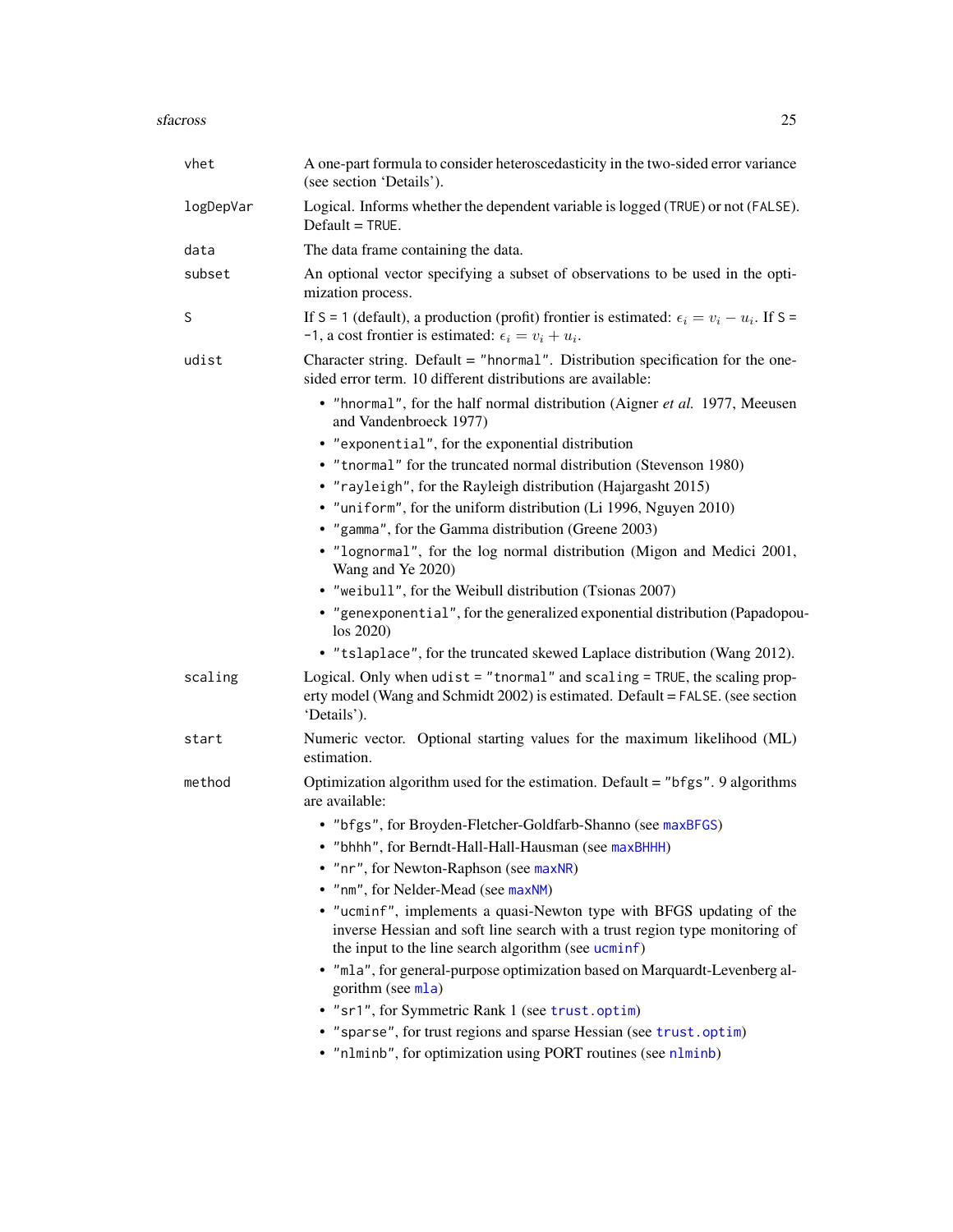<span id="page-25-0"></span>

| hessianType | Integer. If 1 (Default), analytic Hessian is returned for all the distributions ex-<br>cept "gamma", "lognormal" and "weibull" for which the numeric Hessian is<br>returned. If 2, bhhh Hessian is estimated $(g'g)$ . If 3, robust Hessian is computed<br>$(H^{-1}GH^{-1}).$                                                         |
|-------------|---------------------------------------------------------------------------------------------------------------------------------------------------------------------------------------------------------------------------------------------------------------------------------------------------------------------------------------|
| simType     | Character string. If simType = "halton" (Default), Halton draws are used for<br>maximum simulated likelihood (MSL). If simType = "ghalton", Generalized-<br>Halton draws are used for MSL. If simType = "sobol", Sobol draws are used for<br>MSL. If simType = "uniform", uniform draws are used for MSL. (see section<br>'Details'). |
| Nsim        | Number of draws for MSL.                                                                                                                                                                                                                                                                                                              |
| prime       | Prime number considered for Halton and Generalized-Halton draws. Default =<br>2.                                                                                                                                                                                                                                                      |
| burn        | Number of the first observations discarded in the case of Halton draws. Default<br>$= 10.$                                                                                                                                                                                                                                            |
| antithetics | Logical. Default = FALSE. If TRUE, antithetics counterpart of the uniform draws<br>is computed. (see section 'Details').                                                                                                                                                                                                              |
| seed        | Numeric. Seed for the random draws.                                                                                                                                                                                                                                                                                                   |
| itermax     | Maximum number of iterations allowed for optimization. Default = 2000.                                                                                                                                                                                                                                                                |
| printInfo   | Logical. Print information during optimization. Default = FALSE.                                                                                                                                                                                                                                                                      |
| tol         | Numeric. Convergence tolerance. Default = 1e-12.                                                                                                                                                                                                                                                                                      |
| gradtol     | Numeric. Convergence tolerance for gradient. Default = $1e$ -06.                                                                                                                                                                                                                                                                      |
| stepmax     | Numeric. Step max for ucminf algorithm. Default = $0.1$ .                                                                                                                                                                                                                                                                             |
| qac         | Character. Quadratic Approximation Correction for "bhhh" and "nr" algo-<br>rithms. If "stephalving", the step length is decreased but the direction is kept.<br>If "marquardt" (default), the step length is decreased while also moving closer<br>to the pure gradient direction. See maxBHHH and maxNR.                             |

### Details

The stochastic frontier model is defined as:

 $y_i = \alpha + \mathbf{x}'_i \beta + v_i - S u_i$ 

$$
\epsilon_i = v_i - S u_i
$$

where i is the observation, j is the class, y is the output (cost, revenue, profit), x is the vector of main explanatory variables (inputs and other control variables),  $u$  is the one-sided error term with variance  $\sigma_u^2$ , and v is the two-sided error term with variance  $\sigma_v^2$ .

 $S = 1$  in the case of production (profit) frontier function and  $S = -1$  in the case of cost frontier function.

The model is estimated using maximum likelihood (ML) for most distributions except the Gamma, Weibull and log-normal distributions for which maximum simulated likelihood (MSL) is used. For this latter, several draws can be implemented namely Halton, Generalized Halton, Sobol and uniform. In the case of uniform draws, antithetics can also be computed: first Nsim/2 draws are obtained, then the Nsim/2 other draws are obtained as counterpart of one (1-draw).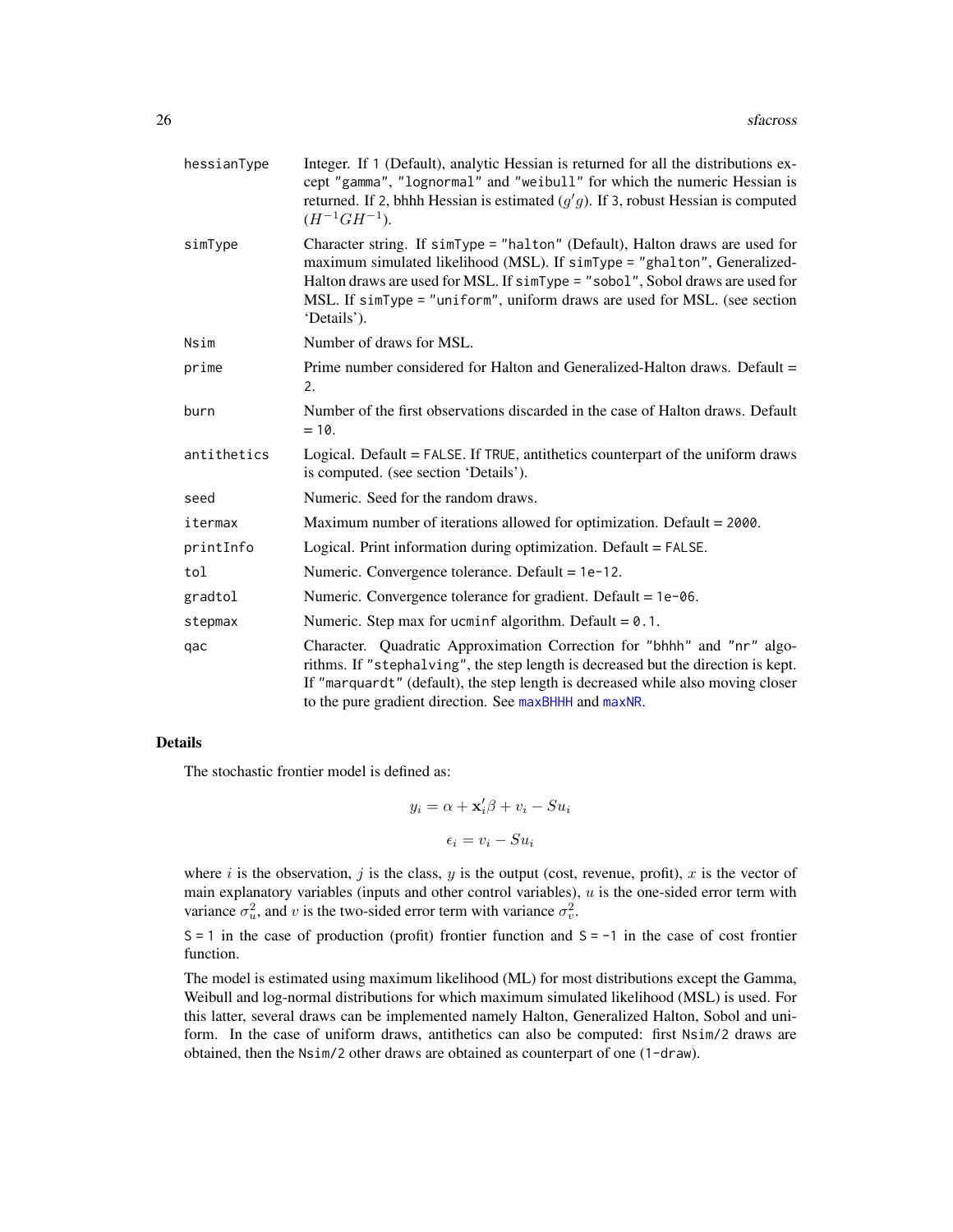#### <span id="page-26-0"></span>sfacross 27

To account for heteroscedasticity in the variance parameters of the error terms, a single part (right) formula can also be specified. To impose the positivity to these parameters, the variances are modelled as:  $\sigma_u^2 = \exp(\delta' Z_u)$  or  $\sigma_v^2 = \exp(\phi' Z_v)$ , where  $Z_u$  and  $Z_v$  are the heteroscedasticity variables (inefficiency drivers in the case of  $Z_u$ ) and  $\delta$  and  $\phi$  the coefficients. In the case of heterogeneity in the truncated mean  $\mu$ , it is modelled as  $\mu = \omega' Z_{\mu}$ . The scaling property can be applied for the truncated normal distribution:  $u \sim h(Z_u, \delta)u$  where u follows a truncated normal distribution  $N^+(\tau, \exp{(\epsilon u)}).$ 

In the case of the truncated normal distribution, the convolution of  $u_i$  and  $v_i$  is:

$$
f(\epsilon_i) = \frac{1}{\sqrt{\sigma_u^2 + \sigma_v^2}} \phi \left( \frac{S\epsilon_i + \mu}{\sqrt{\sigma_u^2 + \sigma_v^2}} \right) \Phi \left( \frac{\mu_{i*}}{\sigma_*} \right) / \Phi \left( \frac{\mu}{\sigma_u} \right)
$$

where

$$
\mu_{i*} = \frac{\mu \sigma_v^2 - S \epsilon_i \sigma_u^2}{\sigma_u^2 + \sigma_v^2}
$$

and

$$
\sigma_*^2 = \frac{\sigma_u^2 \sigma_v^2}{\sigma_u^2 + \sigma_v^2}
$$

In the case of the half normal distribution the convolution is obtained by setting  $\mu = 0$ .

## Value

[sfacross](#page-23-1) returns a list of class 'sfacross' containing the following elements:

| call      | The matched call.                                                                                                                                    |
|-----------|------------------------------------------------------------------------------------------------------------------------------------------------------|
| formula   | The estimated model.                                                                                                                                 |
| S         | The argument 'S'. See the section 'Arguments'.                                                                                                       |
| typeSfa   | Character string. "Stochastic Production/Profit Frontier, $e = v - u$ " when $S = 1$<br>and "Stochastic Cost Frontier, $e = v + u$ " when $S = -1$ . |
| Nobs      | Number of observations used for optimization.                                                                                                        |
| nXvar     | Number of explanatory variables in the production or cost frontier.                                                                                  |
| nmuZUvar  | Number of variables explaining heterogeneity in the truncated mean, only if<br>udist = "tnormal" or "lognormal".                                     |
| scaling   | The argument 'scaling'. See the section 'Arguments'.                                                                                                 |
| logDepVar | The argument 'logDepVar'. See the section 'Arguments'.                                                                                               |
| nuZUvar   | Number of variables explaining heteroscedasticity in the one-sided error term.                                                                       |
| nvZVvar   | Number of variables explaining heteroscedasticity in the two-sided error term.                                                                       |
| nParm     | Total number of parameters estimated.                                                                                                                |
| udist     | The argument 'udist'. See the section 'Arguments'.                                                                                                   |
| startVal  | Numeric vector. Starting value for $M(S)L$ estimation.                                                                                               |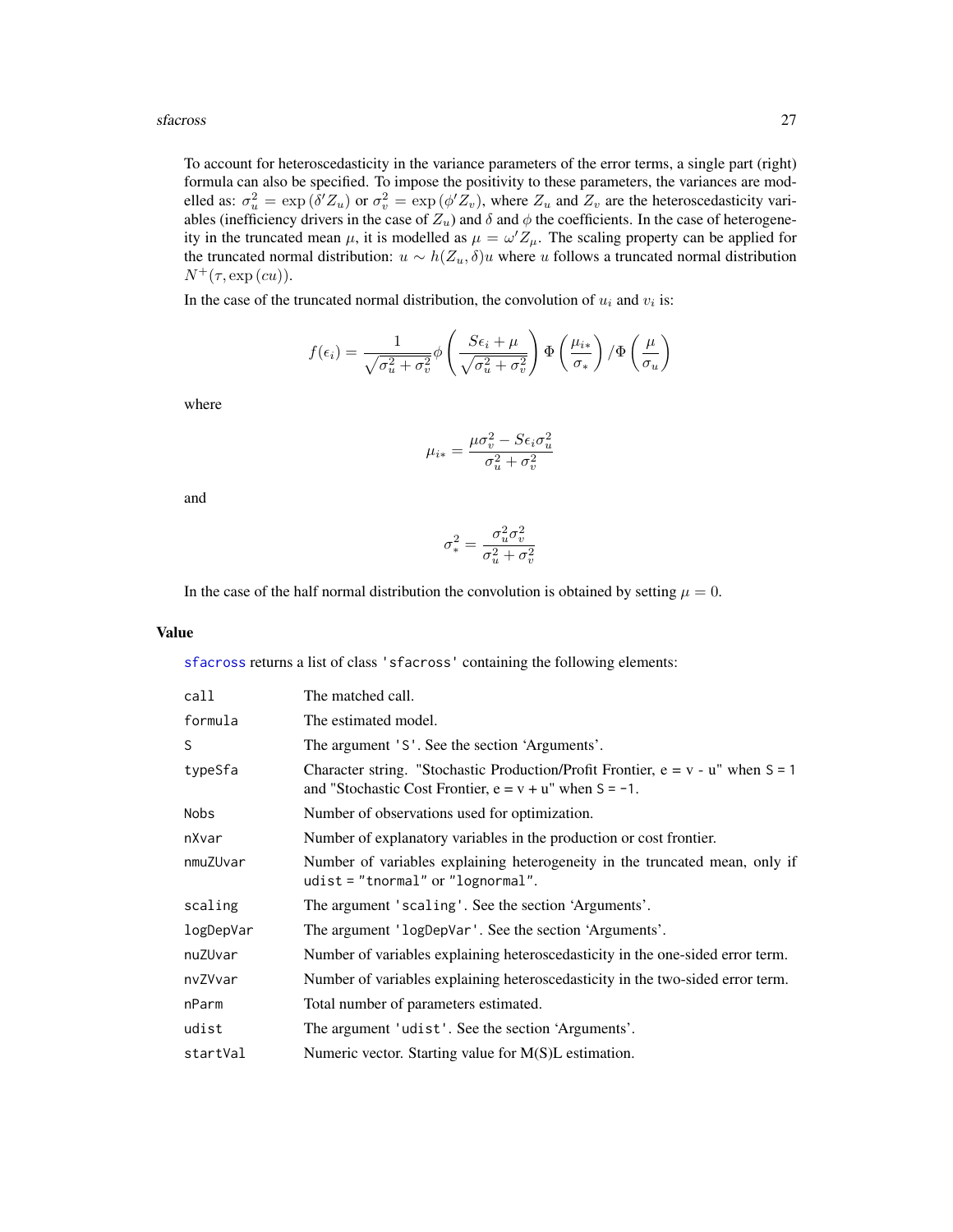| dataTable    | A data frame (tibble format) containing information on data used for optimiza-<br>tion along with residuals and fitted values of the OLS and M(S)L estimations,<br>and the individual observation log-likelihood. |
|--------------|-------------------------------------------------------------------------------------------------------------------------------------------------------------------------------------------------------------------|
| olsParam     | Numeric vector. OLS estimates.                                                                                                                                                                                    |
| olsStder     | Numeric vector. Standard errors of OLS estimates.                                                                                                                                                                 |
| olsSigmasq   | Numeric. Estimated variance of OLS random error.                                                                                                                                                                  |
| olsLoglik    | Numeric. Log-likelihood value of OLS estimation.                                                                                                                                                                  |
| olsSkew      | Numeric. Skewness of the residuals of the OLS estimation.                                                                                                                                                         |
| olsM30kay    | Logical. Indicating whether the residuals of the OLS estimation have the ex-<br>pected skewness.                                                                                                                  |
| CoelliM3Test | Coelli's test for OLS residuals skewness. (See Coelli, 1995).                                                                                                                                                     |
| AgostinoTest | D'Agostino's test for OLS residuals skewness. (See D'Agostino and Pearson,<br>1973).                                                                                                                              |
| optType      | Optimization algorithm used.                                                                                                                                                                                      |
| nIter        | Number of iterations of the ML estimation.                                                                                                                                                                        |
| optStatus    | Optimization algorithm termination message.                                                                                                                                                                       |
| startLoglik  | Log-likelihood at the starting values.                                                                                                                                                                            |
| mlLoglik     | Log-likelihood value of the $M(S)L$ estimation.                                                                                                                                                                   |
| mlParam      | Parameters obtained from M(S)L estimation.                                                                                                                                                                        |
| gradient     | Each variable gradient of the $M(S)L$ estimation.                                                                                                                                                                 |
| gradL_OBS    | Matrix. Each variable individual observation gradient of the M(S)L estimation.                                                                                                                                    |
| gradientNorm | Gradient norm of the M(S)L estimation.                                                                                                                                                                            |
| invHessian   | Covariance matrix of the parameters obtained from the $M(S)L$ estimation.                                                                                                                                         |
| hessianType  | The argument 'hessianType'. See the section 'Arguments'.                                                                                                                                                          |
| mlDate       | Date and time of the estimated model.                                                                                                                                                                             |
| simDist      | The argument 'simDist', only if udist = "gamma", "lognormal" or, "weibull".<br>See the section 'Arguments'.                                                                                                       |
| Nsim         | The argument 'Nsim', only if udist = "gamma", "lognormal" or, "weibull".<br>See the section 'Arguments'.                                                                                                          |
| FiMat        | Matrix of random draws used for MSL, only if udist = "gamma", "lognormal"<br>or, "weibull".                                                                                                                       |

## Note

For the Halton draws, the code is adapted from the mlogit package.

## Author(s)

K Hervé Dakpo, Yann Desjeux and Laure Latruffe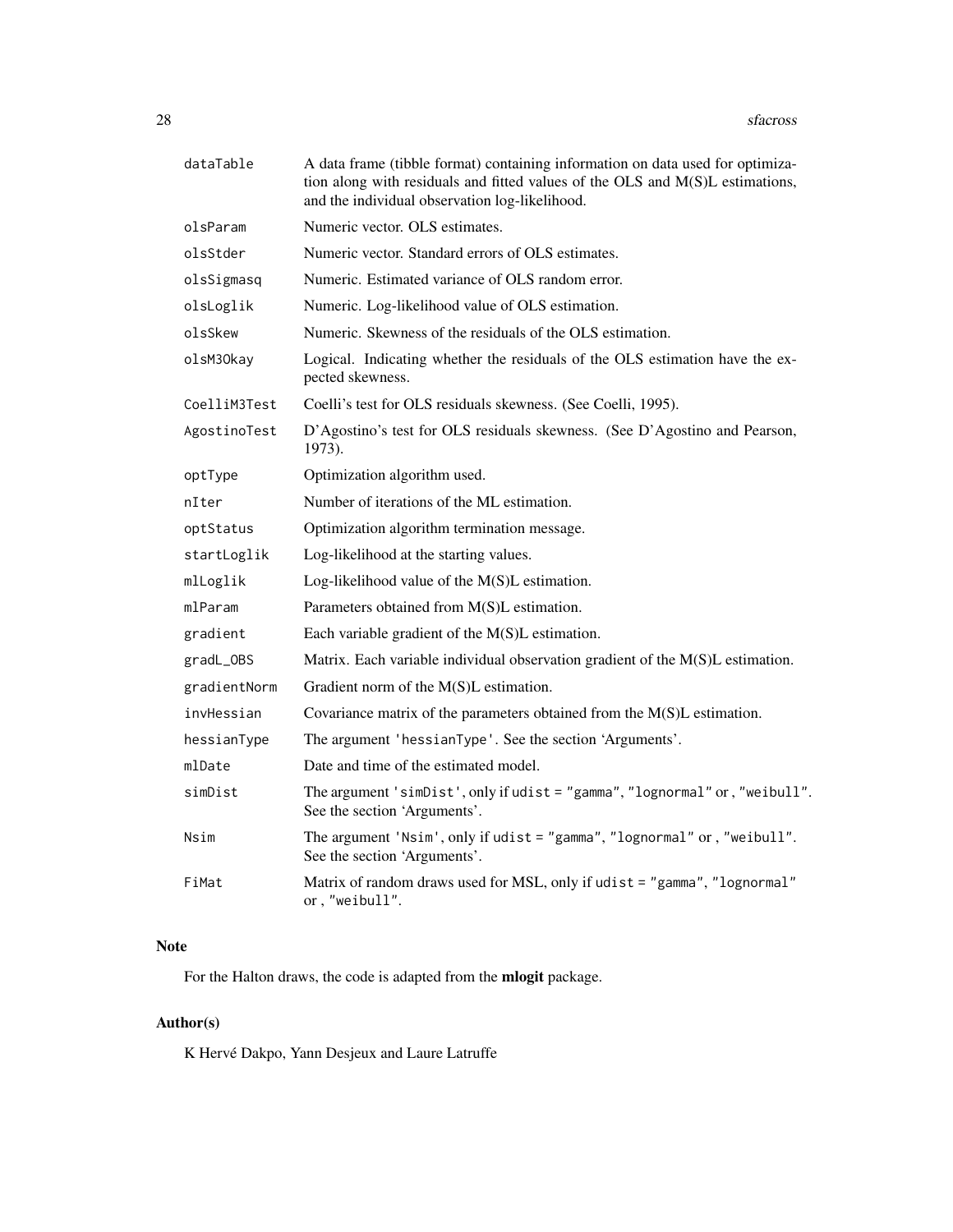#### sfacross 29

#### References

Aigner, D., Lovell, C. A. K., and Schmidt, P. 1977. Formulation and estimation of stochastic frontier production function models. *Journal of Econometrics*, 6(1), 21–37.

Battese, G. E., and Coelli, T. J. 1995. A model for technical inefficiency effects in a stochastic frontier production function for panel data. *Empirical Economics*, 20(2), 325–332.

Caudill, S. B., and Ford, J. M. 1993. Biases in frontier estimation due to heteroscedasticity. *Economics Letters*, 41(1), 17–20.

Caudill, S. B., Ford, J. M., and Gropper, D. M. 1995. Frontier estimation and firm-specific inefficiency measures in the presence of heteroscedasticity. *Journal of Business & Economic Statistics*, 13(1), 105–111.

Coelli, T. 1995. Estimators and hypothesis tests for a stochastic frontier function - a Monte-Carlo analysis. *Journal of Productivity Analysis*, 6:247–268.

D'Agostino, R., and E.S. Pearson. 1973. Tests for departure from normality. Empirical results for  $B$  Agostino, K., and E.S. Pearson. 1975. Tests for departure distributions of  $b_2$  and  $\sqrt{b_1}$ . *Biometrika*, **60**:613–622.

Greene, W. H. 2003. Simulated likelihood estimation of the normal-Gamma stochastic frontier function. *Journal of Productivity Analysis*, 19(2-3), 179–190.

Hadri, K. 1999. Estimation of a doubly heteroscedastic stochastic frontier cost function. *Journal of Business & Economic Statistics*, 17(3), 359–363.

Hajargasht, G. 2015. Stochastic frontiers with a Rayleigh distribution. *Journal of Productivity Analysis*, 44(2), 199–208.

Huang, C. J., and Liu, J.-T. 1994. Estimation of a non-neutral stochastic frontier production function. *Journal of Productivity Analysis*, 5(2), 171–180.

Kumbhakar, S. C., Ghosh, S., and McGuckin, J. T. 1991) A generalized production frontier approach for estimating determinants of inefficiency in U.S. dairy farms. *Journal of Business & Economic Statistics*, 9(3), 279–286.

Li, Q. 1996. Estimating a stochastic production frontier when the adjusted error is symmetric. *Economics Letters*, 52(3), 221–228.

Meeusen, W., and Vandenbroeck, J. 1977. Efficiency estimation from Cobb-Douglas production functions with composed error. *International Economic Review*, 18(2), 435–445.

Migon, H. S., and Medici, E. V. 2001. Bayesian hierarchical models for stochastic production frontier. Lacea, Montevideo, Uruguay.

Nguyen, N. B. 2010. Estimation of technical efficiency in stochastic frontier analysis. PhD dissertation, Bowling Green State University, August.

Papadopoulos, A. 2021. Stochastic frontier models using the generalized exponential distribution. *Journal of Productivity Analysis*, 55:15–29.

Reifschneider, D., and Stevenson, R. 1991. Systematic departures from the frontier: A framework for the analysis of firm inefficiency. *International Economic Review*, 32(3), 715–723.

Stevenson, R. E. 1980. Likelihood Functions for Generalized Stochastic Frontier Estimation. *Journal of Econometrics*, 13(1), 57–66.

Tsionas, E. G. 2007. Efficiency measurement with the Weibull stochastic frontier. *Oxford Bulletin of Economics and Statistics*, 69(5), 693–706.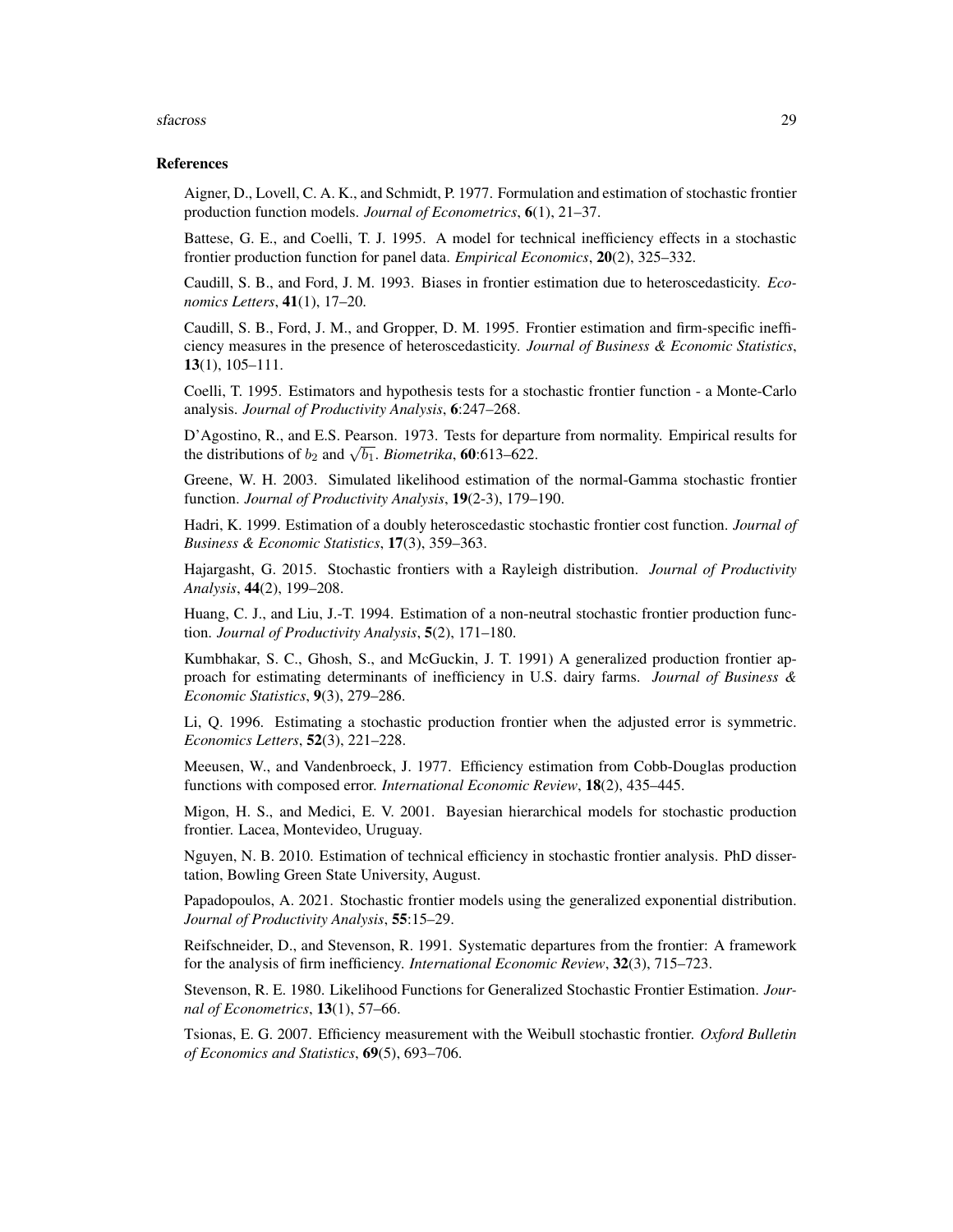<span id="page-29-0"></span>Wang, K., and Ye, X. 2020. Development of alternative stochastic frontier models for estimating time-space prism vertices. *Transportation*.

Wang, H.J., and Schmidt, P. 2002. One-step and two-step estimation of the effects of exogenous variables on technical efficiency levels. *Journal of Productivity Analysis*, 18:129–144.

Wang, J. 2012. A normal truncated skewed-Laplace model in stochastic frontier analysis. Master thesis, Western Kentucky University, May.

## See Also

[summary](#page-31-1) for creating and printing summary results.

[coef](#page-2-2) for extracting coefficients of the estimation.

[efficiencies](#page-5-2) for computing (in-)efficiency estimates.

[fitted](#page-10-2) for extracting the fitted frontier values.

[ic](#page-11-2) for extracting information criteria.

[logLik](#page-18-1) for extracting log-likelihood value(s) of the estimation.

[marginal](#page-19-1) for computing marginal effects of inefficiency drivers.

[residuals](#page-20-1) for extracting residuals of the estimation.

[vcov](#page-35-1) for computing the variance-covariance matrix of the coefficients.

[skewnessTest](#page-30-1) for implementing skewness test.

## Examples

```
## Using data on fossil fuel fired steam electric power generation plants in U.S.
# Translog (cost function) half normal with heteroscedasticity
tl_u_h <- sfacross(formula = log(tc/wf) ~ log(y) + I(1/2 * (log(y))^2) +
   \log(w1/wf) + \log(wk/wf) + I(1/2 * (\log(w1/wf))^2) + I(1/2 * (\log(wk/wf))^2) +
   I(log(wl/wf) * log(wk/wf)) + I(log(y) * log(wl/wf)) + I(log(y) * log(wk/wf)),udist = 'hnormal', uhet = \sim regu, data = utility, S = -1, method = 'bfgs')
 summary(tl_u_h)
```

```
# Translog (cost function) truncated normal with heteroscedasticity
tl_u_t <- sfacross(formula = log(tc/wf) ~ log(y) + I(1/2 * (log(y))^2) +
   \log(w1/wf) + \log(wk/wf) + I(1/2 * (\log(w1/wf))^2) + I(1/2 * (\log(wk/wf))^2) +
   I(log(wl/wf) * log(wk/wf)) + I(log(y) * log(wl/wf)) + I(log(y) * log(wk/wf)),udist = 'tnormal', muhet = \sim regu, data = utility, S = -1, method = 'bhhh')
 summary(tl_u_t)
```

```
# Translog (cost function) truncated normal with scaling property
tl_u_ts <- sfacross(formula = \log(tc/wf) \sim \log(y) + I(1/2 \times (\log(y))^2) +log(w1/wf) + log(wk/wf) + I(1/2 * (log(w1/wf))^2) + I(1/2 * (log(wk/wf))^2) +I(log(wl/wf) * log(wk/wf)) + I(log(y) * log(wl/wf)) + I(log(y) * log(wk/wf)),udist = 'tnormal', muhet = \sim regu, uhet = \sim regu, data = utility, S = -1,
    scaling = TRUE, method = 'mla')
 summary(tl_u_ts)
```
## Using data on Philippine rice producers # Cobb Douglas (production function) generalized exponential, and Weibull distributions cb\_p\_ge <- sfacross(formula =  $log(PROD) \sim log(AREA) + log(LABOR) + log(NPK) +$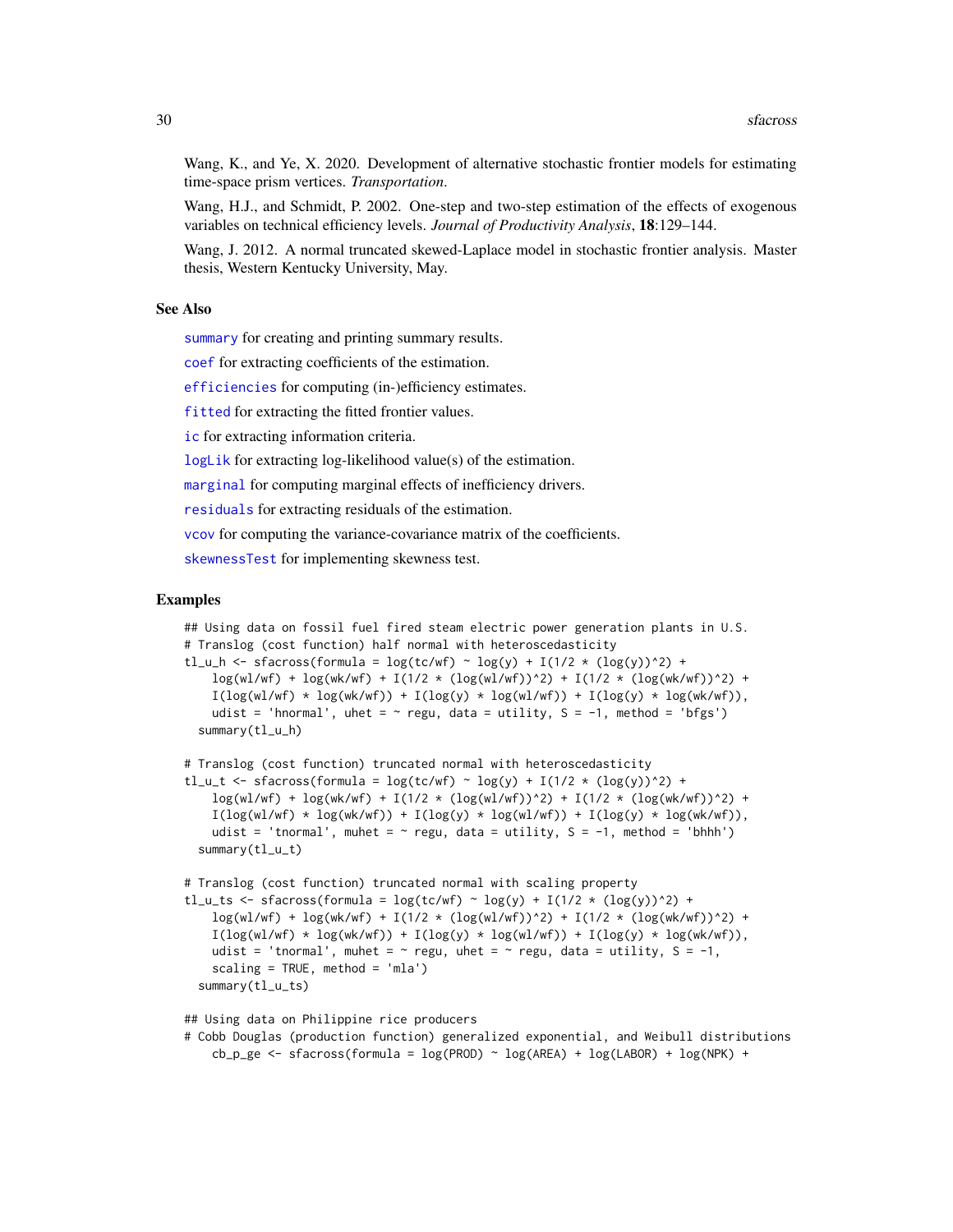#### <span id="page-30-0"></span>skewnessTest 31

```
log(OTHER), udist = 'genexponential', data = ricephil, S = 1, method = 'bfgs')
 summary(cb_p_ge)
## Using data on U.S. electric utility industry
# Cost frontier Gamma distribution
tl_u_g <- sfacross(formula = log(cost/fprice) ~ log(output) + I(log(output)^2) +
   I(log(1) + I(log(c) + I(log(c) - I)), udist = "gamma", uhet = ~ 1,
   data = electricity, S = -1, method = "bfgs", simType = "halton", Nsim = 200,
   hessianType = 2)
 summary(tl_u_g)
```
<span id="page-30-1"></span>

| skewnessTest | Skewness test for stochastic frontier models |  |  |
|--------------|----------------------------------------------|--|--|
|--------------|----------------------------------------------|--|--|

#### Description

[skewnessTest](#page-30-1) computes skewness test for stochastic frontier models (i.e. objects of class 'sfacross').

#### Usage

skewnessTest(object, test = "agostino")

#### Arguments

| object | An object of class 'sfacross', returned by sfacross.                          |
|--------|-------------------------------------------------------------------------------|
| test   | A character string specifying the test to implement. If "agostino" (default), |
|        | D'Agostino skewness test is implemented (D'Agostino and Pearson, 1973). If    |
|        | "coelli", Coelli skewness test is implemented (Coelli, 1995).                 |

#### Value

skewnessTest returns the results of either the D'Agostino's or the Coelli's skewness test.

#### Note

[skewnessTest](#page-30-1) is currently only available for object of class 'sfacross'.

## References

Coelli, T. 1995. Estimators and hypothesis tests for a stochastic frontier function - a Monte-Carlo analysis. *Journal of Productivity Analysis*, 6:247–268.

D'Agostino, R., and E.S. Pearson. 1973. Tests for departure from normality. Empirical results for  $B$  Agostino, K., and E.S. Pearson. 1975. Tests for departure distributions of  $b_2$  and  $\sqrt{b_1}$ . *Biometrika*, **60**:613–622.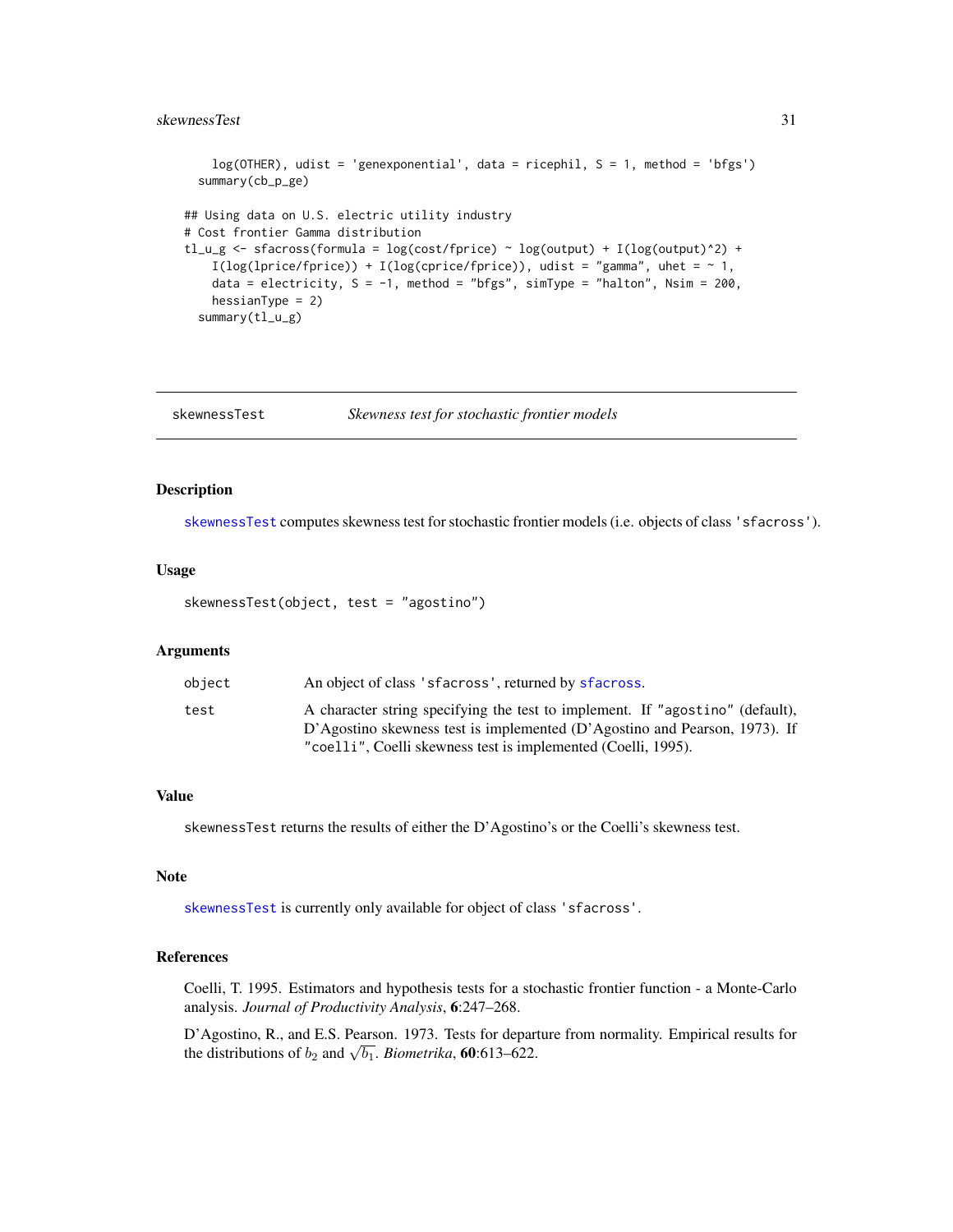#### Examples

```
## Using data on fossil fuel fired steam electric power generation plants in the U.S.
# Translog SFA (cost function) truncated normal with scaling property
tl_u_ts <- sfacross(formula = log(tc/wf) ~ log(y) + I(1/2 * (log(y))^2) +
    log(w1/wf) + log(wk/wf) + I(1/2 * (log(w1/wf))^2) + I(1/2 * (log(wk/wf))^2) +I(log(w1/wf) * log(wk/wf)) + I(log(y) * log(w1/wf)) + I(log(y) * log(wk/wf)),udist = "tnormal", muhet = \sim regu, uhet = \sim regu, data = utility, S = -1,
   scaling = TRUE, method = "mla")
 skewnessTest(tl_u_ts)
 skewnessTest(tl_u_ts, test = "coelli")
```
<span id="page-31-2"></span>summary *Summary of results for classic or latent class stochastic models*

#### <span id="page-31-1"></span>Description

Create and print summary results for classic or latent class stochastic models returned by [sfacross](#page-23-1) and [lcmcross](#page-12-1).

## Usage

```
## S3 method for class 'sfacross'
summary(object, grad = FALSE, ci = FALSE, ...)
## S3 method for class 'summary.sfacross'
print(x, \text{ digits} = max(3, \text{ getOption("digits")} - 2), ...)## S3 method for class 'lcmcross'
summary(object, grad = FALSE, ci = FALSE, ...)
## S3 method for class 'summary.lcmcross'
print(x, \text{ digits} = max(3, \text{ getOption("digits")} - 2), ...)
```
#### Arguments

| object   | An object of either class 'sfacross', returned by the function sfacross, or<br>class '1 cm cross', returned by the function 1 cm cross. |
|----------|-----------------------------------------------------------------------------------------------------------------------------------------|
| grad     | Logical. Default $=$ FALSE. If TRUE, the gradient for the maximum likelihood<br>(ML) estimates of the different parameters is returned. |
| ci       | Logical. Default = FALSE. If TRUE, the $95\%$ confidence interval for the different<br>parameters (OLS and ML estimates) is returned.   |
| $\ddots$ | Currently ignored.                                                                                                                      |
| X        | An object of either class 'summary.sfacross' or 'summary.lcmcross'.                                                                     |
| digits   | Numeric. Number of digits displayed in values.                                                                                          |

<span id="page-31-0"></span>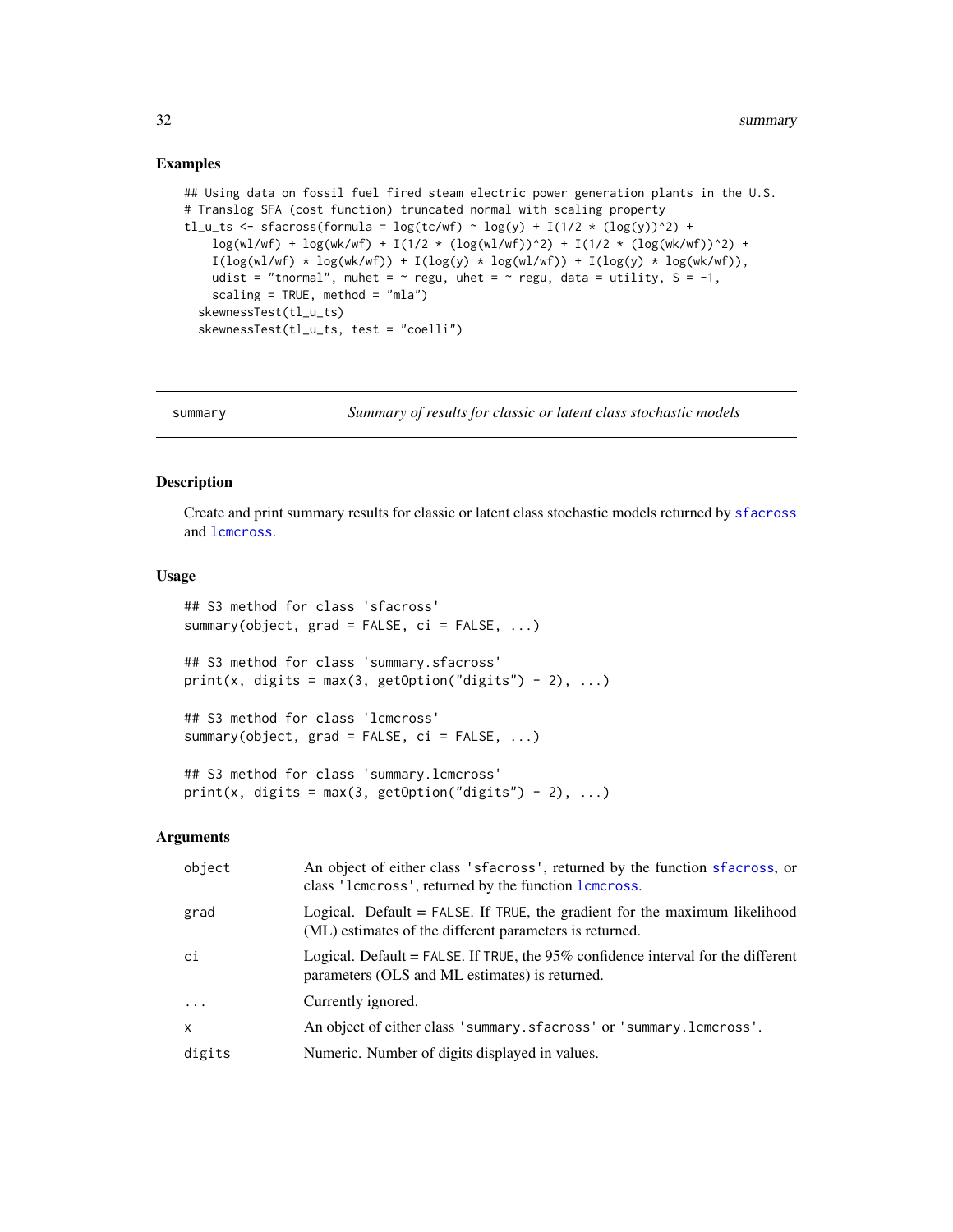#### <span id="page-32-0"></span>summary 33

## Value

The [summary](#page-31-2) method returns a list of class 'summary.sfacross' or 'summary.lcmcross' that contains the same elements as an object returned by [sfacross](#page-23-1) or [lcmcross](#page-12-1) with the following additional elements:

| AIC          | Akaike information criterion.                                                                                                                                   |
|--------------|-----------------------------------------------------------------------------------------------------------------------------------------------------------------|
| BIC          | Bayesian information criterion.                                                                                                                                 |
| HQIC         | Hannan-Quinn information criterion.                                                                                                                             |
| sigmavSq     | For object of class 'sfacross'. Variance of the two-sided error term $(\sigma_n^2)$ .                                                                           |
| sigmauSq     | For object of class 'sfacross'. Parametrization of the variance of the one-<br>sided error term $(\sigma_u^2)$ .                                                |
| Varu         | For object of class 'sfacross'. Variance of the one-sided error term.                                                                                           |
| <b>THETA</b> | For object of class 'sfacross' with "udist = uniform". $\Theta$ value in the case<br>the uniform distribution is defined as: $u_i \in [0, \Theta]$ .            |
| Eu           | For object of class 'sfacross'. Expected unconditional inefficiency.                                                                                            |
| Expu         | For object of class 'sfacross'. Expected unconditional efficiency.                                                                                              |
| olsRes       | For object of class 'sfacross'. Matrix of OLS estimates, their standard er-<br>rors, t-values, P-values, and when ci = TRUE their confidence intervals.         |
| mlRes        | Matrix of ML estimates, their standard errors, z-values, asymptotic P-values,<br>and when $grad = TRUE$ their gradient, $ci = TRUE$ their confidence intervals. |
| chisq        | For object of class 's facross'. Chi-square statistics of the difference between<br>the stochastic frontier and the OLS.                                        |
| df           | Degree of freedom for the inefficiency model.                                                                                                                   |

## See Also

[sfacross](#page-23-1), for the stochastic frontier analysis model fitting function.

[lcmcross](#page-12-1), for the latent class stochastic frontier analysis model fitting function.

[coef](#page-2-2) for extracting coefficients of the estimation.

[efficiencies](#page-5-2) for computing (in-)efficiency estimates.

[fitted](#page-10-2) for extracting the fitted frontier values.

[ic](#page-11-2) for extracting information criteria.

[logLik](#page-18-1) for extracting log-likelihood value(s) of the estimation.

[marginal](#page-19-1) for computing marginal effects of inefficiency drivers.

[residuals](#page-20-1) for extracting residuals of the estimation.

[vcov](#page-35-1) for computing the variance-covariance matrix of the coefficients.

[skewnessTest](#page-30-1) for implementing skewness test.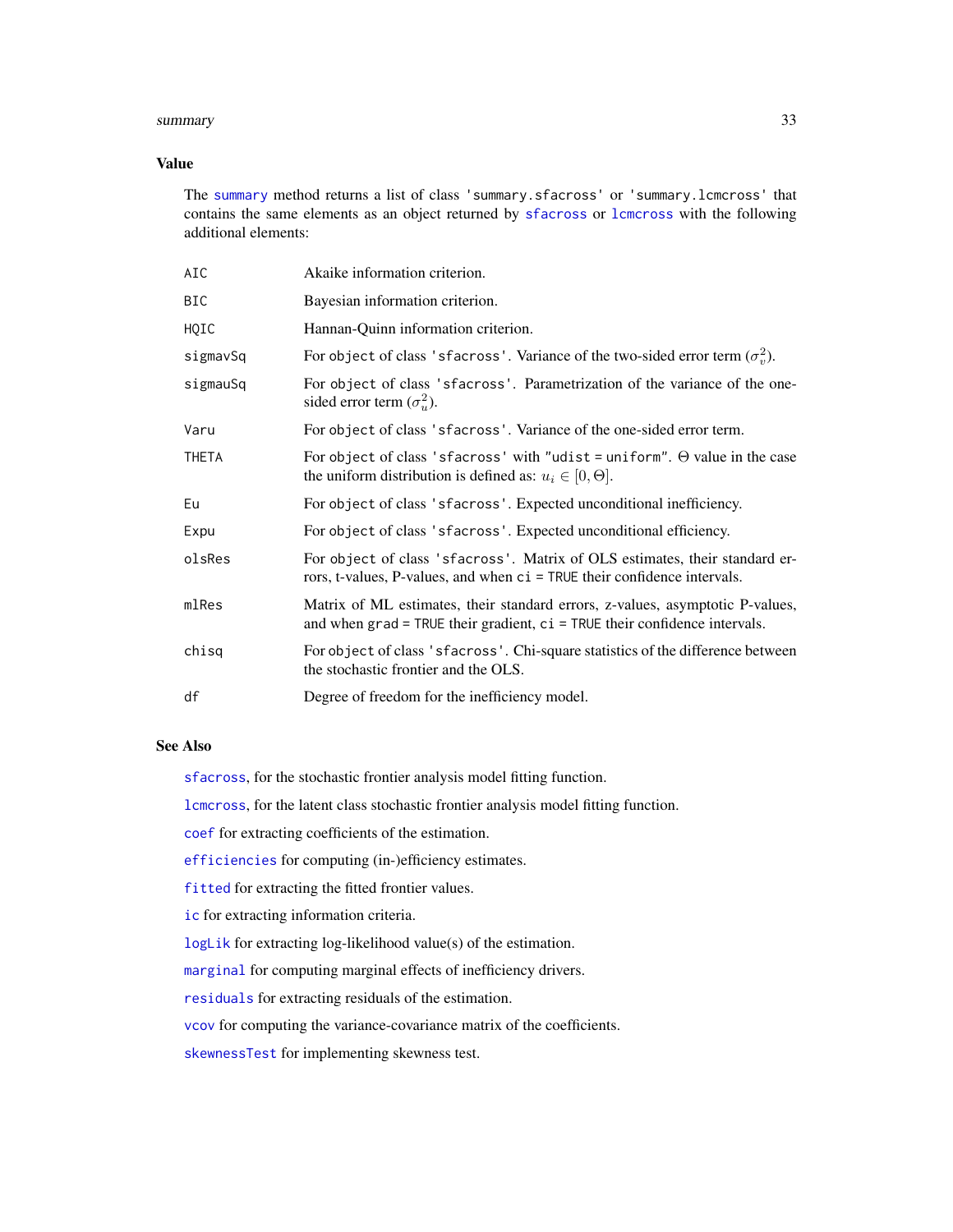#### <span id="page-33-0"></span>Examples

```
## Using data on fossil fuel fired steam electric power generation plants in the U.S.
# Translog SFA (cost function) truncated normal with scaling property
tl_u_ts <- sfacross(formula = \log(tc/wf) \sim \log(y) + I(1/2 \times (\log(y))^2) +log(w1/wf) + log(wk/wf) + I(1/2 * (log(w1/wf))^2) + I(1/2 * (log(wk/wf))^2) +I(log(w1/wf) * log(wk/wf)) + I(log(y) * log(w1/wf)) + I(log(y) * log(wk/wf)),udist = "tnormal", muhet = \sim regu, uhet = \sim regu, data = utility, S = -1,
   scaling = TRUE, method = "mla")
 summary(tl_u_ts, grad = TRUE, ci = TRUE)
```
swissrailways *Data on Swiss railways*

## **Description**

This dataset is an unbalanced panel of 50 Swiss railway companies over the period 1985-1997.

## Usage

swissrailways

## Format

A data frame with 605 observations on the following 42 variables.

ID Firm identification.

YEAR Year identification.

NI Number of years observed.

STOPS Number of stops in network.

NETWORK Network length (in meters).

NARROW\_T Dummy variable for railroads with narrow track.

RACK Dummy variable for 'rack rail' in network.

TUNNEL Dummy variable for network with tunnels over 300 meters on average.

**T** Time indicator, first year  $= 0$ .

Q2 Passenger output – passenger km.

Q3 Freight output – ton km.

CT Total cost (1,000 Swiss franc).

PL Labor price.

PE Electricity price.

PK Capital price.

VIRAGE 1 for railroads with curvy tracks.

LNCT Log of CT/PE.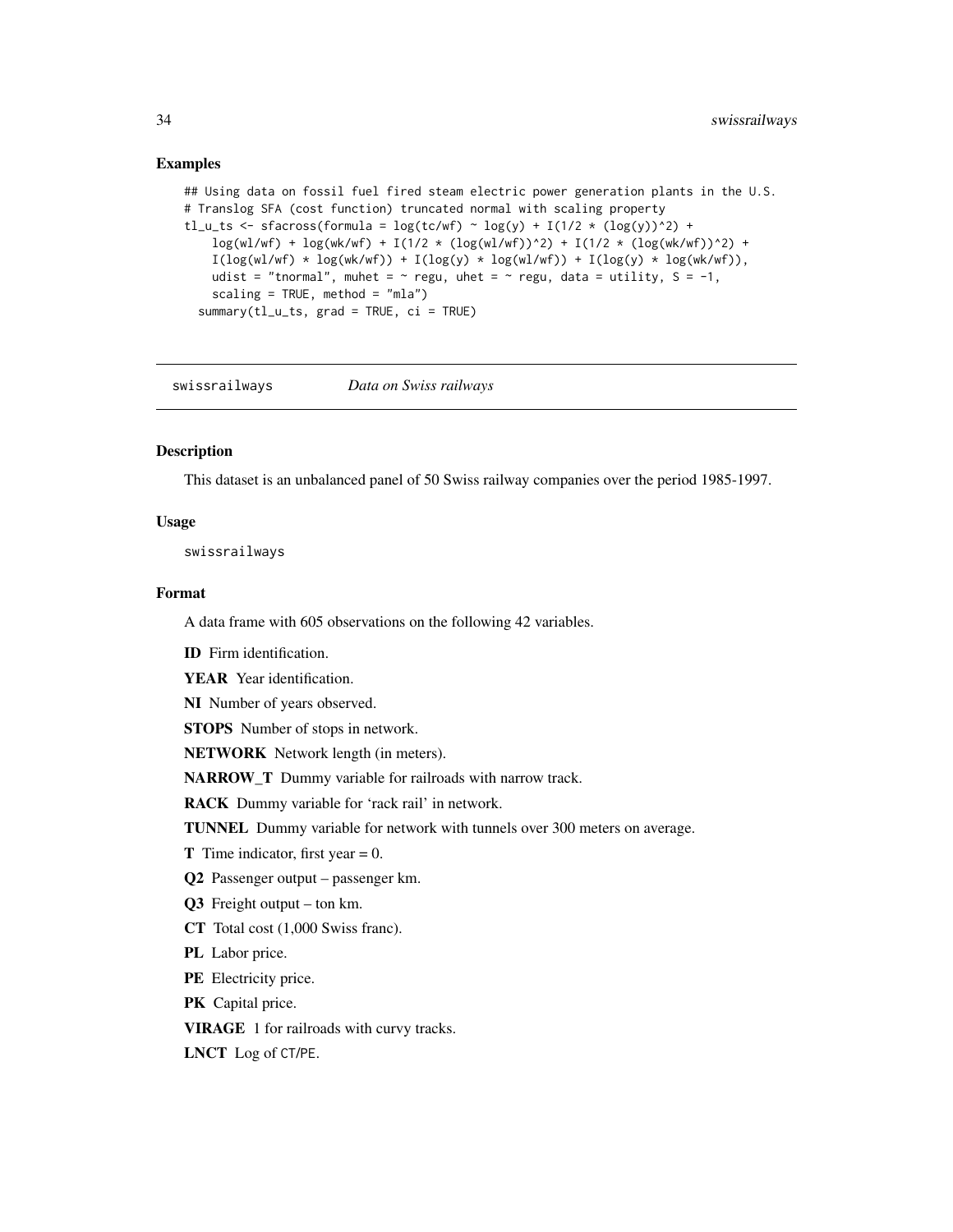<span id="page-34-0"></span>utility 35

LNQ2 Log of Q2. LNQ3 Log of Q3. LNNET Log of NETWORK/1000. LNPL Log of PL/PE. LNPE Log of PE. LNPK Log of PK/PE. LNSTOP Log of STOPS. MLNQ2 Mean of LNQ2. MLNQ3 Mean of LNQ3. MLNNET Mean of LNNET. MLNPL Mean of LNPL. MLNPK Mean of LNPK. MLNSTOP Mean of LNSTOP.

## Details

The dataset is extracted from the annual reports of the Swiss Federal Office of Statistics on public transport companies and has been used in Farsi *et al.* (2005).

### Source

<http://pages.stern.nyu.edu/~wgreene/Text/Edition7/tablelist8new.htm> <http://people.stern.nyu.edu/wgreene/Microeconometrics.htm>

## References

Farsi, M., M. Filippini, and W. Greene. 2005. Efficiency measurement in network industries: Application to the Swiss railway companies. *Journal of Regulatory Economics*, 28:69–90.

#### Examples

str(swissrailways)

utility *Data on U.S. electricity generating plants*

#### Description

This dataset contains data on fossil fuel fired steam electric power generation plants in the United States between 1986 and 1996.

#### Usage

utility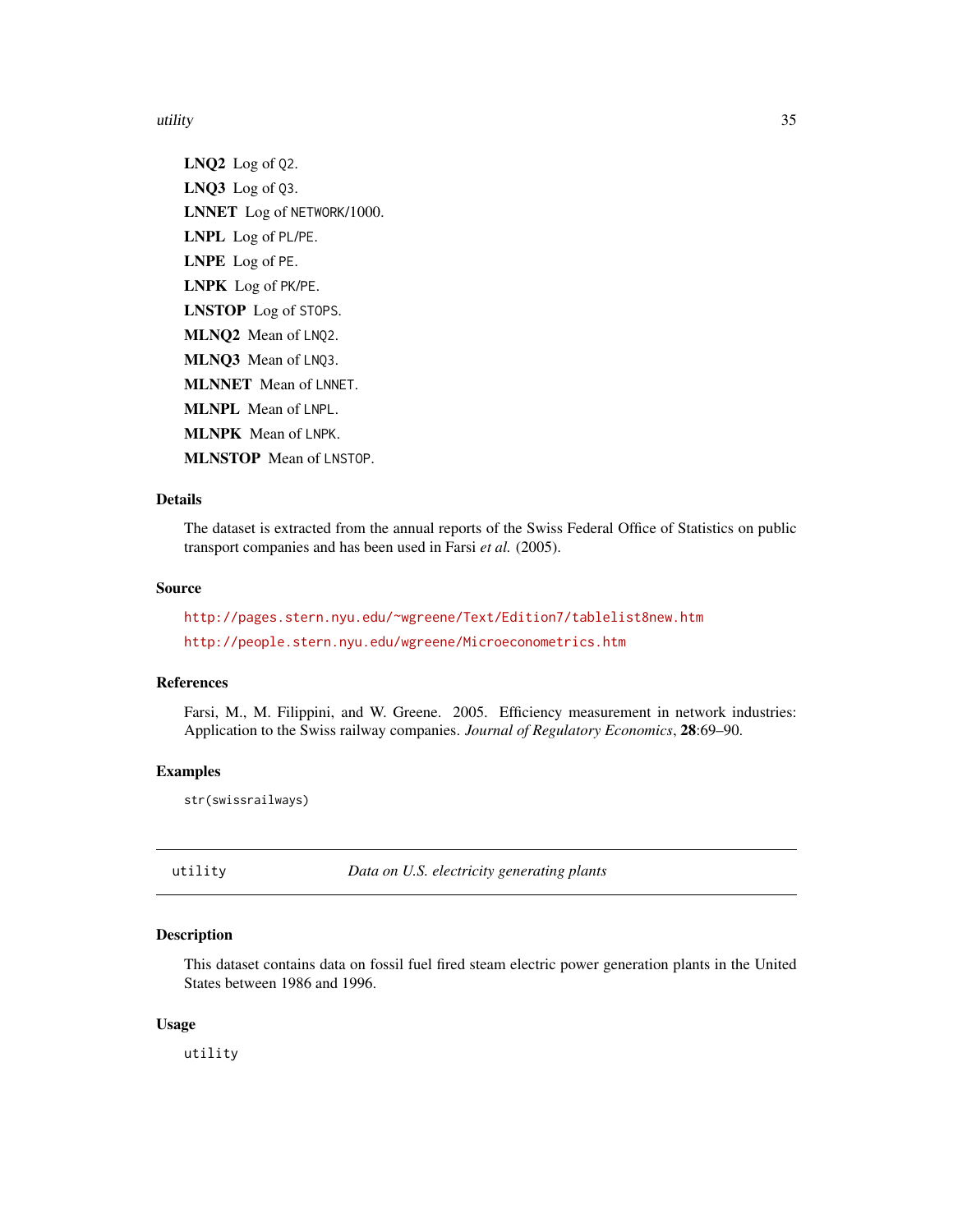## <span id="page-35-0"></span>Format

A data frame with 791 observations on the following 11 variables.

firm Plant identification.

year Year identification.

y Net-steam electric power generation in megawatt-hours.

regu Dummy variable which takes a value equal to 1 if the power plant is in a state which enacted legislation or issued a regulatory order to implement retail access during the sample period, and 0 otherwise.

k Capital stock.

labor Labor and maintenance.

fuel Fuel.

- wl Labor price.
- wf Fuel price.
- wk Capital price.
- tc Total cost.

## Details

The dataset has been used in Kumbhakar *et al.* (2014).

## Source

<https://sites.google.com/site/sfbook2014/home/for-stata-v12-v13-v14>

#### References

Kumbhakar, S.C., H.J. Wang, and A. Horncastle. 2014. *A Practitioner's Guide to Stochastic Frontier Analysis Using Stata*. Cambridge University Press.

## Examples

str(utility) summary(utility)

<span id="page-35-2"></span>vcov *Compute variance-covariance matrix of classic or latent class stochastic models*

#### <span id="page-35-1"></span>Description

[vcov](#page-35-2) computes the variance-covariance matrix of the maximum likelihood (ML) coefficients of classic or latent class stochastic frontier models estimated by [sfacross](#page-23-1) or [lcmcross](#page-12-1).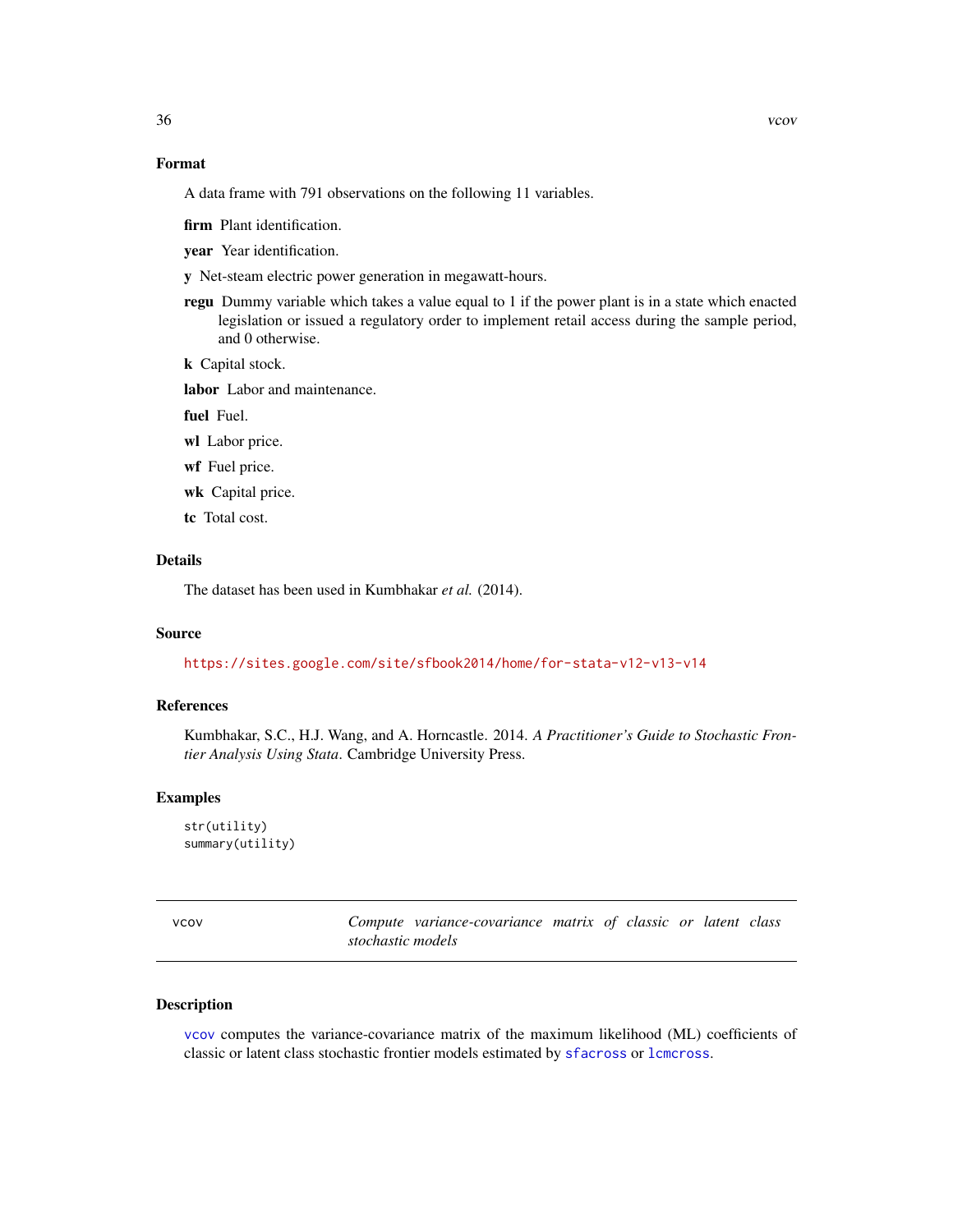<span id="page-36-0"></span>vcov 37

## Usage

```
## S3 method for class 'sfacross'
vcov(object, extraPar = FALSE, ...)
## S3 method for class 'lcmcross'
vcov(object, ...)
```
## Arguments

- object A classic or latent class stochastic frontier model returned by [sfacross](#page-23-1) or **l**cmcross
- extraPar Logical. Only available for non heteroscedastic models returned by [sfacross](#page-23-1). Default = FALSE. If TRUE, variances and covariances of additional parameters are returned:

sigmaSq = sigmauSq + sigmavSq

- lambdaSq = sigmauSq/sigmavSq sigmauSq =  $\exp(Wu)$  =  $\exp(\delta Z_u)$
- sigmavSq =  $\exp(Wv)$  =  $\exp(\phi Z_v)$  $sigma =$ sigmaSq $\textdegree$ 0.5

 $lambda =$   $lambdaSq^0.5$ 

 $sigma =$ sigmauSq $\textdegree$ 0.5  $signav = signavSq^0.5$ gamma = sigmauSq/(sigmauSq + sigmavSq)

... Currently ignored

#### Details

The variance-covariance matrix is obtained by the inversion of the negative Hessian matrix. Depending on the distribution and the "hessianType" option, the analytical/numeric Hessian or the bhhh Hessian or the robust Hessian matrix is evaluated.

The argument extraPar, is currently available for objects of class 'sfacross'. When "extraPar = TRUE", the variance-covariance of the additional parameters is obtained using the delta method.

#### Value

The variance-covariance matrix of the maximum likelihood coefficients is returned.

#### Author(s)

K Hervé Dakpo, Yann Desjeux and Laure Latruffe

## See Also

[sfacross](#page-23-1), for the stochastic frontier analysis model fitting function.

[lcmcross](#page-12-1), for the latent class stochastic frontier analysis model fitting function.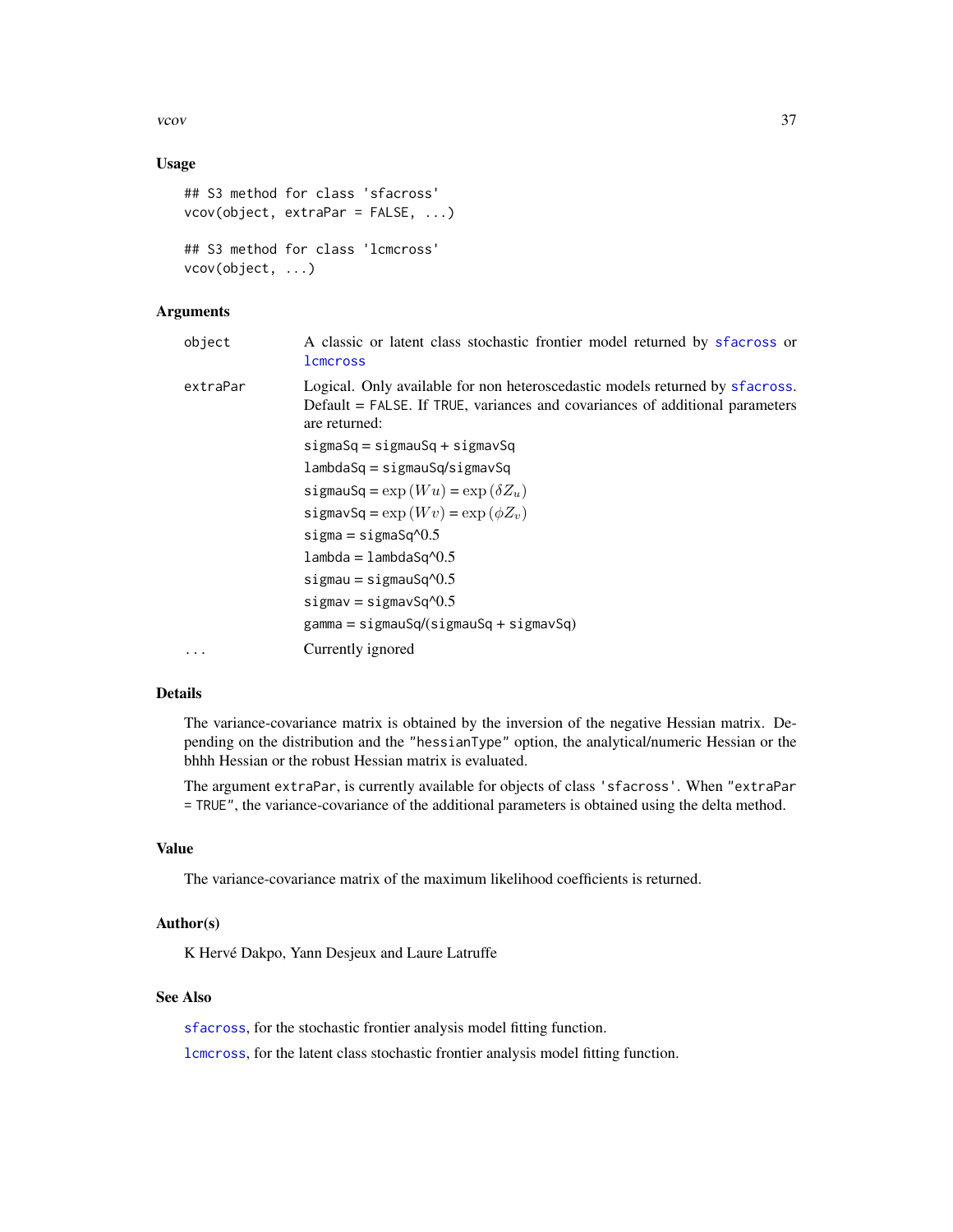### <span id="page-37-0"></span>Examples

```
## Using data on Spanish dairy farms
# Cobb Douglas (production function) half normal distribution
cb_s_h <- sfacross(formula = YIT \sim X1 + X2 + X3 + X4, udist = "hnormal",
   data = dairyspain, S = 1, method = "bfgs")
 vcov(cb_s_h)
 vcov(cb_s_h, extraPar = TRUE)
## Using data on eighty-two countries production (DGP)
# LCM Cobb Douglas (production function) half normal distribution
cb_2c_h <- lcmcross(formula = ly \sim lk + ll + yr, udist = "hnormal",
   data = worldprod, uhet = \sim initStat, S = 1)
 vcov(cb_2c_h)
```
worldprod *Data on world production*

## Description

This dataset provides information on production related variables for eighty-two countries over the period 1960–1987.

#### Usage

worldprod

#### Format

A data frame with 2,296 observations on the following 12 variables.

country Country name.

code Country identification.

yr Year identification.

y GDP in 1987 U.S. dollars.

- k Physical capital stock in 1987 U.S. dollars.
- l Labor (number of individuals in the workforce between the ages of 15 and 64).
- h Human capital-adjusted labor.

ly Log of y.

lk Log of k.

ll Log of l.

lh Log of h.

initStat Log of the initial capital to labor ratio of each country,  $1k - 11$ , measured at the beginning of the sample period.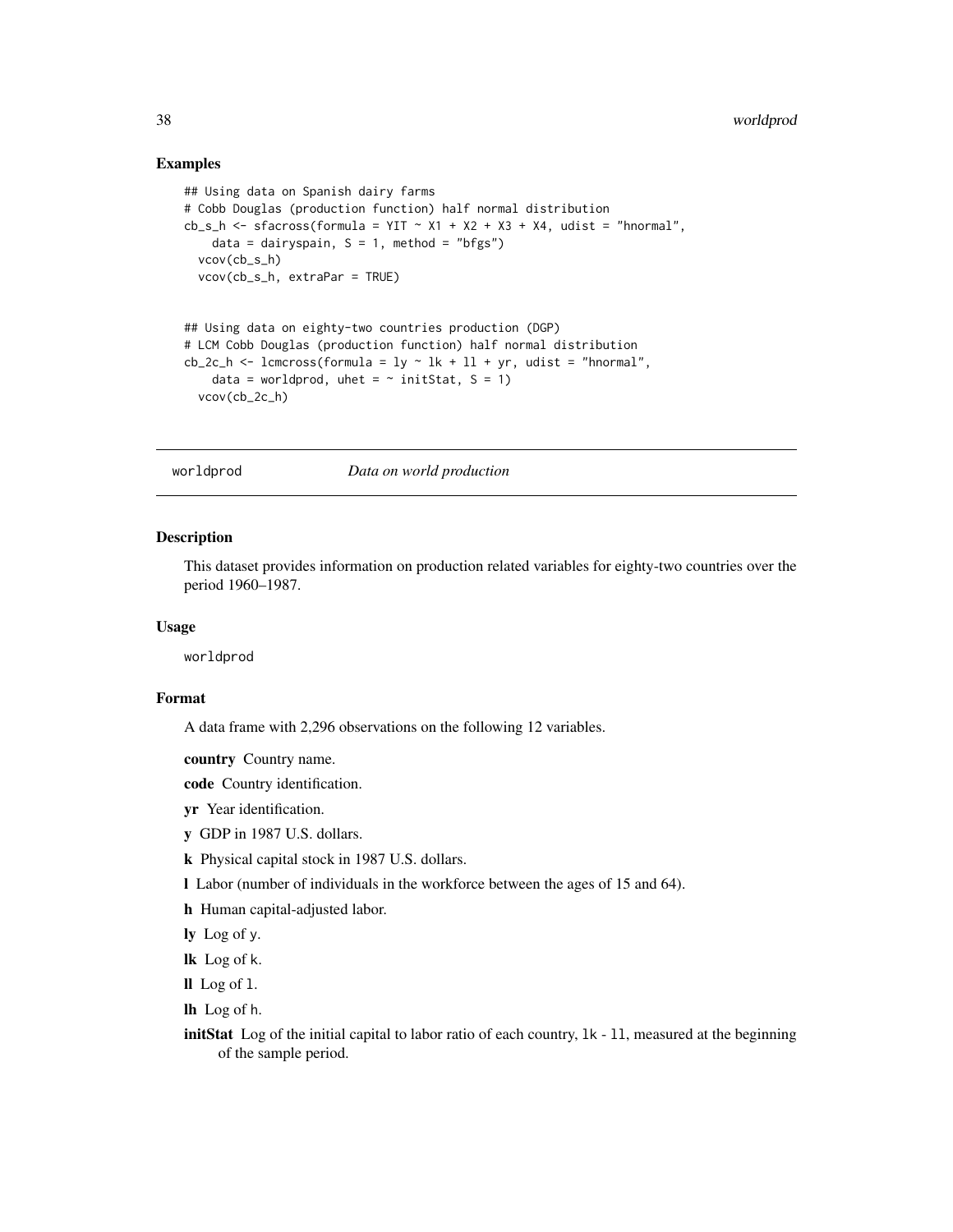## worldprod 39

## Details

The dataset is from the World Bank STARS database and has been used in Kumbhakar *et al.* (2014).

## Source

<https://sites.google.com/site/sfbook2014/home/for-stata-v12-v13-v14>

## References

Kumbhakar, S.C., H.J. Wang, and A. Horncastle. 2014. *A Practitioner's Guide to Stochastic Frontier Analysis Using Stata*. Cambridge University Press.

## Examples

str(worldprod) summary(worldprod)